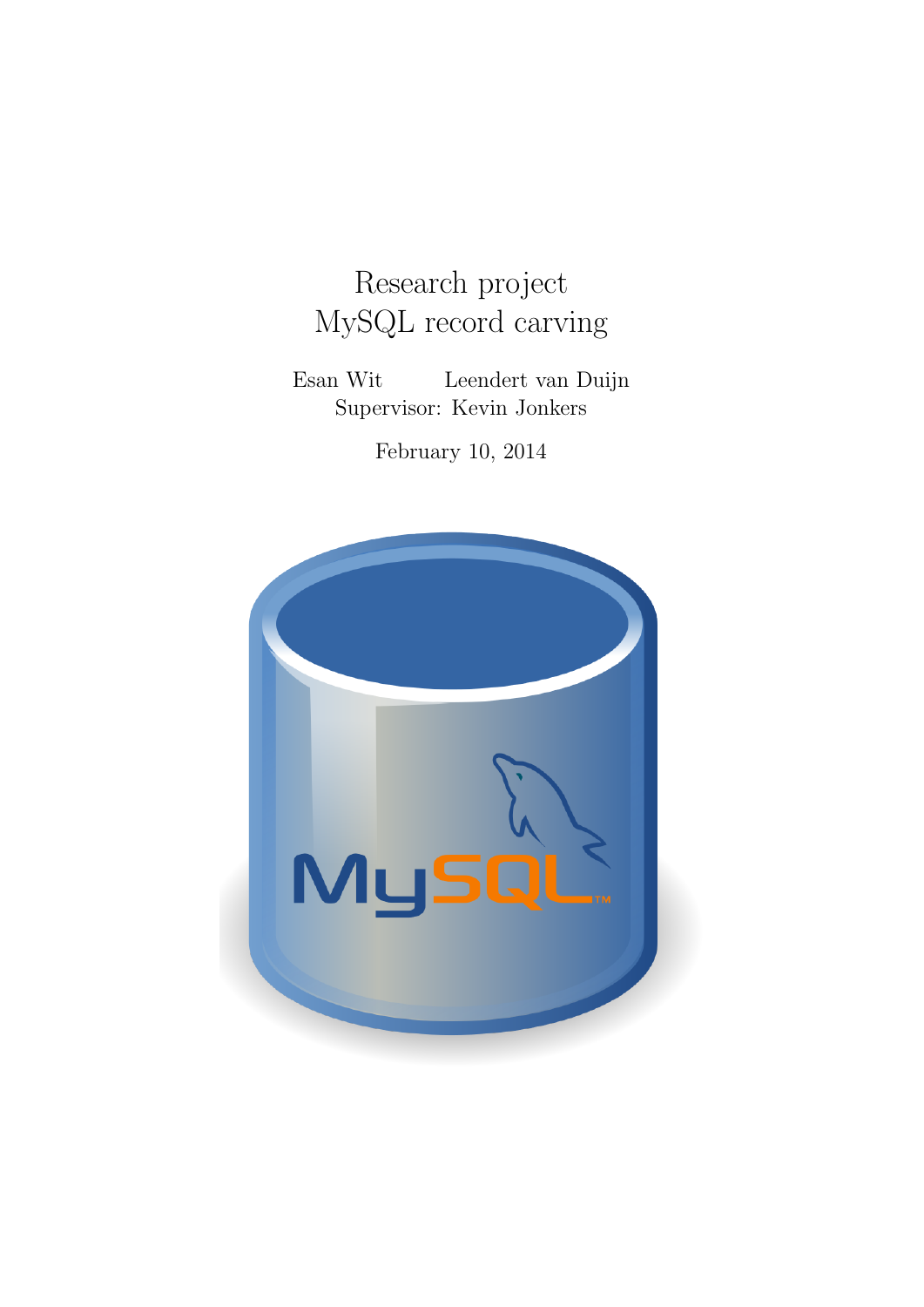#### Abstract

Databases are the driving force for many applications. These databases may contain sensitive or mission critical information. When records are deleted remnants of data remain on the filesystem. This project describes a method for recovering data from MySQL databases after deletion. It discusses the use of template matching and data validation to find records which may have been deleted. The proof of concept implementation can successfully retrieve parts of the deleted data. The methodology described can also be used on other systems which store data in similar, structured fashion.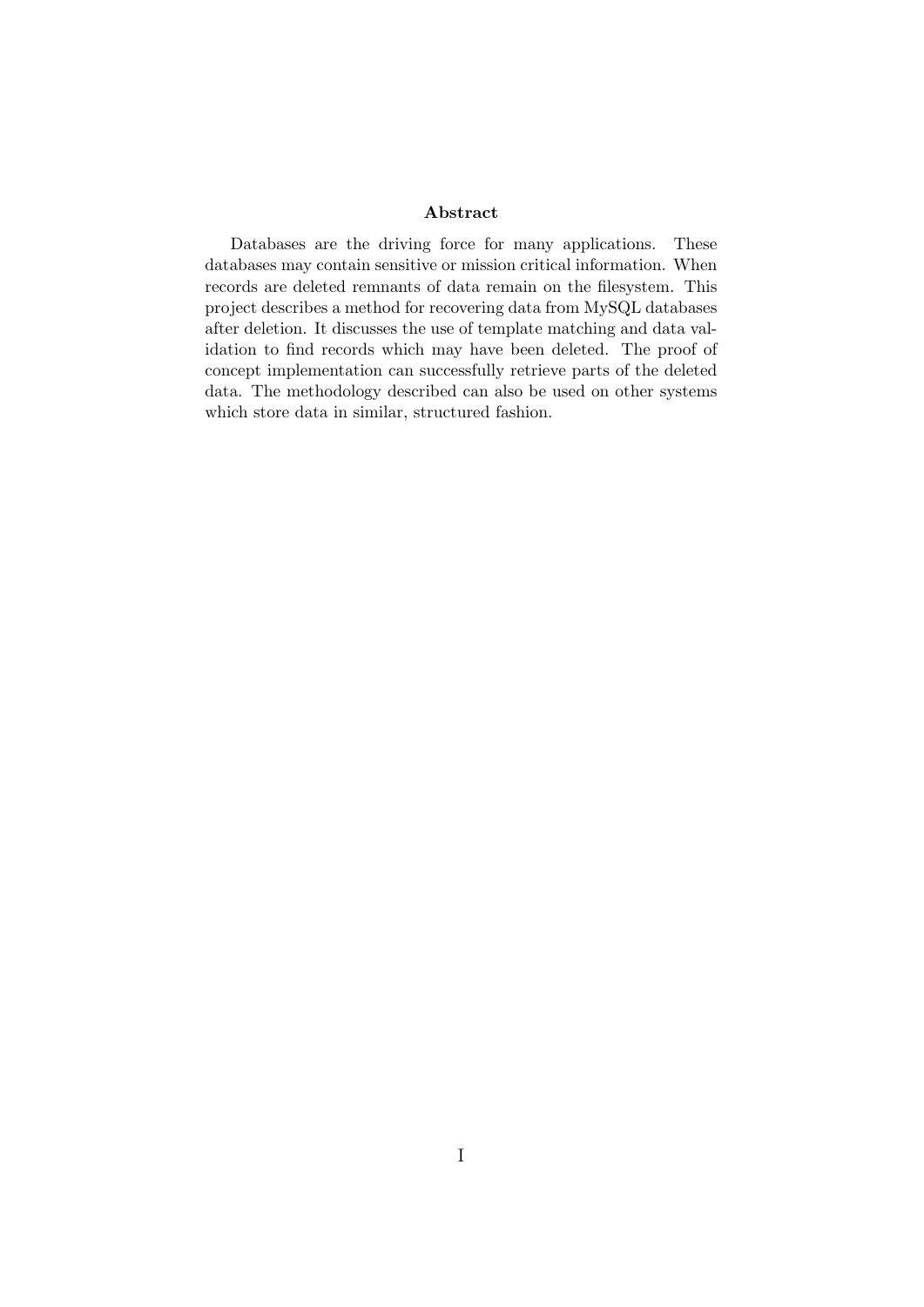# **Contents**

| 1        |              | Introduction                                     | $\mathbf 1$             |
|----------|--------------|--------------------------------------------------|-------------------------|
| $\bf{2}$ |              | Related work                                     | $\overline{2}$          |
| 3        | Goal         |                                                  | 3                       |
| 4        |              | <b>Background</b>                                | $\overline{\mathbf{4}}$ |
|          | 4.1          |                                                  | $\overline{4}$          |
|          |              |                                                  | $\overline{4}$          |
|          | 4.2          |                                                  | $\overline{5}$          |
| $\bf{5}$ |              | <b>Observations</b>                              | 6                       |
|          | 5.1          |                                                  | 6                       |
|          | 5.2          |                                                  | 8                       |
|          | 5.3          |                                                  | 9                       |
|          | 5.4          |                                                  | 11                      |
| 6        |              | Methods                                          | 13                      |
|          | 6.1          |                                                  | 13                      |
|          |              | 6.1.1                                            | 13                      |
|          |              | Caveats<br>6.1.2                                 | 13                      |
|          |              | Consideration of NULL fields<br>6.1.3            | 14                      |
|          |              | Consideration of record headers<br>6.1.4         | 14                      |
|          | 6.2          |                                                  | 14                      |
|          |              | 6.2.1                                            | 15                      |
|          |              | Row validators<br>6.2.2                          | 15                      |
|          |              | 6.2.3                                            | 16                      |
|          | 6.3          |                                                  | 16                      |
|          |              | 6.3.1                                            | 16                      |
|          | 6.4          |                                                  | 17                      |
| 7        |              | <b>Proof of Concept</b>                          | 18                      |
| 8        | <b>Tests</b> |                                                  | 19                      |
|          | 8.1          | Small scale, InnoDB Compact with deleted entries | 19                      |
|          | 8.2          |                                                  | 20                      |
|          |              | 8.2.1                                            | 21                      |
|          |              | 8.2.2                                            | 22                      |
| 9        |              | Conclusion                                       | 25                      |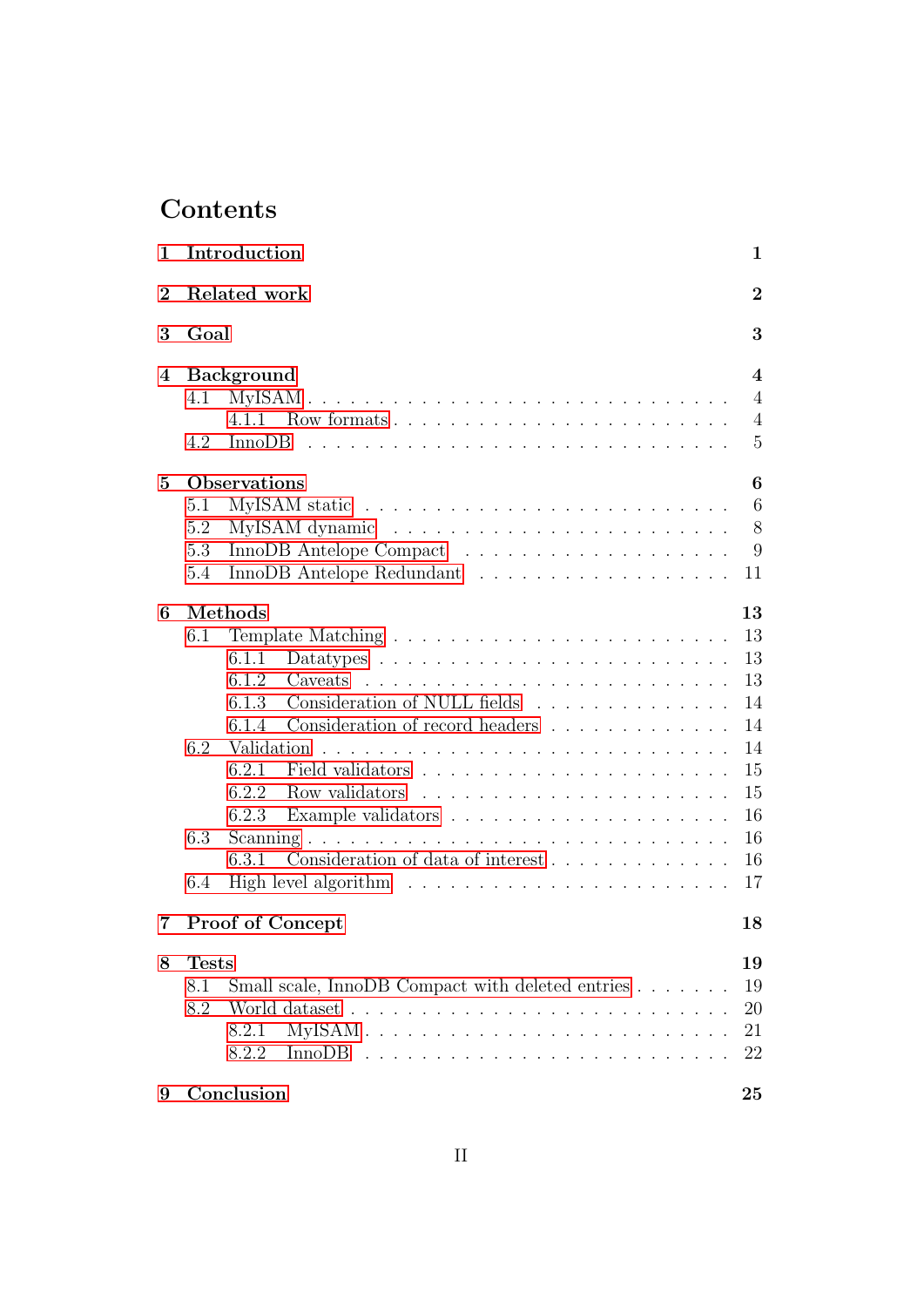|             |     | 10 Further research                                | 26 |
|-------------|-----|----------------------------------------------------|----|
|             |     | A Documentation                                    | 29 |
|             |     |                                                    | 29 |
|             |     | A.1.1                                              | 30 |
|             |     |                                                    | 30 |
|             | A.2 |                                                    | 32 |
|             |     | A.2.1                                              | 32 |
|             |     | A.2.2                                              | 32 |
|             |     | <b>B</b> Documentation MyISAM engine               | 32 |
|             | B.1 |                                                    | 33 |
|             |     |                                                    | 33 |
|             | B.2 |                                                    | 34 |
|             |     | B.2.1                                              | 34 |
|             |     | B.2.2                                              | 35 |
|             |     | B.2.3                                              | 35 |
|             |     | B.2.4                                              | 35 |
|             |     | Float, Double and Real<br>B.2.5                    | 36 |
|             |     | B.2.6                                              | 36 |
|             |     | B.2.7                                              | 37 |
|             |     | B.2.8                                              | 37 |
|             |     | B.2.9                                              | 37 |
|             |     |                                                    | 38 |
|             |     |                                                    | 38 |
|             |     |                                                    | 38 |
|             |     |                                                    | 38 |
|             |     |                                                    | 39 |
| $\mathbf C$ |     | Documentation InnoDB engine                        | 39 |
|             |     | C.1 Row format                                     | 39 |
|             |     |                                                    | 39 |
|             |     | C.1.2<br>Transaction ID and Roll pointer           | 39 |
|             |     | Redundant header and Record Directory<br>C.1.3     | 40 |
|             |     | Compact header and variable length header<br>C.1.4 | 40 |
|             | C.2 |                                                    | 41 |
|             |     | C.2.1                                              | 43 |
|             |     | C.2.2                                              | 43 |
|             |     | C.2.3                                              | 43 |
|             |     | C.2.4                                              | 43 |
|             |     | C.2.5                                              | 43 |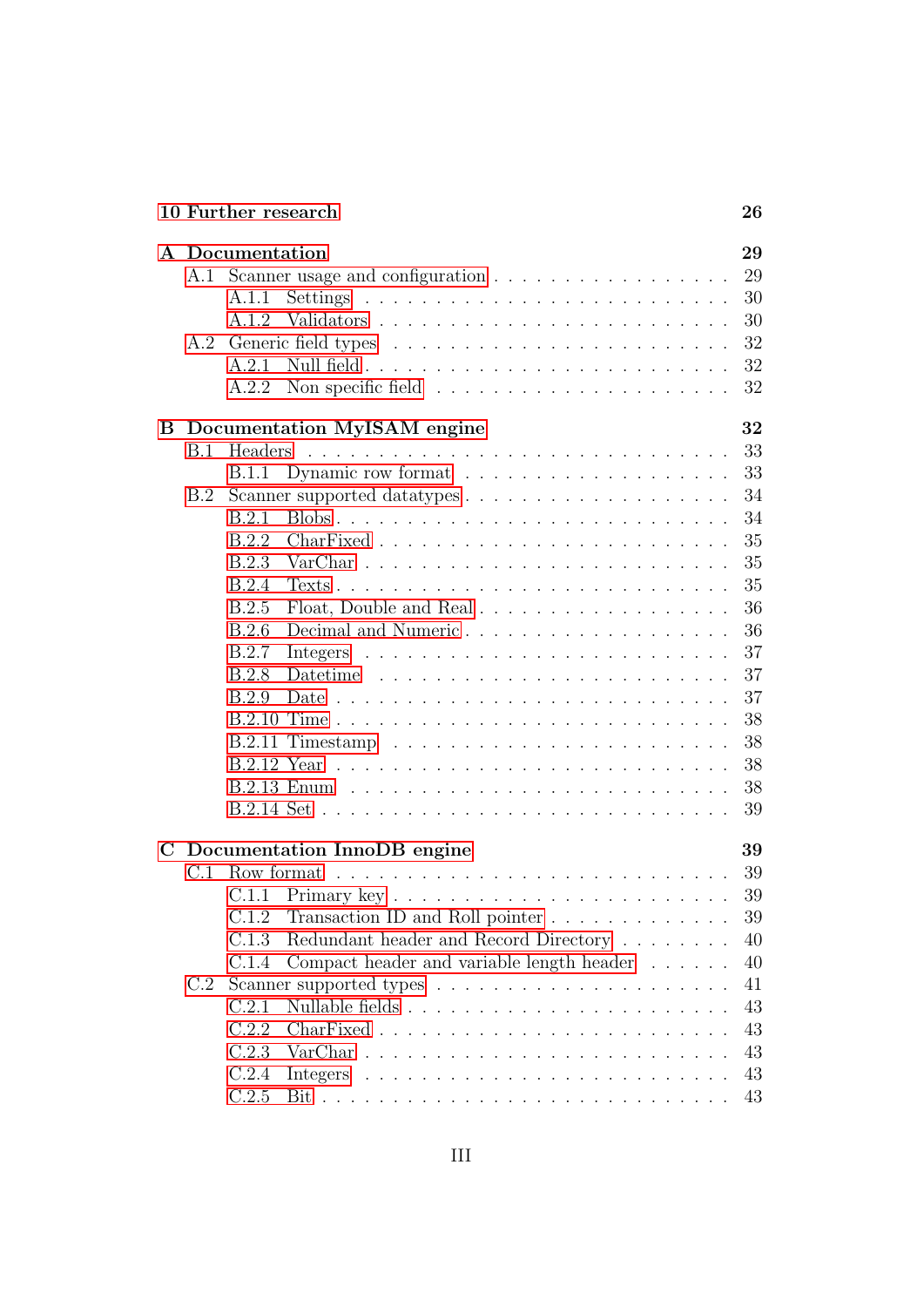|     | C.2.6                                                                        |    |
|-----|------------------------------------------------------------------------------|----|
|     | Float Double and Real 43<br>C.2.7                                            |    |
|     | C.2.8                                                                        |    |
|     | C29                                                                          |    |
|     |                                                                              |    |
|     |                                                                              |    |
|     |                                                                              |    |
|     |                                                                              |    |
|     |                                                                              |    |
|     | D Configuration examples                                                     | 44 |
|     | E Data used in tests                                                         | 46 |
|     | E.1 Deletion and header structure 46                                         |    |
| E.2 | Simple InnoDB compact test $\dots \dots \dots \dots \dots \dots \dots$       | 48 |
| E 3 |                                                                              | 49 |
|     | MyISAM configuration $\ldots \ldots \ldots \ldots \ldots \ldots 50$<br>E.3.1 |    |
|     |                                                                              |    |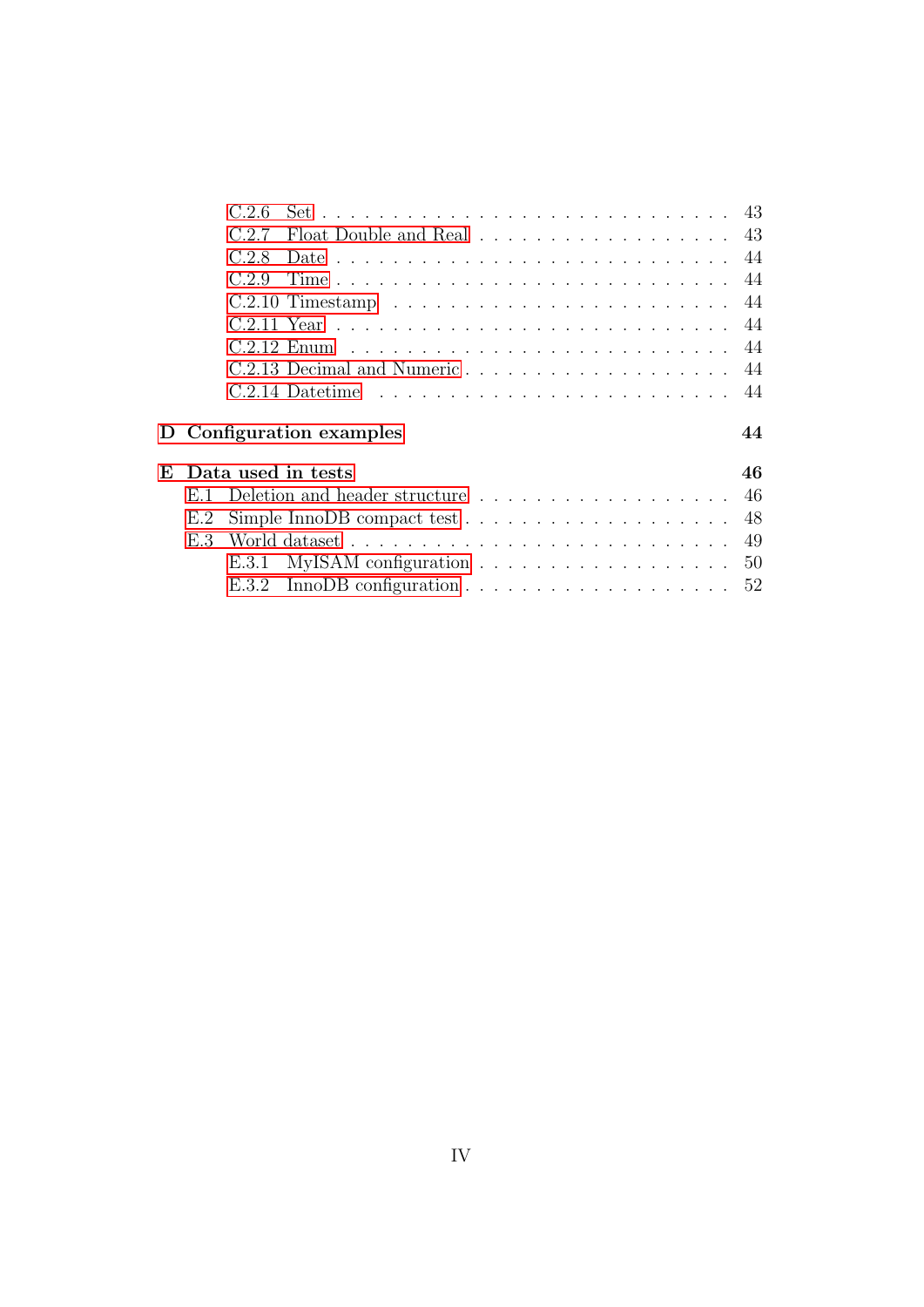# <span id="page-5-0"></span>1 Introduction

MySQL is a popular database implementation and is commonly used in many LAMP-based applications. Upon deletion of database record by means of a DELETE statement the data is considered removed. MySQL databases, and also other database systems[\[1\]](#page-31-0), do not remove or overwrite the information on disk. As a result parts of the data are recoverable which may not be intended.

When searching vendor websites on how to recover deleted records developers say that this data is inaccessible or requires extensive effort to partially restore<sup>[1](#page-5-1)</sup>. Although 7 years have passed, there are not many readily available tools which attempt to extract this data. Tools that do exist suffer from a high false positive rate[\[2,](#page-31-1) [3\]](#page-31-2).This research tries to find a method of data recovery which can be used on database systems to recover the data remaining after deletion, and is generic enough to be usable for different database systems.

Forensic research into databases, and particularly record carving, is not as developed as forensic research into file carving but many techniques are compatible between these fields. Most research pertaining to database systems is focussed on using metadata or recovery using alternative sources[\[1,](#page-31-0) [4,](#page-31-3) [5,](#page-31-4) [6,](#page-31-5) [7\]](#page-31-6). In contrast file carving is a well established field and the file carving toolkit is an ever-expanding one. This research intends to bring the two fields closer by using techniques developed for carving entire files to extend methods for carving database records. It is a continuation of research done into record recovery on SQLite databases by [Pooters et al.\[2\]](#page-31-1) and applying those techniques on MySQL. The proposed method extends the earlier research by using validation techniques to reduce invalid results. Data validation of carved records is important to enable data carving of partial data, which may have been left behind, without having to manually filter through an abundance of false positives.

<span id="page-5-1"></span> $1$ <http://forums.mysql.com/read.php?21,135990,137776#msg-137776>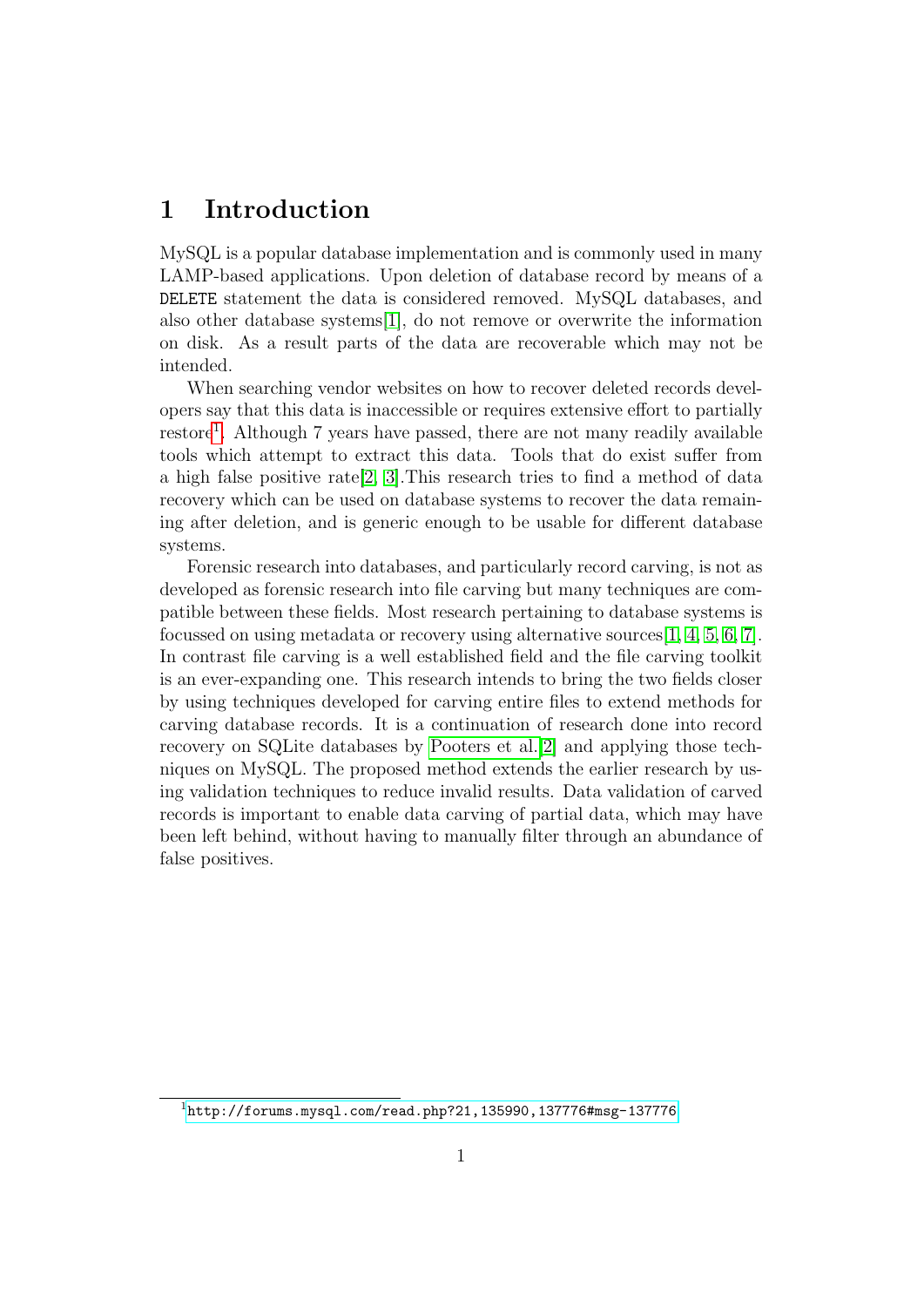# <span id="page-6-0"></span>2 Related work

Database systems are not typically designed with any cleanup when it comes to deleted records. Work by [Stahlberg et al.\[1\]](#page-31-0) shows that many database systems are prone to leaving data behind, at least partially, upon deletion.

Some research has been done in analyzing different aspects of database systems. [Kieseberg et al.\[7\]](#page-31-6) proposes a method for validating the data contained in the database and proving authenticity. Frühwirt et al.<sup>[5]</sup> focusses on recovery of manipulation queries, UPDATE, INSERT and DELETE, from log files. But less research is done in recovery of the deleted records.

Existing solutions proposed by [Pooters et al.\[2\]](#page-31-1) and [Percona LLC\[3\]](#page-31-2) are based on template matching to recover data of specific databases. These solutions, however, are targeted to very specific database systems and both suffer from high false positive rates for simple templates.

[Garfinkel\[8\]](#page-31-7) proposes the use of validation for carving fragmented files. Although this technique is primarily meant for validating fragmented files the principle can be used in template matching to reduce false positives incurred by template matching.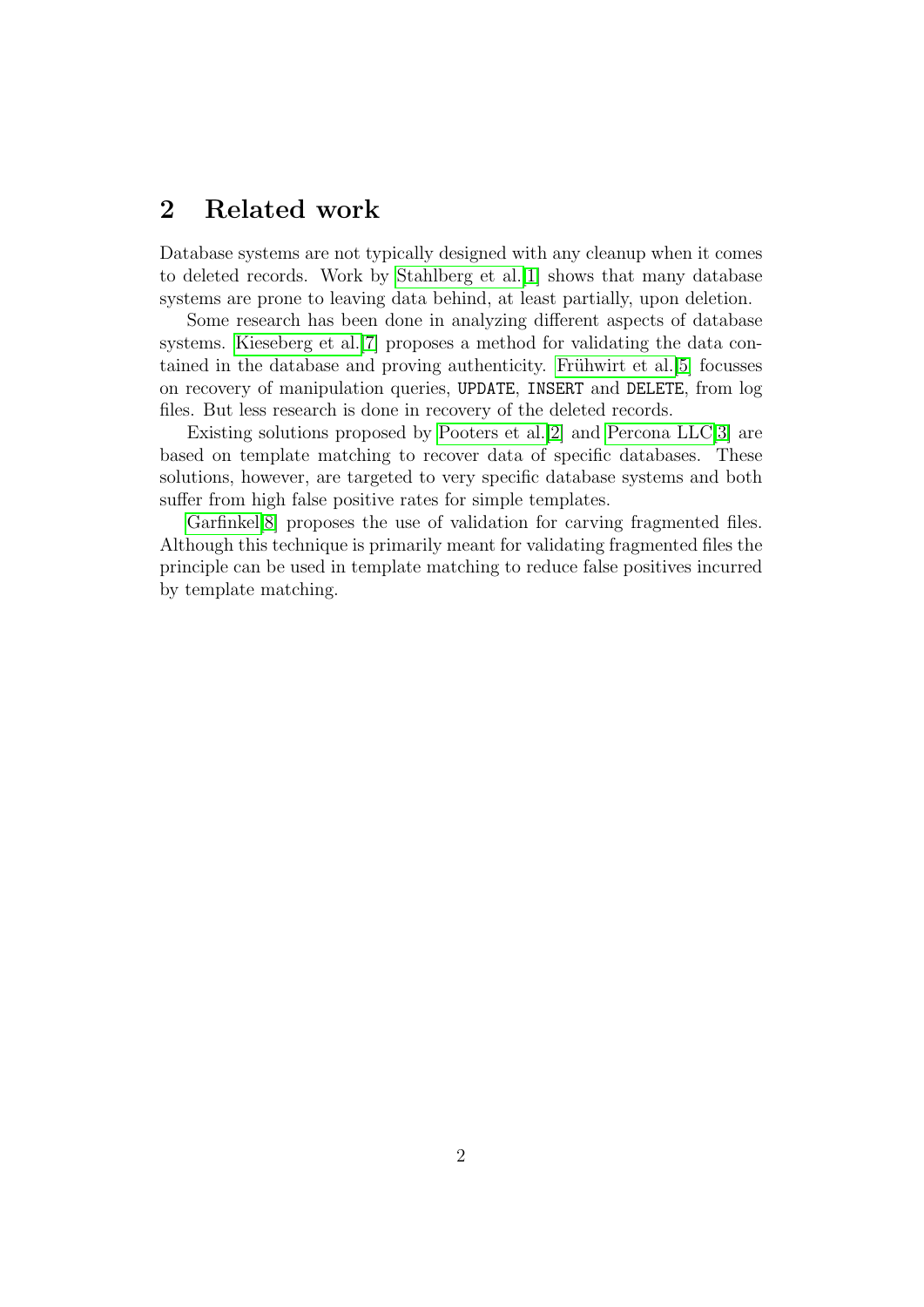# <span id="page-7-0"></span>3 Goal

The goal of this project is to develop a carving method for the recovery of deleted database records that works for MySQL, version 5.6.16 which is the currently recommended release. For this we must first investigate the following:

- What data remains after deletion of a record?
- What methods exist for recovering (parts of) this data?
- Can this be extended to recover from more general damage<sup>[2](#page-7-1)</sup> or other database systems?
- How do the differences between competing database systems relate to record recovery?

The answers to these questions will be used to create a proof of concept implementation to recover deleted records.

<span id="page-7-1"></span><sup>2</sup>For instance file system corruption, incorrect or missing indexes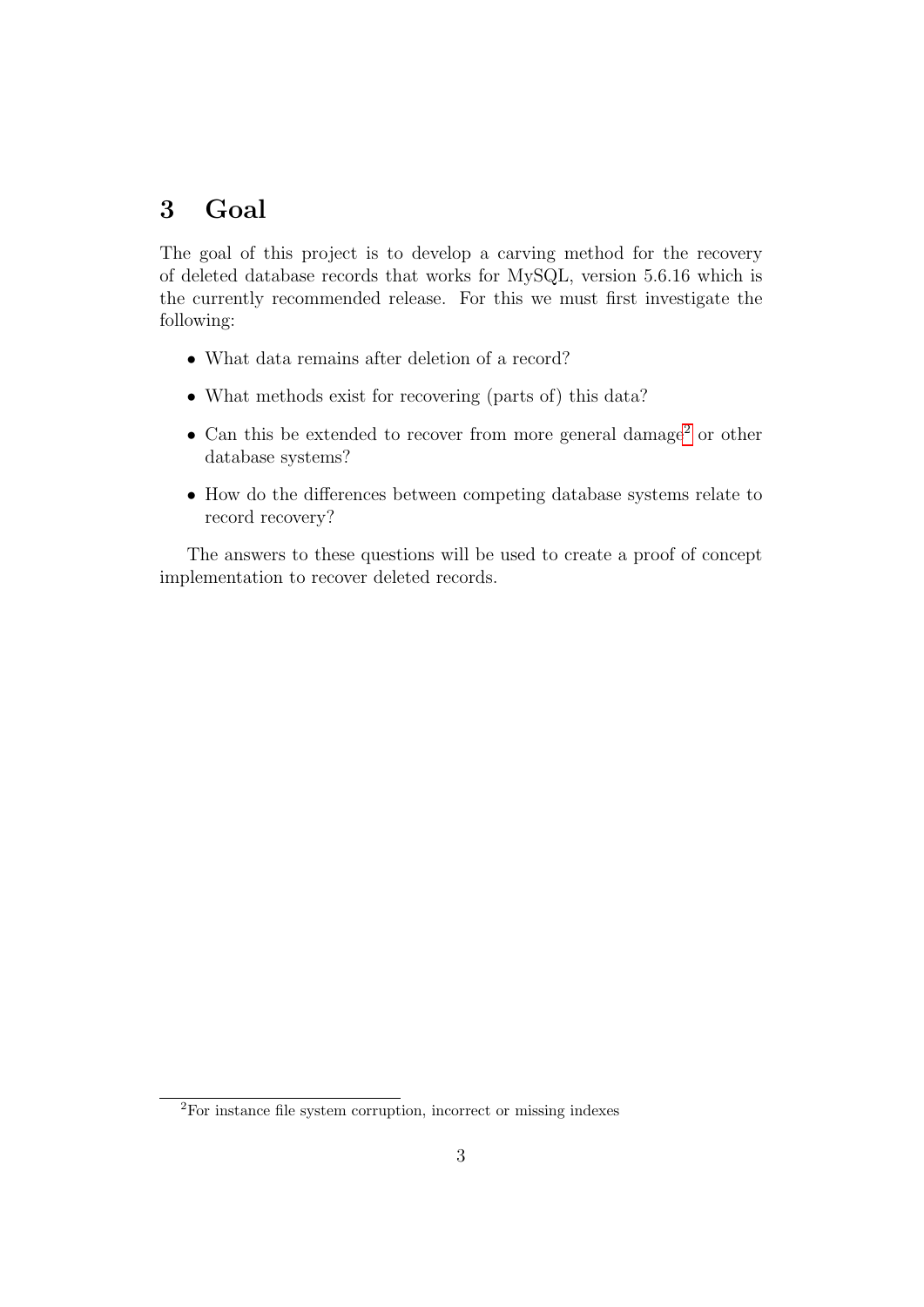# <span id="page-8-0"></span>4 Background

First, an understanding of the MySQL internals is required to decide on how to proceed. Since MySQL is designed to allow data to be handled by different storage engines[\[9,](#page-32-0) chapter 14] there is a significant difference in how data is stored on disk. The storage engine is a module determining how queries should be executed, data stored, indexes maintained and more. Each storage engine can therefore employ vastly different techniques for handling data.

This project focusses on InnoDB and MyISAM. These are the two most common storage engines used by MySQL installations. MyISAM was the previous default storage engine and InnoDB is the new default storage engine since MySQL version 5.5[3](#page-8-3) . As such these engines are considered most relevant.

# <span id="page-8-1"></span>4.1 MyISAM

<span id="page-8-4"></span>MyISAM uses an Indexed Sequential Access Method(ISAM) file overlay to store all rows. A row holds both the record data and record header, also called a record. All data is stored in a .MYD file. This file contains all rows in a sequential, but possibly unsorted, order. If a record is deleted it is marked as deleted on the position it is located. A file could then possibly look like figure [1.](#page-8-4)

| Record 1          | Record 2   Record |  |
|-------------------|-------------------|--|
| $3 \mid$ Record 4 | Record 5          |  |
| Deleted record    | Record 7          |  |
|                   |                   |  |

Figure 1: Layout of a .MYD file

### <span id="page-8-2"></span>4.1.1 Row formats

MyISAM comes with two flavors for the storage. A fixed row format and a dynamic row format. Each row format is meant to improve on either storage requirements of data or access time of data.

Fixed row format In the fixed row format each row uses a record of identical length to store data. Regardless of the length of actual data present in the record. For instance strings which are stored may be padded with

<span id="page-8-3"></span><sup>3</sup><http://dev.mysql.com/doc/refman/5.5/en/innodb-default-se.html>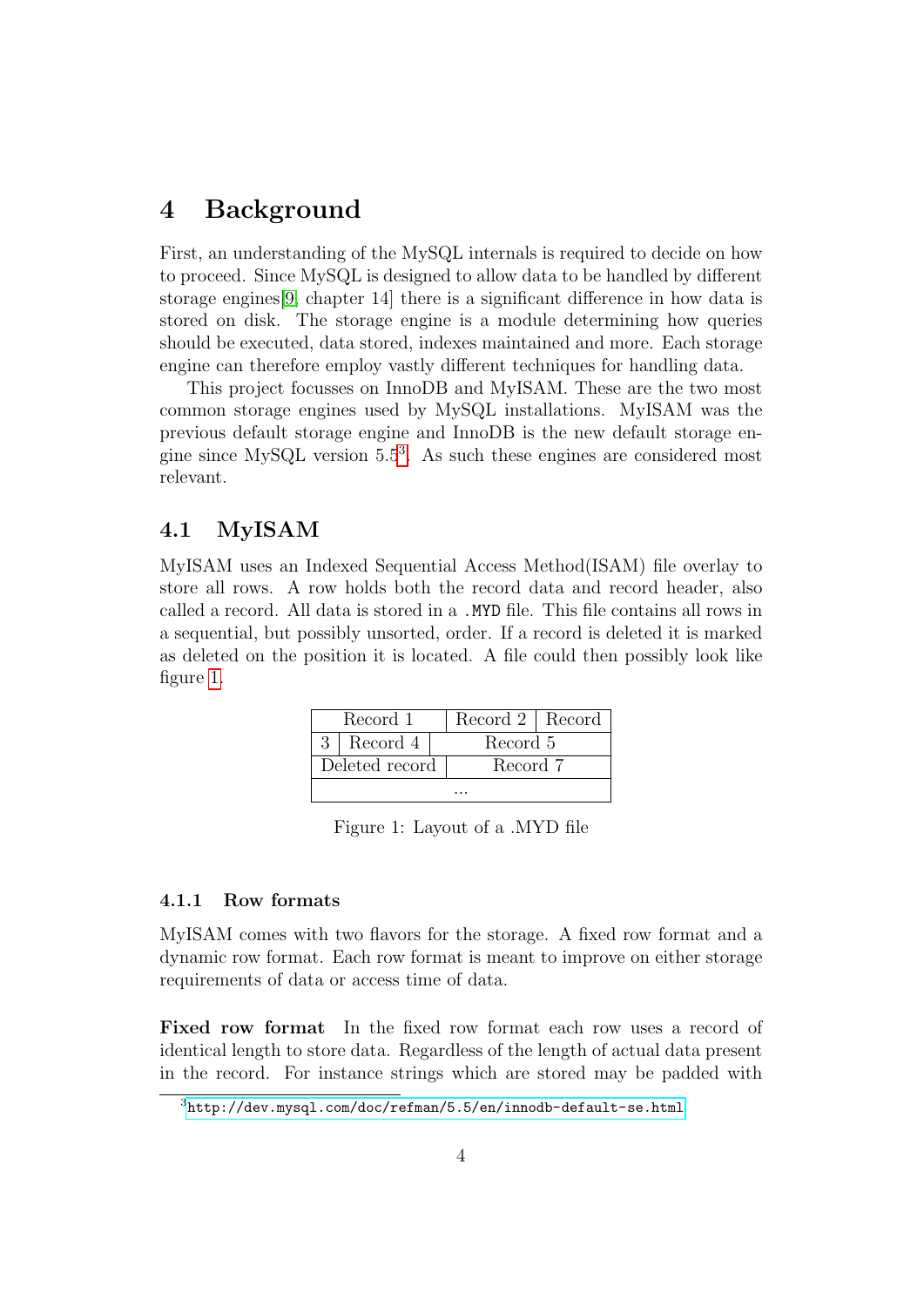spaces to fill the required length. This enables the engine to efficiently read the record from disk.

**Dynamic row format** The dynamic row format stores a record in as much space as is required to hold the data. This is the default row format when there is a column of variable length in the table, e.g. text, varchar or blob. A text column containing a string of length n can take as little as n bytes storage, see section [B.2.4](#page-39-2) for details.

# <span id="page-9-0"></span>4.2 InnoDB

The InnoDB engine is the new default engine used by MySQL, as opposed to MyISAM it uses a hierarchical page based storage file.

InnoDB has two file formats Antelope and Barracuda, the latter supports two more row types which change the storage type for TEXT and BLOB fields.

Data is stored in pages, with a maximum size of 16KB[\[10,](#page-32-1) section 21.2]. These pages are organized in a B-tree index, with the so called clustered index containing the actual records. The clustered index is stored in the ibd file.

This research is focused on the so called leaf pages which hold the record data including a header. Due to the limited page size some data or column types are not stored locally but on a separate, overflow page, as opposed to the purely sequential storage of MyISAM data files. The overflow pages are separate from the leaf pages and are reserved for larger objects This means that any carver should implement functionality to carve the linked storage page. Also if the linkage data is overwritten or lost it becomes impossible to match the data to the original record by conventional means.

In the older row formats (see [C.1\)](#page-43-2) larger fields are stored partially off page, with the first 768 bytes locally stored together with a 20 byte value to locate the remainder[\[9,](#page-32-0) Section 14.2.9.4]. The newer formats store only the 20 byte value to the full field stored off page[\[9,](#page-32-0) Section 14.2.9.3], saving space in the page where the record is stored.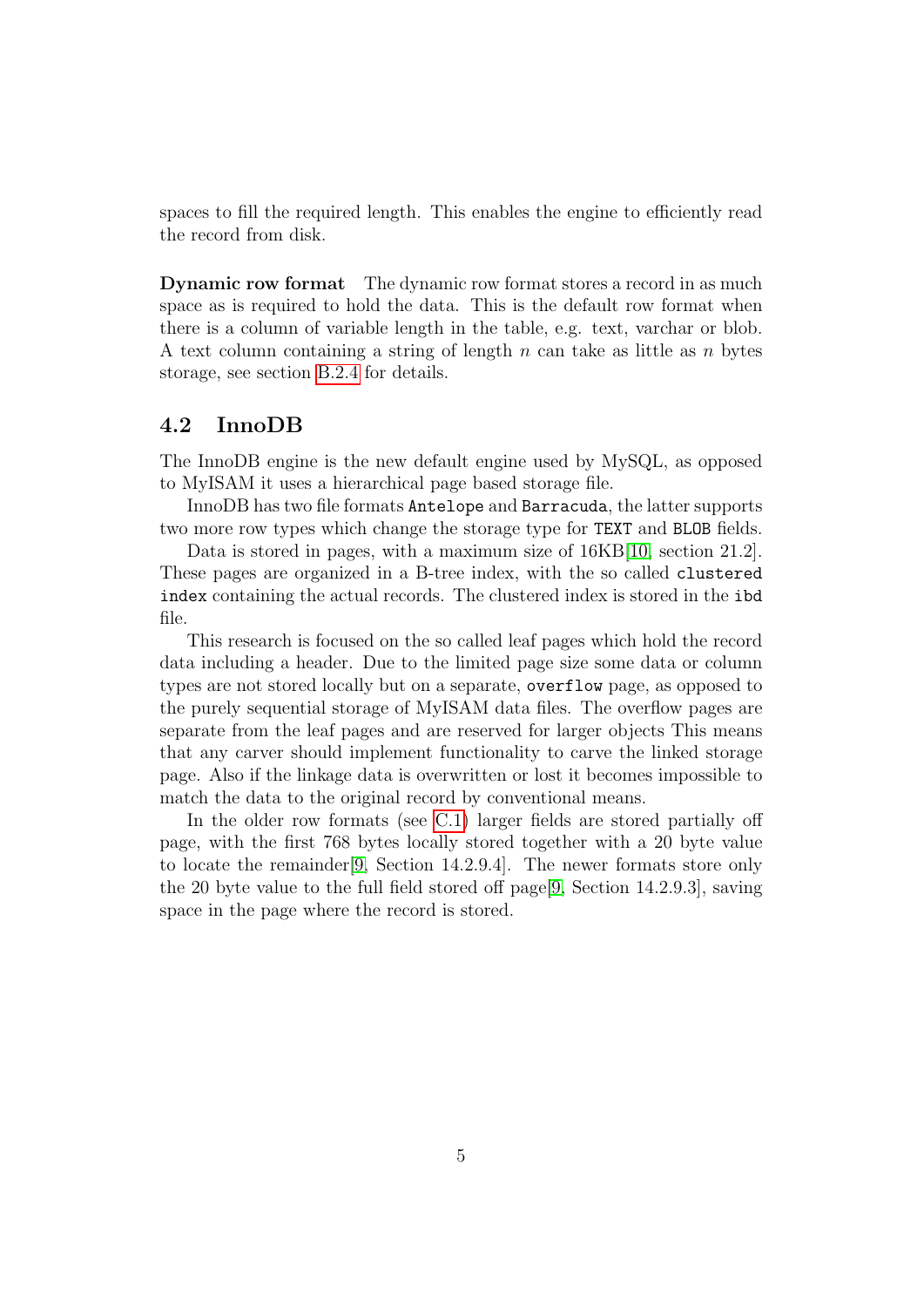# <span id="page-10-0"></span>5 Observations

Our experiments show several properties which can be instrumental in recovering records after deletion.

While a DELETE statement is designed to remove a record from the database, neither InnoDB or MyISAM overwrite deleted records in place. The header data is updated to reflect the new state of the record which may also overwrite data from the beginning of the record. Our experiments show deletion is handled differently depending on the storage engine and selected row format.

When deleting records we observed that though deleted their data remained until they were overwritten by further statements. Small scale testing on InnoDB suggests that on deletion all records remain partially intact until we delete the last record at which point the software reinitialized parts of the datafile. The same test on MyISAM revealed that even though the last record in the datafile was deleted, it was not directly truncated and could be partially recovered.

In order to recover a deleted record, and distinguish between intact records, we analyzed deletion of records for several distinct row formats. The tests were done on several records and tables, giving consistent results regardless which specific record was deleted.

# <span id="page-10-1"></span>5.1 MyISAM static

Under the MyISAM Static row format parts of the data remain after deletion, this can be observed in figur[e2](#page-11-0) where part of the data file is shown before and after deletion. The underlined bytes in the figure are changed due to the deletion and the crossed bytes belong to a field which is no longer complete and thus makes a complete recovery of this data impossible.

Due to the fixed size of fields in the fixed row format deletion does not prevent recovery of data beyond the overwritten header and fields, as both sizes and relative offsets in a record are constant. Thus deletion prevents full recovery of data, but does not prevent partial recovery of longer rows.

The records are color coded to show the individual fields, the schema for this table can be found in [E.1](#page-50-1)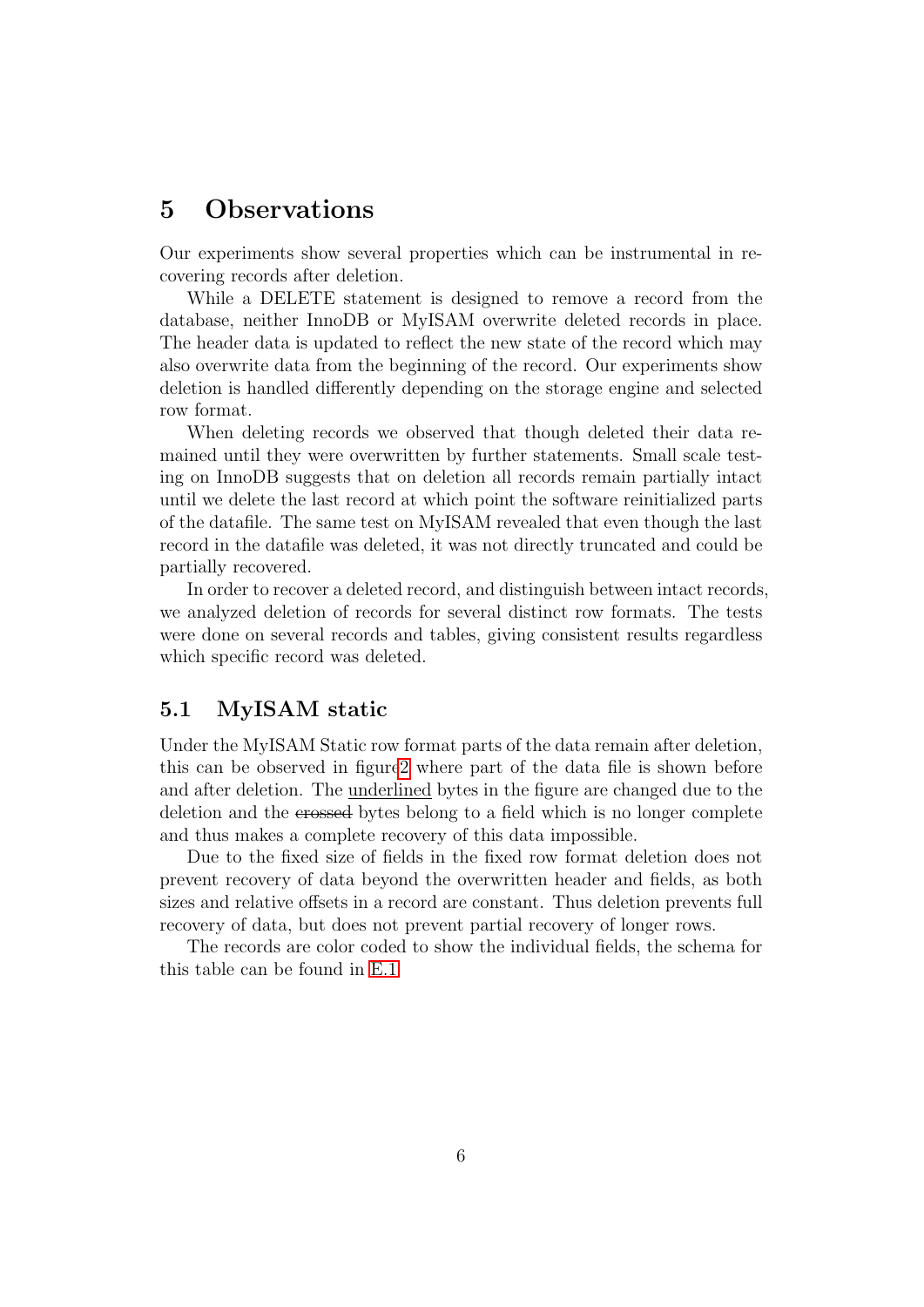<span id="page-11-0"></span>

| 0070             | 66.             |                |                |                |                 | 38 33 63 39 64 00 00 00 00 00 00 00 00 00 00 00 |                         |         |                      |    |          |                 |    |                 |                 |                | f83c9d                                     |
|------------------|-----------------|----------------|----------------|----------------|-----------------|-------------------------------------------------|-------------------------|---------|----------------------|----|----------|-----------------|----|-----------------|-----------------|----------------|--------------------------------------------|
| 0080             |                 | 52 ea 57       |                |                | a3 00           |                                                 | 00 00 00                |         | 00                   | fd | 02       | 00              | 00 | $00 \,$         | 12              | 4c             | $ R.W. \ldots \ldots \ldots L $            |
| 0090             | 65              | 65             | 6e             | 64             | 65              |                                                 | 72 74 20 76             |         |                      |    | 61 6e 20 |                 | 44 | 75              | 69              | 6a             | eendert van Duij                           |
| 00a0             | 6e.             | 00             | 0 <sup>0</sup> | 18             |                 | 4c 65 65 6e 64 65                               |                         |         |                      |    |          | 72 74 2e        |    | 76              | 61              | 6e             | $\lfloor n \ldots$ Leendert. $van \rfloor$ |
| 00 <sub>b0</sub> | 44 75           |                | 69             |                |                 | 6a 6e 40 6f 73 33 2e 6e 6c 00                   |                         |         |                      |    |          |                 |    | 00              | 00              | 00             | Duijn@os3.n1                               |
| 00c0             | OO.             | 00             | 00             | 00             | 00 <sub>o</sub> | $00\,$                                          | 00 <sup>°</sup>         |         | 00 00 00             |    | 00       | 00 <sup>°</sup> | 00 | 00              | 00              | 00             | 1 1                                        |
| 00d0             | 00 <sup>1</sup> | 00             | 0 <sup>0</sup> | 00             | 00              | 00                                              |                         |         | 28 35 62 61          |    |          | 61 36           | 31 | 65              | 34              | 63             | $  \ldots \ldots (5$ baa $61$ e $4$ c $ $  |
| 00e0             | 39              | 62             | 39             | 33             | 66              | 33                                              |                         |         | 66 30 36 38 32 32 35 |    |          |                 |    | 30              | 62 36           |                | 9b93f3f0682250b6                           |
| 00f0             | 63.             | 66             | 38             | 33             | 33              |                                                 | 31 62 37                |         | 65 65                |    |          | 36 38           | 66 |                 | 64 38           | 00             | ct8331b7ee68fd8.                           |
| 0100             | 00 <sup>2</sup> | 00             | 00             | 00             | 00 <sup>°</sup> |                                                 | 00 00 00 00 52 ea 57 a3 |         |                      |    |          |                 |    | 00 <sup>°</sup> | 00              | 00             | R . W                                      |
| 0110             | 00 <sup>2</sup> | 0 <sup>0</sup> | fd             | 0 <sub>3</sub> | 00              |                                                 | 00 00 0d 4b 65          |         |                      |    |          | 7669            |    | 6e 20 4a 6f     |                 |                | $  \ldots \ldots$ .Kevin Jo $ $            |
| 0120             | 6e.             | 6b             | 65             |                |                 | 72 73 00 00                                     |                         |         | 00 00 00             |    | 00       | 00              |    | 11 6a 6f        |                 | 6e             | $ nkers \dots jon $                        |
|                  |                 |                |                |                |                 |                                                 |                         |         | Original             |    |          |                 |    |                 |                 |                |                                            |
| 0070             |                 |                |                |                |                 | 66 38 33 63 39 64 00                            |                         |         | 00 00 00             |    |          | 00 00 00 00 00  |    |                 |                 | 00             | $ f83c9d \ldots  $                         |
| 0080             |                 |                |                |                |                 | 52 ea 57 a3 00 00 00                            |                         |         | 00 00 00 ff          |    |          | ff ff           |    | ff              | ff              | ff             | 1 R . W 1                                  |
| 0090             |                 |                |                |                |                 | 65 65 6e 64 65 72 74 20 76 61 6e 20 44 75 69 6a |                         |         |                      |    |          |                 |    |                 |                 |                | eendert van Duij                           |
| 00a0             |                 | $6e$ 00        | $\Theta$       |                |                 | 18 4c 65 65 6e 64 65 72 74 2e                   |                         |         |                      |    |          |                 |    | 76              | 61              | 6e             | $\lfloor n \ldots L$ eendert.van           |
| 00 <sub>b0</sub> |                 | 44 75          | 69             |                | 6a 6e 40        |                                                 | 6f 73 33 2e 6e 6c 00    |         |                      |    |          |                 |    | 00              | 00 <sup>°</sup> | 00             | Duijn@os3.n1                               |
| 00c0             | OO.             | 0 <sup>0</sup> | 0 <sup>0</sup> | 00             | 00              | 00                                              |                         |         | 00 00 00 00          |    | $00\,$   | 00              | 00 | 00 <sup>°</sup> | 00 <sup>°</sup> | 0 <sup>0</sup> |                                            |
| 00d0             | 00 <sup>2</sup> | 00             | 0 <sup>0</sup> | 00             | 00              | 00                                              | 28                      | 35      | 62                   | 61 | 61       | 36              | 31 | 65              | 34              | 63             | $ \ldots \ldots (5$ baa $61$ e $4$ c $ $   |
| 00e0             | 39              | 62             | 39             | 33             | 66              | 33                                              | 66                      | 30      | 36 38                |    | 32       | 32 35           |    | 30              | 62 36           |                | 9b93f3f0682250b6                           |
| 00f0             | 63              | 66             | 38             | 33             | 33              | 31                                              |                         | 62 37   | 65                   | 65 | 36       | 38              | 66 | 64              | 38              | 00             | cf8331b7ee68fd8.                           |
| 0100             | 00              | 00             | 00             | 00             | 00              | 00                                              | 00                      | 00      | 00                   |    |          | 52 ea 57        | a3 | 00              | 00              | 00             | R . W                                      |
| 0110             | $00 \,$         | 0 <sup>0</sup> | fd             | 03             | 00              | 00                                              | 00                      | $0d$ 4b |                      | 65 | 76       | 69              |    | 6e 20           | 4a 6f           |                | Kevin Jol                                  |
| 0120             |                 | 6e 6b 65       |                |                |                 | 72 73 00 00 00 00 00 00 00                      |                         |         |                      |    |          |                 |    | 11 6a 6f 6e     |                 |                | nkersjon                                   |

After deletion

Figure 2: Fragment of MyISAM data file in Fixed row format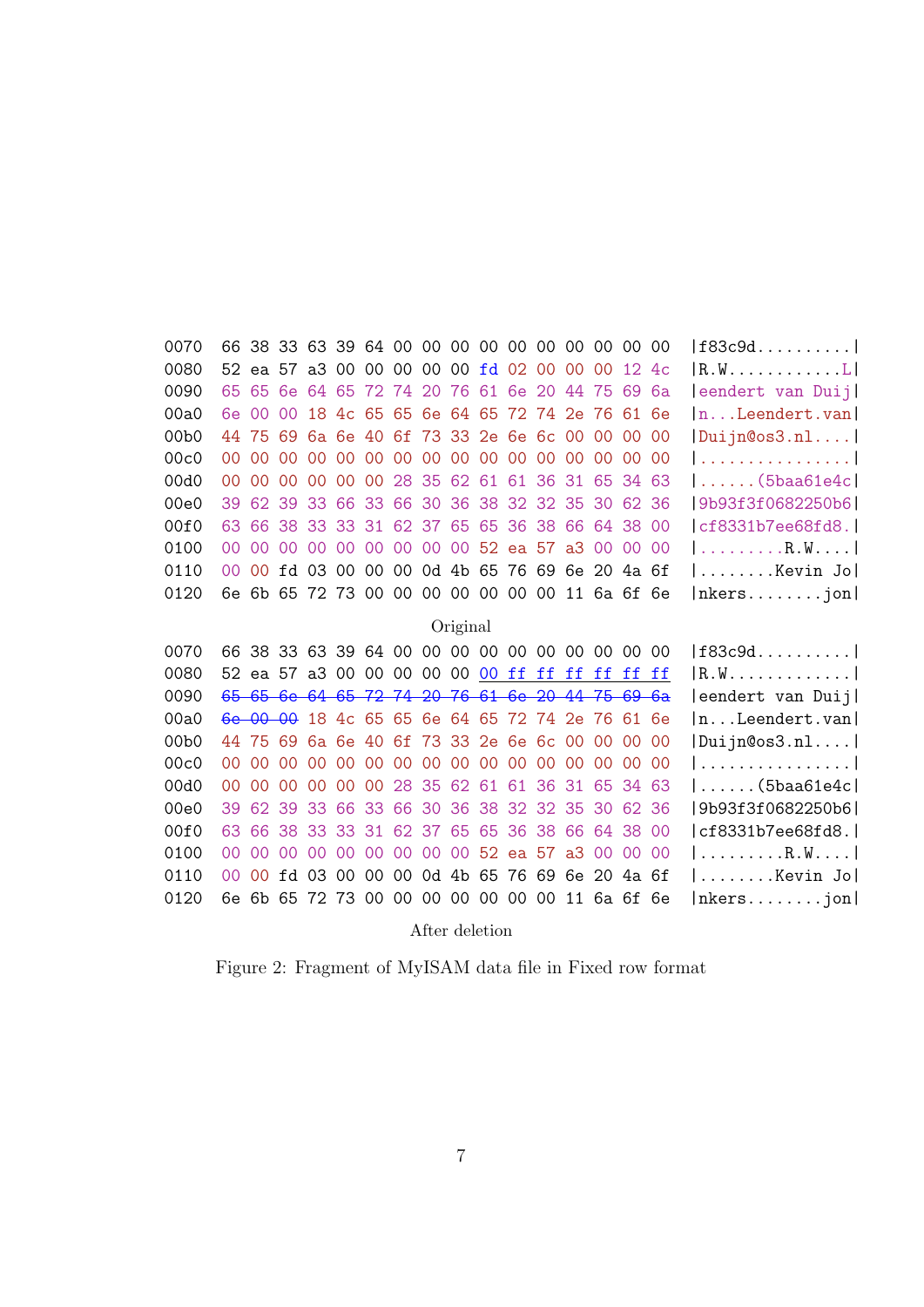# <span id="page-12-0"></span>5.2 MyISAM dynamic

Under the MyISAM Dynamic row format parts of the data remain on deletion, this can be observed in figure [3](#page-12-1) where part of the data file is shown before and after deletion. The underlined bytes in the figure are changed due to the deletion, the crossed bytes belong to a field which is no longer complete and thus makes a complete recovery of this data impossible.

The records are color coded to show the individual fields, the schema for this table can be found in [E.1](#page-50-1)

<span id="page-12-1"></span>

| 040             |                 |    |                 |                |    |        | 30 61 30 34 61 64 66 38 33 63 39 64 52 ea 57 a3 |          |       |  |             |       | 0a04adf83c9dR.W.                                        |
|-----------------|-----------------|----|-----------------|----------------|----|--------|-------------------------------------------------|----------|-------|--|-------------|-------|---------------------------------------------------------|
| 050             | 00 <sup>1</sup> |    |                 |                |    |        | 00 00 00 03 00 63 01 08 fe 02 00 00 00          |          |       |  |             | 12 4c | $ \ldots \ldots$ c $\ldots \ldots \ldots \ldots \ldots$ |
| 060             |                 |    |                 |                |    |        | 65 65 6e 64 65 72 74 20 76 61 6e 20 44 75 69 6a |          |       |  |             |       | eendert van Duijl                                       |
| 070             | 6e.             |    |                 |                |    |        | 18 4c 65 65 6e 64 65 72 74 2e 76 61 6e 44 75    |          |       |  |             |       | n.Leendert.vanDu                                        |
| 080             | 69.             |    |                 |                |    |        | 6a 6e 40 6f 73 33 2e 6e 6c 28 35 62 61 61 36    |          |       |  |             |       | $\left  i \right $ i jn@os3.nl(5baa6                    |
| 090             |                 |    |                 |                |    |        | 31 65 34 63 39 62 39 33 66 33 66 30 36 38 32 32 |          |       |  |             |       | 1e4c9b93f3f06822                                        |
| 0a0             |                 |    |                 |                |    |        | 35 30 62 36 63 66 38 33 33 31 62 37 65 65 36 38 |          |       |  |             |       | 50b6cf8331b7ee68                                        |
| 0 <sub>b0</sub> |                 |    |                 |                |    |        | 66 64 38 52 ea 57 a3 00 00 00 00 00 03 00 57 01 |          |       |  |             |       | $ fd8R.W. \ldots \ldots W. $                            |
| 0c0             |                 |    |                 |                |    |        | 08 fe 03 00 00 00 0d 4b 65 76 69 6e 20 4a 6f 6e |          |       |  |             |       | Kevin Jon                                               |
|                 |                 |    |                 |                |    |        |                                                 | Original |       |  |             |       |                                                         |
| 040             |                 |    |                 |                |    |        | 30 61 30 34 61 64 66 38 33 63 39 64 52 ea 57 a3 |          |       |  |             |       | Oa04adf83c9dR.W.                                        |
| 050             | 00              | 00 | 00 <sup>°</sup> | 00             | 00 | $00\,$ | 00 68 ff ff ff ff ff ff ff ff                   |          |       |  |             |       | $  \dots \dots h \dots \dots  $                         |
| 060             |                 |    |                 |                |    |        | ff ff ff ff ff ff ff ff 76 61 6e 20 44 75 69 6a |          |       |  |             |       | <del>van Duij</del>                                     |
| 070             |                 |    |                 |                |    |        | 6e 18 4c 65 65 6e 64 65 72 74 2e 76 61 6e 44 75 |          |       |  |             |       | n.Leendert.vanDu                                        |
| 080             | 69              |    |                 |                |    |        | 6a 6e 40 6f 73 33 2e 6e 6c 28 35 62 61 61 36    |          |       |  |             |       | $\left  i \right $ i jn@os3.nl(5baa6                    |
| 090             |                 |    |                 |                |    |        | 31 65 34 63 39 62 39 33 66 33 66 30 36 38 32 32 |          |       |  |             |       | 1e4c9b93f3f06822                                        |
| 0a0             |                 |    |                 |                |    |        | 35 30 62 36 63 66 38 33 33 31 62 37 65 65 36 38 |          |       |  |             |       | 50b6cf8331b7ee68                                        |
| 0 <sub>b0</sub> |                 |    |                 |                |    |        | 66 64 38 52 ea 57 a3 00                         |          | 00 00 |  | 00 00 03 00 | 57 01 | fd8R.WW.                                                |
| 0c0             |                 |    |                 | 08 fe 03 00 00 |    |        | 00 0d 4b 65 76 69 6e 20 4a 6f 6e                |          |       |  |             |       | $\ldots \ldots$ .Kevin Jon $\vert$                      |
|                 |                 |    |                 |                |    |        |                                                 |          |       |  |             |       |                                                         |

After deletion

Figure 3: Fragment of MyISAM data file in Dynamic row format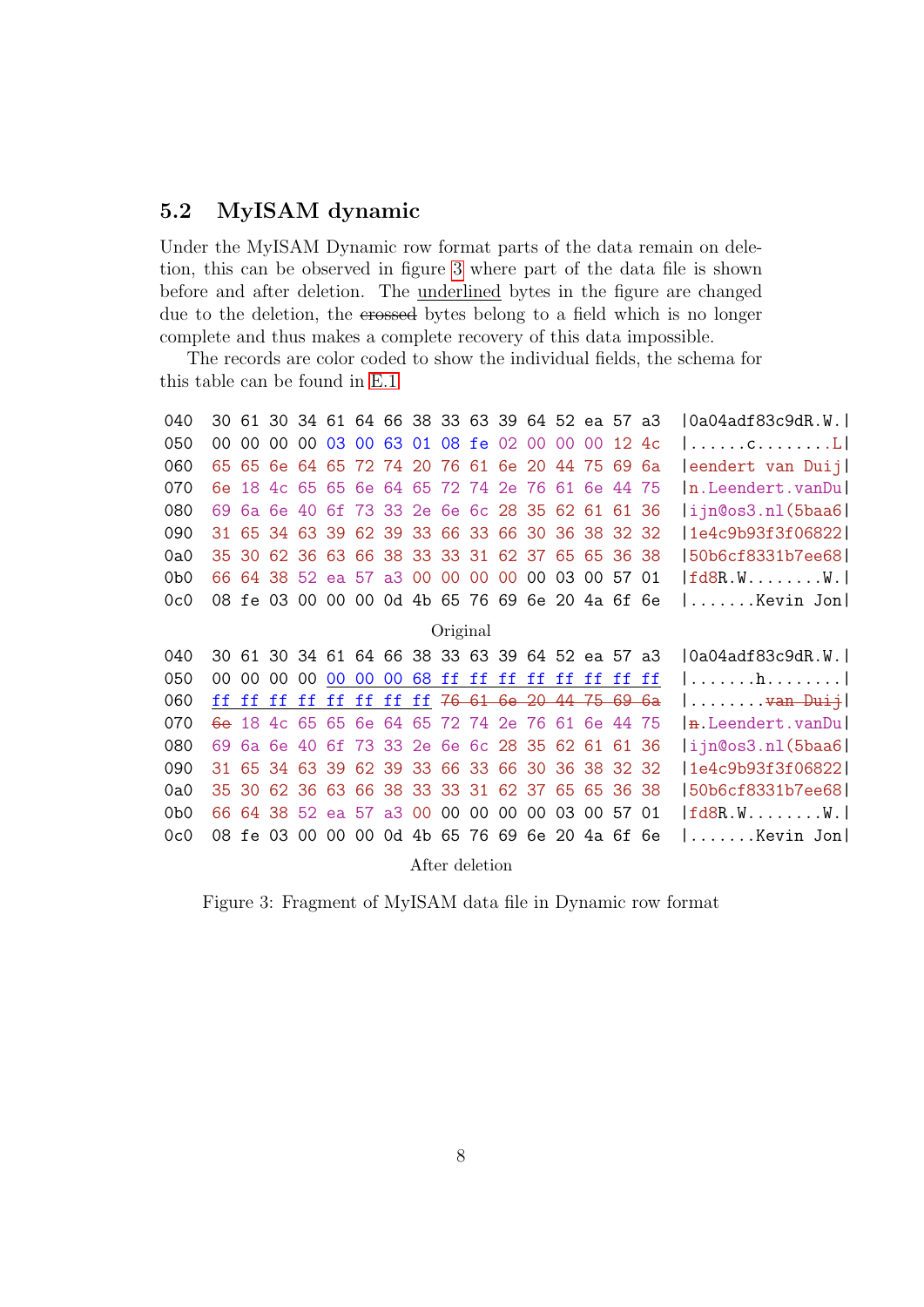# <span id="page-13-0"></span>5.3 InnoDB Antelope Compact

Under the InnoDB Compact row format both the data and significant parts of the header (documented in [C.1.4\)](#page-44-1) remain intact on deletion, this can be observed in figur[e4](#page-14-0) where part of the data file is shown before and after deletion. The underlined bytes in the figure are changed due to the deletion.

The changed fields are reserved for the Transaction ID and Roll pointer (see [C.1.2\)](#page-43-4) are overwritten and including parts of the header so it represents a correct state after deletion .

The records are color coded to show the individual fields, the schema for this table can be found in [E.1](#page-50-1)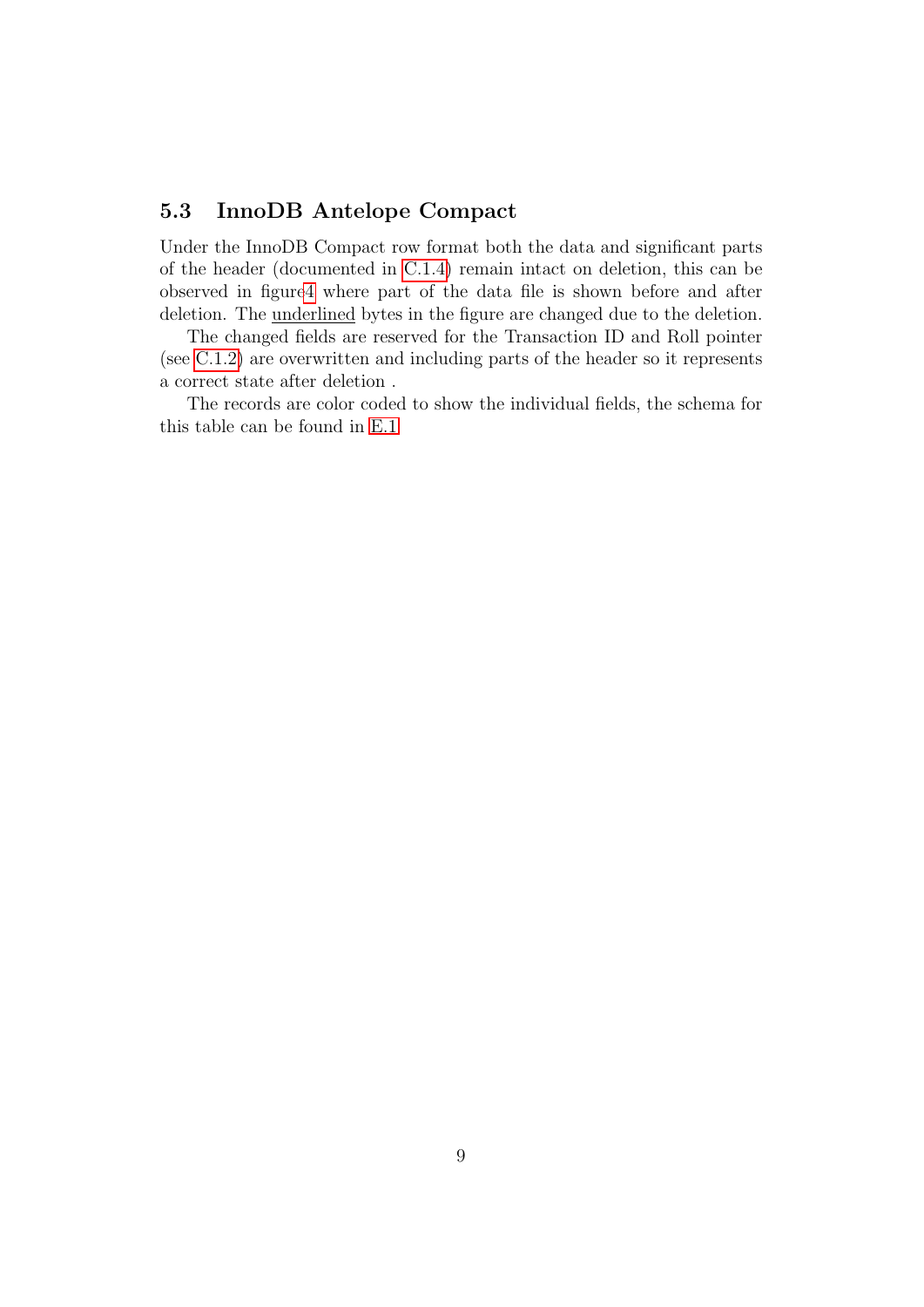<span id="page-14-0"></span>

| 0c090 | 01 |             | 10 45    |                 |                 | 73 61 6e 20 57 69 74 45 73 61 6e 2e 57          |          |          |       |                               |       |       |                |       |     | Esan WitEsan.W                                     |
|-------|----|-------------|----------|-----------------|-----------------|-------------------------------------------------|----------|----------|-------|-------------------------------|-------|-------|----------------|-------|-----|----------------------------------------------------|
| 0c0a0 |    |             |          |                 |                 | 69 74 40 6f 73 33 2e 6e 6c 38 62 65 33 63 39 34 |          |          |       |                               |       |       |                |       |     | it@os3.n18be3c94                                   |
| 0c0b0 |    |             |          |                 |                 | 33 62 31 36 30 39 66 66 66 62 66 63 35          |          |          |       |                               |       |       | 31 61 61       |       |     | 3b1609fffbfc51aa                                   |
| 0c0c0 |    |             |          |                 |                 | 64 36 36 36 64 30 61 30 34 61 64 66 38 33 63 39 |          |          |       |                               |       |       |                |       |     | d666d0a04adf83c9                                   |
| 0c0d0 |    |             |          |                 |                 | 64 52 ea 57 a3 00 00 00 00 80 28 18             |          |          |       |                               |       |       | 12 00 00       |       | 00  | $ dR.W$ $($                                        |
| 0c0e0 | 18 |             |          |                 |                 | 00 75 00 00 00 02 00 00 00 01 81 4e b9 00 00    |          |          |       |                               |       |       |                |       |     | uv                                                 |
| 0c0f0 | 01 | 66          | 01       |                 |                 | 1d 4c 65 65                                     |          |          |       | 6e 64 65 72 74                |       |       | 20 76 61       |       | 6e  | I.fLeendert van                                    |
| 0c100 | 20 |             |          |                 |                 | 44 75 69 6a 6e 4c 65 65 6e 64 65 72 74 2e       |          |          |       |                               |       |       |                |       | -76 | DuijnLeendert.v                                    |
| 0c110 | 61 |             |          |                 |                 | 6e 44 75 69 6a 6e 40                            |          |          |       | 6f 73 33 2e 6e 6c 35 62       |       |       |                |       |     | anDuijn@os3.nl5b                                   |
| 0c120 | 61 |             |          |                 |                 | 61 36 31 65 34 63 39 62 39 33 66 33 66 30       |          |          |       |                               |       |       |                |       | -36 | aa61e4c9b93f3f06                                   |
| 0c130 |    |             |          |                 |                 | 38 32 32 35 30 62 36 63                         |          |          |       | 66 38 33 33 31 62 37          |       |       |                |       | 65  | 82250b6cf8331b7e                                   |
| 0c140 |    |             |          |                 |                 | 65 36 38 66 64 38 52 ea 57 a3                   |          |          |       | 00                            | 00    | 00    | 00 80          |       | 28  | $ e68f$ d $8R.W$                                   |
| 0c150 | 11 |             |          |                 |                 | 0d 00 00 00 20 ff 18 00 00 00                   |          |          |       |                               |       |       | 03 00 00 00 01 |       |     |                                                    |
| 0c160 | 81 |             |          |                 |                 | 4e b9 00 00 01 66 01 2a 4b 65 76 69 6e 20 4a    |          |          |       |                               |       |       |                |       |     | $ Nf.*$ Kevin J                                    |
|       |    |             |          |                 |                 |                                                 |          | Original |       |                               |       |       |                |       |     |                                                    |
| 0c090 |    |             |          |                 |                 | 01 10 45 73 61 6e 20 57 69 74 45 73 61 6e 2e 57 |          |          |       |                               |       |       |                |       |     | Esan WitEsan.W                                     |
| 0c0a0 | 69 |             |          |                 |                 | 74 40 6f 73 33 2e 6e 6c 38 62 65 33 63 39 34    |          |          |       |                               |       |       |                |       |     | it@os3.n18be3c94                                   |
| 0c0b0 |    |             |          |                 |                 | 33 62 31 36 30 39 66 66 66 62 66 63 35 31 61 61 |          |          |       |                               |       |       |                |       |     | 3b1609fffbfc51aa                                   |
| 0c0c0 |    |             |          |                 |                 | 64 36 36 36 64 30 61 30 34 61 64 66 38 33 63    |          |          |       |                               |       |       |                |       | -39 | d666d0a04adf83c9                                   |
| 0c0d0 |    |             |          |                 |                 | 64 52 ea 57 a3 00 00 00 00 80 28                |          |          |       |                               | 18    | 12 00 |                | 20    | 00  | $ dR.W$ $( \ldots$                                 |
| 0c0e0 |    | 18 00       | 00       | 00 <sup>°</sup> | 00 <sup>°</sup> |                                                 |          |          |       | 00 02 00 00 00 01 81 74 54 00 |       |       |                |       | 00  | $  \ldots \ldots \ldots \ldots \text{tr} \ldots  $ |
| 0c0f0 |    | 02 27       |          | 06 45           |                 | 4c 65 65 6e 64 65 72 74 20 76 61                |          |          |       |                               |       |       |                |       | 6e  | .'.ELeendert van                                   |
| 0c100 | 20 |             | 44 75    | 69              |                 | 6a 6e 4c 65 65 6e 64 65 72 74 2e                |          |          |       |                               |       |       |                |       | 76  | DuijnLeendert.v                                    |
| 0c110 | 61 |             | 6e 44 75 |                 | 69              |                                                 | 6a 6e 40 | 6f       | 73 33 |                               | 2e 6e |       | 6c 35 62       |       |     | anDuijn@os3.nl5b                                   |
| 0c120 | 61 |             |          |                 |                 | 61 36 31 65 34 63 39                            |          |          |       | 62 39 33 66 33 66             |       |       |                | -30   | 36  | aa61e4c9b93f3f06                                   |
| 0c130 |    | 38 32 32 35 |          |                 |                 | 30 62 36 63                                     |          | 66       |       | 38 33                         | 33    | 31    |                | 62 37 | 65  | 82250b6cf8331b7el                                  |
| 0c140 | 65 |             |          |                 |                 | 36 38 66 64 38 52 ea 57 a3 00                   |          |          |       |                               | 00    | 00    | 00 80          |       | 28  | $ e68f$ d $8R.W$                                   |
| 0c150 | 11 |             |          |                 |                 | 0d 00 00 00 20 ff 18 00 00 00                   |          |          |       |                               |       |       | 03 00 00 00 01 |       |     |                                                    |
| 0c160 |    |             |          |                 |                 | 81 4e b9 00 00 01 66 01 2a 4b 65 76 69 6e 20 4a |          |          |       |                               |       |       |                |       |     | $ Nf.*$ Kevin J                                    |
|       |    |             |          |                 |                 |                                                 |          |          |       |                               |       |       |                |       |     |                                                    |

After deletion

Figure 4: Fragment of InnoDB data file in COMPACT row format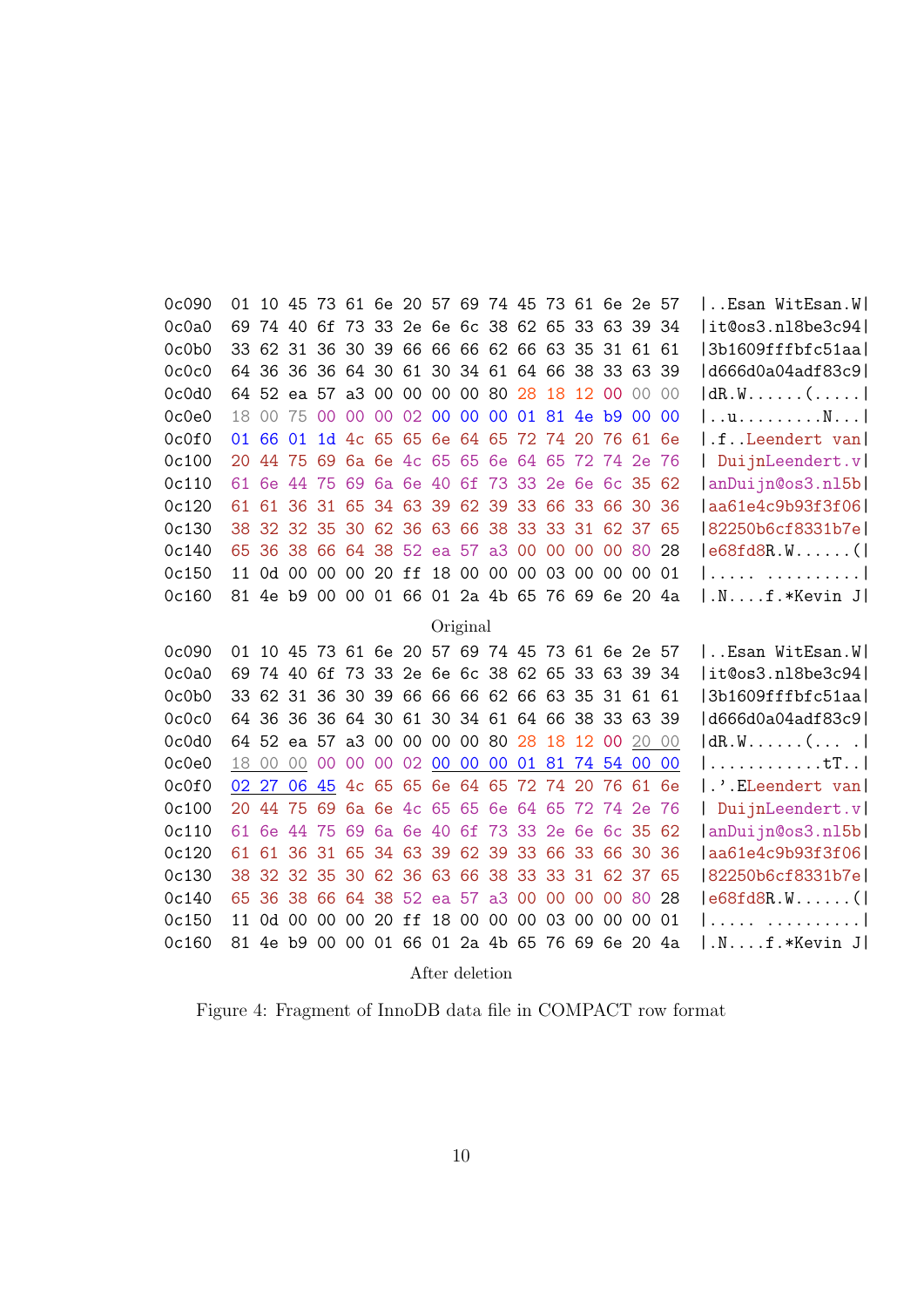# <span id="page-15-0"></span>5.4 InnoDB Antelope Redundant

Under the InnoDB Redundant row format both the data and significant parts of the header (documented in [C.1.3\)](#page-44-0) remain intact on deletion, this can be observed in figure [5](#page-16-0) where part of the data file is shown before and after deletion. the underlined bytes in the figure are changed due to the deletion.

The changed fields are reserved for the Transaction ID and Roll pointer (see [C.1.2\)](#page-43-4) are overwritten and including parts of the header so it represents a correct state after deletion .

The records are color coded to show the individual fields, the schema for this table can be found in [E.1](#page-50-1)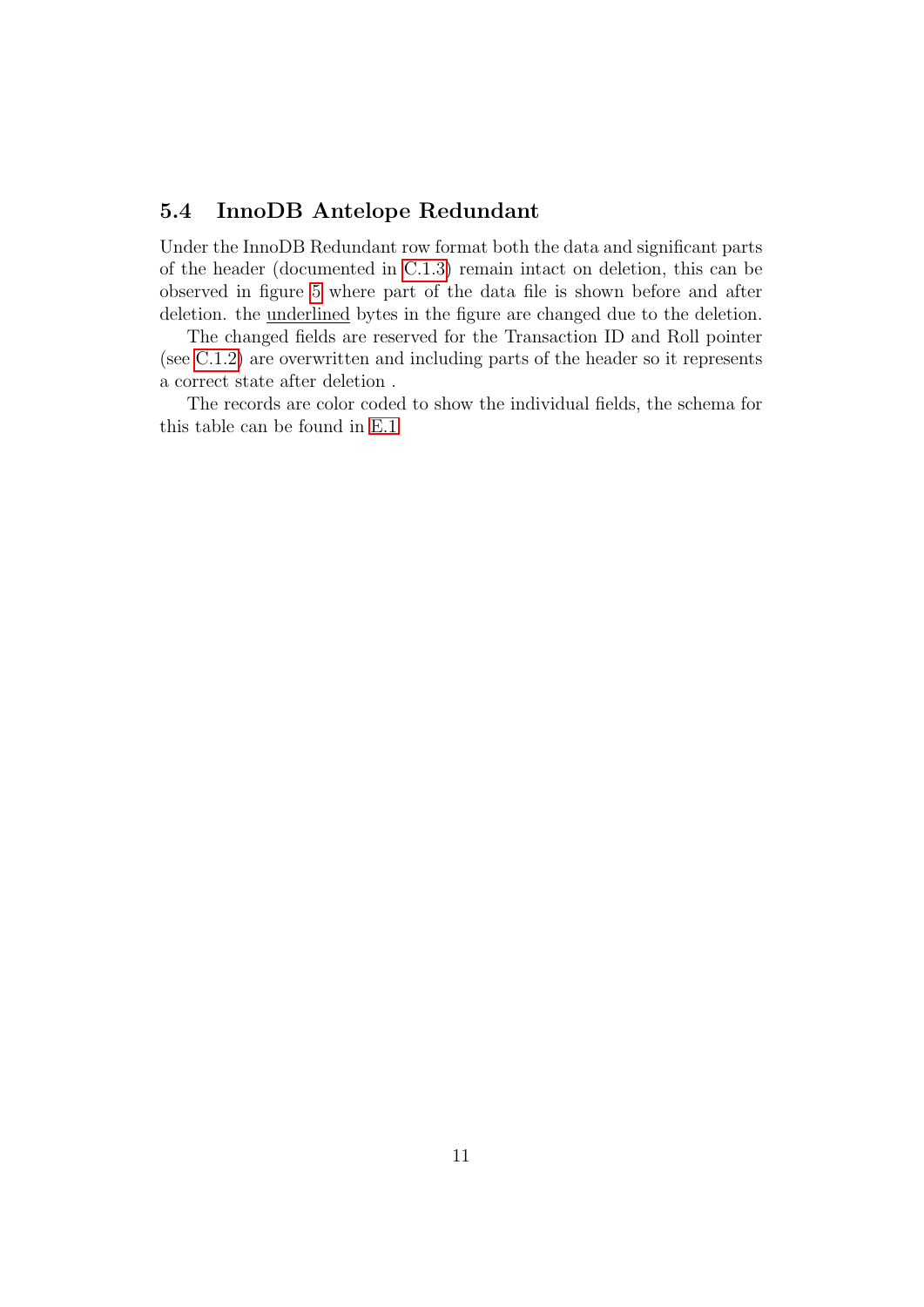<span id="page-16-0"></span>

| 0c090 |  |             |  |  |          |  |  | 00 00 00 01 81 67 cb 00 00 01 73 01 10 45 73 61 |  | $  \ldots g \ldots s \ldots s$                    |
|-------|--|-------------|--|--|----------|--|--|-------------------------------------------------|--|---------------------------------------------------|
| 0c0a0 |  |             |  |  |          |  |  | 6e 20 57 69 74 45 73 61 6e 2e 57 69 74 40 6f 73 |  | In WitEsan. Wit@os                                |
| 0c0b0 |  |             |  |  |          |  |  | 33 2e 6e 6c 38 62 65 33 63 39 34 33 62 31 36 30 |  | 3.n18be3c943b160                                  |
| 0c0c0 |  |             |  |  |          |  |  | 39 66 66 66 62 66 63 35 31 61 61 64 36 36 36 64 |  | 9fffbfc51aad666d                                  |
| 0c0d0 |  |             |  |  |          |  |  | 30 61 30 34 61 64 66 38 33 63 39 64 52 ea 57 a3 |  | 0a04adf83c9dR.W.                                  |
| Oc0e0 |  |             |  |  |          |  |  | 00 00 00 00 80 6c 6b 67 63 3b 23 11 0a 04 00 00 |  | $  \ldots \ldots \text{lkgc}; \# \ldots \ldots  $ |
| 0c0f0 |  |             |  |  |          |  |  | 18 13 01 6f 00 00 00 02 00 00 00 01 81 67 cb 00 |  |                                                   |
| 0c100 |  | 00 01 73 01 |  |  |          |  |  | 1d 4c 65 65 6e 64 65 72 74 20 76 61             |  | sLeendert va                                      |
| 0c110 |  |             |  |  |          |  |  | 6e 20 44 75 69 6a 6e 4c 65 65 6e 64 65 72 74 2e |  | n DuijnLeendert.                                  |
| 0c120 |  |             |  |  |          |  |  | 76 61 6e 44 75 69 6a 6e 40 6f 73 33 2e 6e 6c 35 |  | vanDuijn@os3.nl5                                  |
| 0c130 |  |             |  |  |          |  |  | 62 61 61 36 31 65 34 63 39 62 39 33 66 33 66 30 |  | baa61e4c9b93f3f0                                  |
| 0c140 |  |             |  |  |          |  |  | 36 38 32 32 35 30 62 36 63 66 38 33 33 31 62 37 |  | 682250b6cf8331b7                                  |
| 0c150 |  |             |  |  |          |  |  | 65 65 36 38 66 64 38 52 ea 57 a3 00 00 00 00 80 |  | ee68fd8R.W                                        |
| 0c160 |  |             |  |  |          |  |  | 60 5f 5b 57 2f 1e 11 0a 04 00 00 20 13 00 74 00 |  | $ C_{\_}[W/\dots \dots \dots \dots \dots]$        |
| 0c170 |  |             |  |  |          |  |  | 00 00 03 00 00 00 01 81 67 cb 00 00 01 73 01 2a |  | $  \ldots \ldots \ldots$ g $s.* $                 |
| 0c180 |  |             |  |  |          |  |  | 4b 65 76 69 6e 20 4a 6f 6e 6b 65 72 73 6a 6f 6e |  | Kevin Jonkersjon                                  |
|       |  |             |  |  | Original |  |  |                                                 |  |                                                   |
| 0c090 |  |             |  |  |          |  |  | 00 00 00 01 81 67 cb 00 00 01 73 01 10 45 73 61 |  | $  \ldots$ .gsEsa                                 |
| 0c0a0 |  |             |  |  |          |  |  | 6e 20 57 69 74 45 73 61 6e 2e 57 69 74 40 6f 73 |  | In WitEsan. Wit@os                                |
| 0c0b0 |  |             |  |  |          |  |  | 33 2e 6e 6c 38 62 65 33 63 39 34 33 62 31 36 30 |  | 3.nl8be3c943b160                                  |
| 0c0c0 |  |             |  |  |          |  |  | 39 66 66 66 62 66 63 35 31 61 61 64 36 36 36 64 |  | 9fffbfc51aad666d                                  |
| 0c0d0 |  |             |  |  |          |  |  | 30 61 30 34 61 64 66 38 33 63 39 64 52 ea 57 a3 |  | 0a04adf83c9dR.W.                                  |
| 0c0e0 |  |             |  |  |          |  |  | 00 00 00 00 80 6c 6b 67 63 3b 23 11 0a 04 20 00 |  | $ \ldots \ldots \text{lkgc}; \# \ldots  $         |
| 0c0f0 |  |             |  |  |          |  |  | 18 13 00 00 00 00 00 02 00 00 00 01 81 76 55 00 |  |                                                   |
| 0c100 |  |             |  |  |          |  |  | 00 01 ec 08 55 4c 65 65 6e 64 65 72 74 20 76 61 |  | ULeendert va                                      |
| 0c110 |  |             |  |  |          |  |  | 6e 20 44 75 69 6a 6e 4c 65 65 6e 64 65 72 74 2e |  | n DuijnLeendert.                                  |
| 0c120 |  |             |  |  |          |  |  | 76 61 6e 44 75 69 6a 6e 40 6f 73 33 2e 6e 6c 35 |  | vanDuijn@os3.nl5                                  |
| 0c130 |  |             |  |  |          |  |  | 62 61 61 36 31 65 34 63 39 62 39 33 66 33 66 30 |  | baa61e4c9b93f3f0                                  |
| 0c140 |  |             |  |  |          |  |  | 36 38 32 32 35 30 62 36 63 66 38 33 33 31 62 37 |  | 682250b6cf8331b7                                  |
| 0c150 |  |             |  |  |          |  |  | 65 65 36 38 66 64 38 52 ea 57 a3 00 00 00 00 80 |  | ee68fd8R.W                                        |
| 0c160 |  |             |  |  |          |  |  | 60 5f 5b 57 2f 1e 11 0a 04 00 00 20 13 00 74 00 |  | $ C_{\_}[W/\dots \dots \dots \dots \dots]$        |
| 0c170 |  |             |  |  |          |  |  | 00 00 03 00 00 00 01 81 67 cb 00 00 01 73 01 2a |  | $  \ldots \ldots \ldots$ g $s.* $                 |
| 0c180 |  |             |  |  |          |  |  | 4b 65 76 69 6e 20 4a 6f 6e 6b 65 72 73 6a 6f 6e |  | Kevin Jonkersjon                                  |
|       |  |             |  |  |          |  |  |                                                 |  |                                                   |

After deletion

Figure 5: Fragment of InnoDB data file in REDUNDANT row format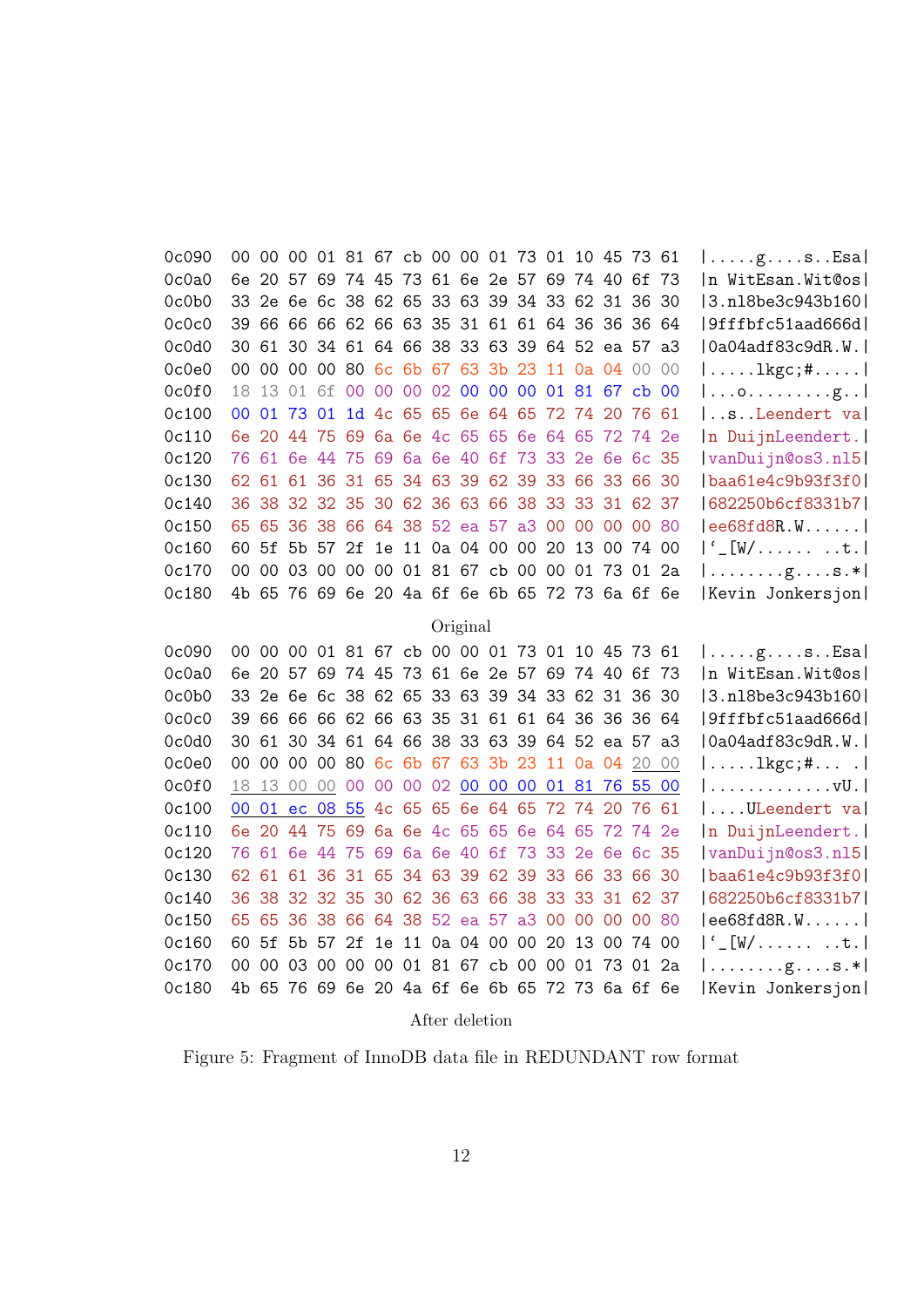| header   field1field2field $N$ |
|--------------------------------|
|--------------------------------|

Figure 6: Generic row format

<span id="page-17-5"></span><span id="page-17-4"></span>

|  |  |  |  | header_field   integer_field   text_field   text_field   timestamp_field |
|--|--|--|--|--------------------------------------------------------------------------|
|--|--|--|--|--------------------------------------------------------------------------|

Figure 7: Example of a possible template

# <span id="page-17-0"></span>6 Methods

Initial analysis of data files used by the MyISAM and InnoDB engines show that rows are stored in a similar format, see figure [6.](#page-17-4) Due to this generic form this record may be found using template matching.

# <span id="page-17-1"></span>6.1 Template Matching

The proposed method uses template matching to extract sequential data from the data files which adhere to a particular template. This template is designed to mirror the on-disk storage structure of a record. An example of a template is given in figure [7.](#page-17-5) As seen in the figure the template mirrors the generic row format used by the engines in that it specifies a header followed by data fields. If a header is not available this may be omitted in which case the template will merely attempt to match the given fields.

### <span id="page-17-2"></span>6.1.1 Datatypes

A requirement of template matching is the ability to read and verify binary data from the table. As such the template must specify the expected order of datatypes in a record. The template matcher will parse data and attempt to map the input to the specified datatypes. Due to the differences in storage for datatypes between InnoDB and MyISAM a custom field parser must be made for a each storage engine. This also means that, in our implementation, a template created for InnoDB can not be used for MyISAM.

Since some datatypes have impossible values it is possible to eliminate those. An example of this could be an ENUM field within the record. An ENUM has all available options specified. As such, any value which is not one of the expected values excludes the existence of an ENUM field on that location.

### <span id="page-17-3"></span>6.1.2 Caveats

One of the caveats of template matching is that it is very dependent on the quality and complexity of the template. The more elaborate and complex the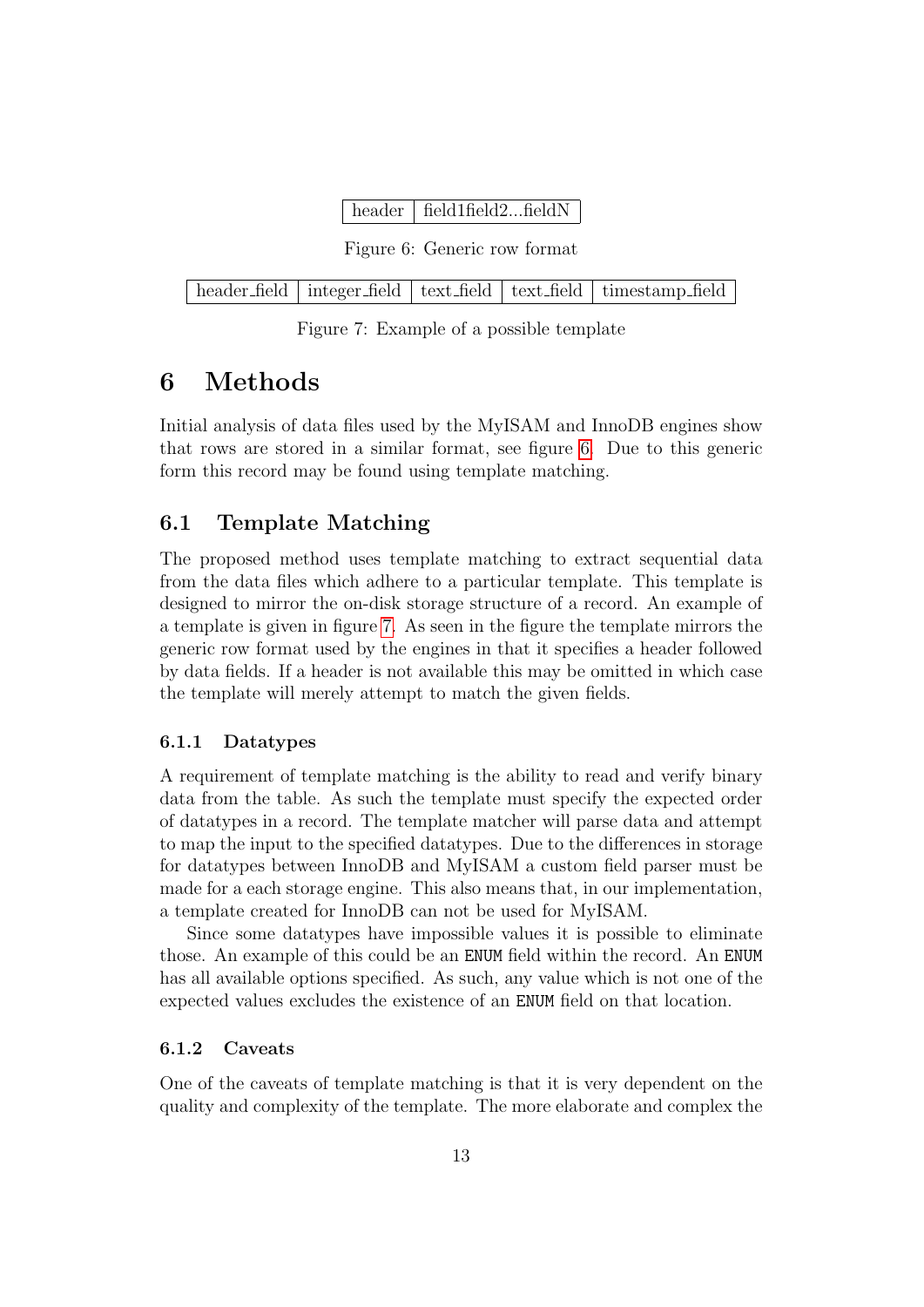template is, the fewer possible matches will exist. For instance, attempting to match a template of structure INTEGER, INTEGER will result in many false positives. But a template describing a structure consisting of INTEGER, ENUM, TEXT, TIMESTAMP, TEXT will generally have fewer false positives.

Another shortcoming of template matching is the inability to match split records. Database systems do not always store all data sequentially, large records may be split into multiple sections to fit in the available storage. Template matching only works if there is sequential data that matches the template. Although split records are not included in the rest of this research it should be noted that partial templates are allowed and may match fragments of data contained in split records.

### <span id="page-18-0"></span>6.1.3 Consideration of NULL fields

The storage engine MyISAM uses the record header to determine which fields in a record are NULL, removing them from the data area of a stored record. While this is is of little concern when accessing live data, the deletion of a record overwrites this crucial information as documented in section [B.1.1.](#page-37-1)

To properly carve deleted MyISAM records with NULL fields the set of templates selected for carving should include specific templates which account for all feasible combinations of NULL fields. By not accounting for NULL fields in a record the template matching phase can produce incorrect output and miss records which do not fit due to missing and misaligned fields.

### <span id="page-18-1"></span>6.1.4 Consideration of record headers

The storage engine InnoDB uses row headers to store the sizes and presence of fields in a record. These headers (see sections [C.1.3](#page-44-0) and [C.1.4\)](#page-44-1) are required to correctly parse variable size types, NULL fields and are used by the database internally for administration.

Since our experiments show (see sections [5.3](#page-13-0) and [5.4\)](#page-15-0) that these headers are only partially overwritten we can use them during carving to obtain both the sizes and NULL indicators of each field. The header not only contains a flag to indicate whether a record is deleted but can also be checked for certain patterns not used in any valid record.

# <span id="page-18-2"></span>6.2 Validation

Template matching may find false positives when matching random or misaligned data. For this reason the use of validators is proposed. A validator is meant to exclude impossible matches and reduce the amount of improbable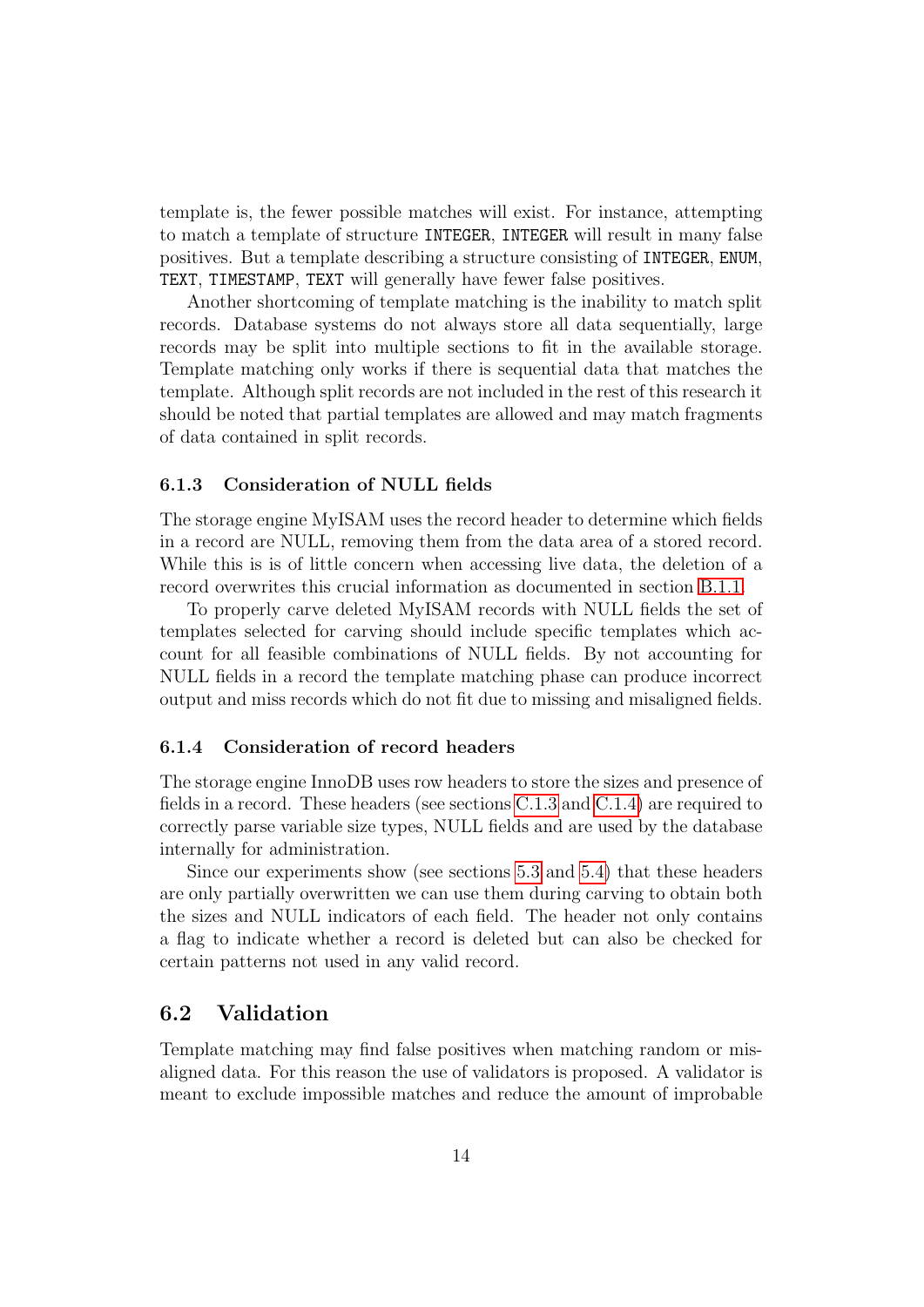matches. Validators may exist for both field validation and row validation. Each validator returns a score between 0 and 1 which is used as a probability value of the record being correct. This allows the validators to be unsure of the validity but still allow the record to be considered valid if other validators agree.

Even validators producing large amount of false positives can be beneficial to use prioritize further, manual, analysis. There is an inherent trade off between the number of false positives and false negatives which should be taken into consideration.

#### <span id="page-19-0"></span>6.2.1 Field validators

A field validator attempt to validate the content of field. Field validation can be based on datatype or content. An example of a datatype validator would be the parsing method itself. As explained in section [6.1.1](#page-17-2) some values can not possibly be valid for certain datatypes. Thus the template cannot match on that location and should be ignored. This results in the algorithm moving on to the next possible data and template combination.

Other validators that can be used are content aware validators. These validators describe specifics of the contents of a field. For instance a validator could be defined on a VARCHAR field which is used to store email addresses. The validator can then simply check whether or not the content contains valid syntax for an email address. If the content does not then we matched a record which did not have a email address and as such is an incorrect match of the template. Each validator returns a probability score of the field being valid.

A field level validator can be used to limit recovery to only deleted records by having a field validator match on the the correct flag being set in the record header.

### <span id="page-19-1"></span>6.2.2 Row validators

Finally when taking a step back in granularity you reach the row validators. Each field has successfully been matched to data and passed its individual validators. A row validator can use the fields to validate each other, comparing fields, detecting impossible combinations[4](#page-19-2) .

This final check is used to produce a score, which will determine if a match is "valid" enough to keep. The score can be based on weighing the probabilities given by field validators, tests which include multiple fields or external tools to validate (parts) of the record.

<span id="page-19-2"></span><sup>4</sup> for example, last login before registration date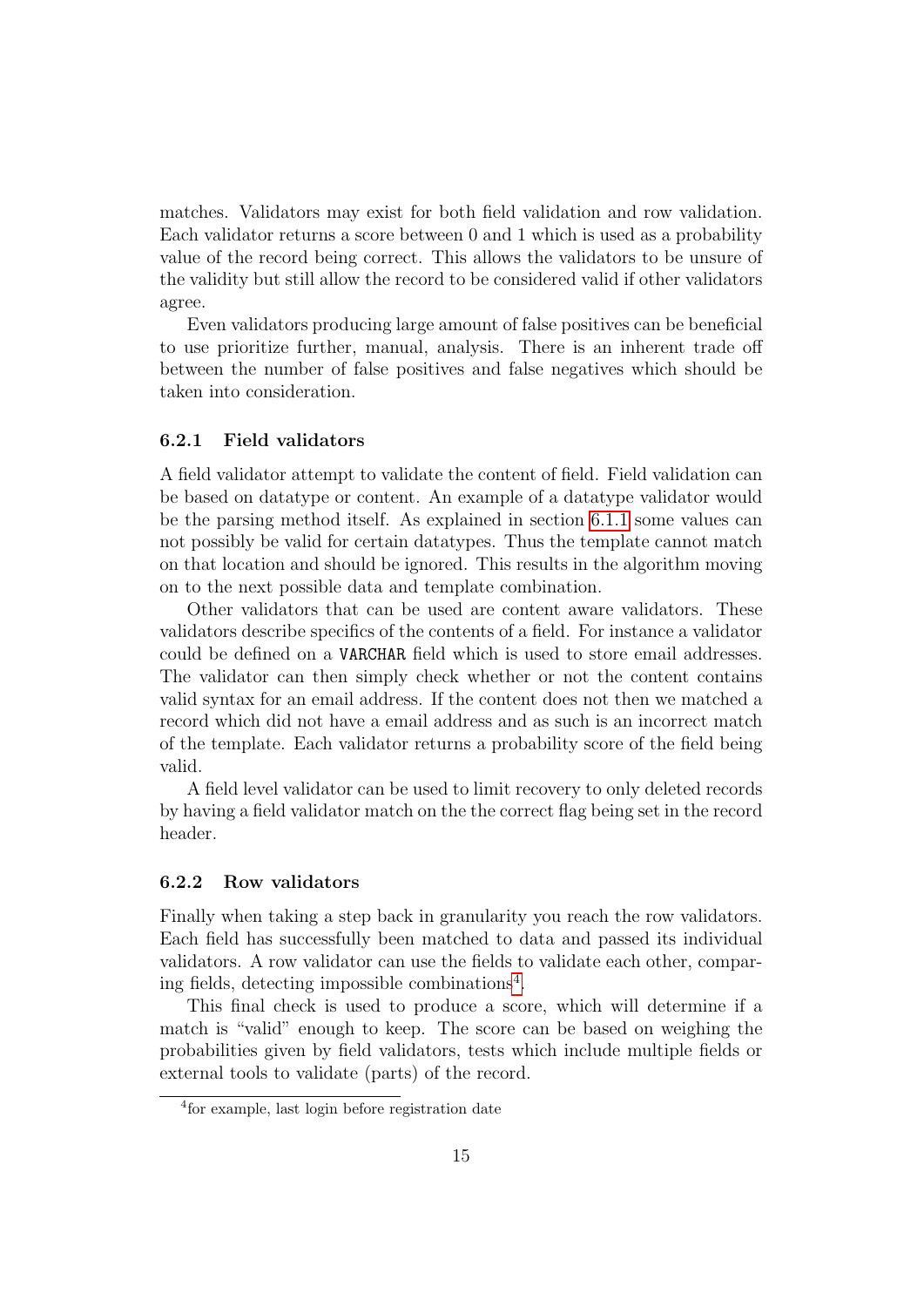If the outcome is over a given threshold then the match is considered valid else the match is logged or discarded. Should a record be accepted by this test the score will be included in the output to aid in further analysis.

#### <span id="page-20-0"></span>6.2.3 Example validators

- Is the last login date after the registration date?
- Is the username considered legal by the system using the database?
- Is an integer within the expected range?
- Is a product price above zero?
- Does the username match the users real name or email address?
- Is this the user that posted message X?
- Is the avatar for a user an image of a known filetype?
- Is an url valid?
- Are the post message and post title related in any way?

# <span id="page-20-1"></span>6.3 Scanning

In order to carve for the records using template matching our proof of concept uses a scanner which has 2 operational modes, a thorough byte-by-byte sliding window scanner, or a more intelligent mode which skips the data claimed by existing validated records.

The scanner internally uses a rudimentary queue to schedule any location to scan, this queue receives suggestions from the scanner based on its operational mode and whether a record was matched and validated after each attempt.

# <span id="page-20-2"></span>6.3.1 Consideration of data of interest

Once a record is successfully matched and validated it can be used to speed the scanning process by eliminating locations to check, or even getting an estimate of where the next valid record is stored.

To use a record for this purpose we have determined the following methods:

• Eliminate  $Range(Record_{Location} + 1, Record_{Location} + Record_{osc})$ offsets since they are part of the data of the this record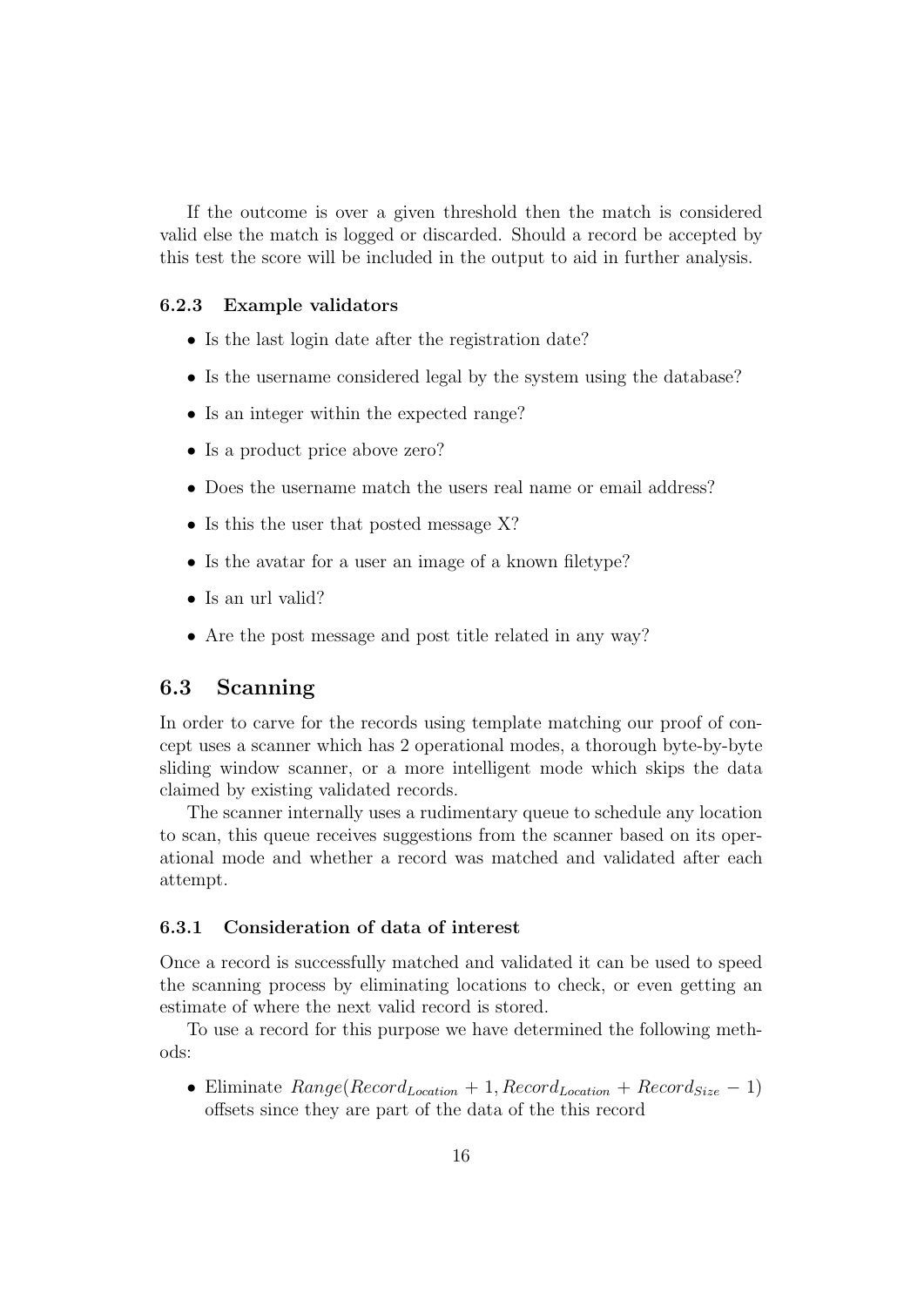- Parse and follow the offset/pointer information in a (partially) intact header
- Consider  $Record<sub>Location</sub> + Record<sub>Size</sub>$

The downside of these optimizations is that when a record is matched incorrectly any correct records might be skipped since they would conflict with the previously found record. In order to get the all possible matches in a file these optimizations should be evaded, or only used to prioritize the scanning engine.

# <span id="page-21-0"></span>6.4 High level algorithm

Bringing it all together yields the following algorithm:

```
for location \in candidates do
  for template \in templates do
    record \Leftarrow parse(location, template)if success(record) then
       score \Leftarrow validate(record)if score > threshold then
          results \Leftarrow results, (location, score, template, record)
          c\text{andidates} \Leftarrow candidates, suageston(record.length)end if
    end if
  end for
end for
```
In order to build a practical implementation some constraints should be considered:

- The candidates should not accept previously scanned locations to prevent duplicate results and infinite loops
- Carving potentially malicious data sources may require extra consideration to prevent crashes or worse
- The execution may be parallelized in several places, e.g. per location or per template
- When retaining results total memory consumption might become an issue on larger datasets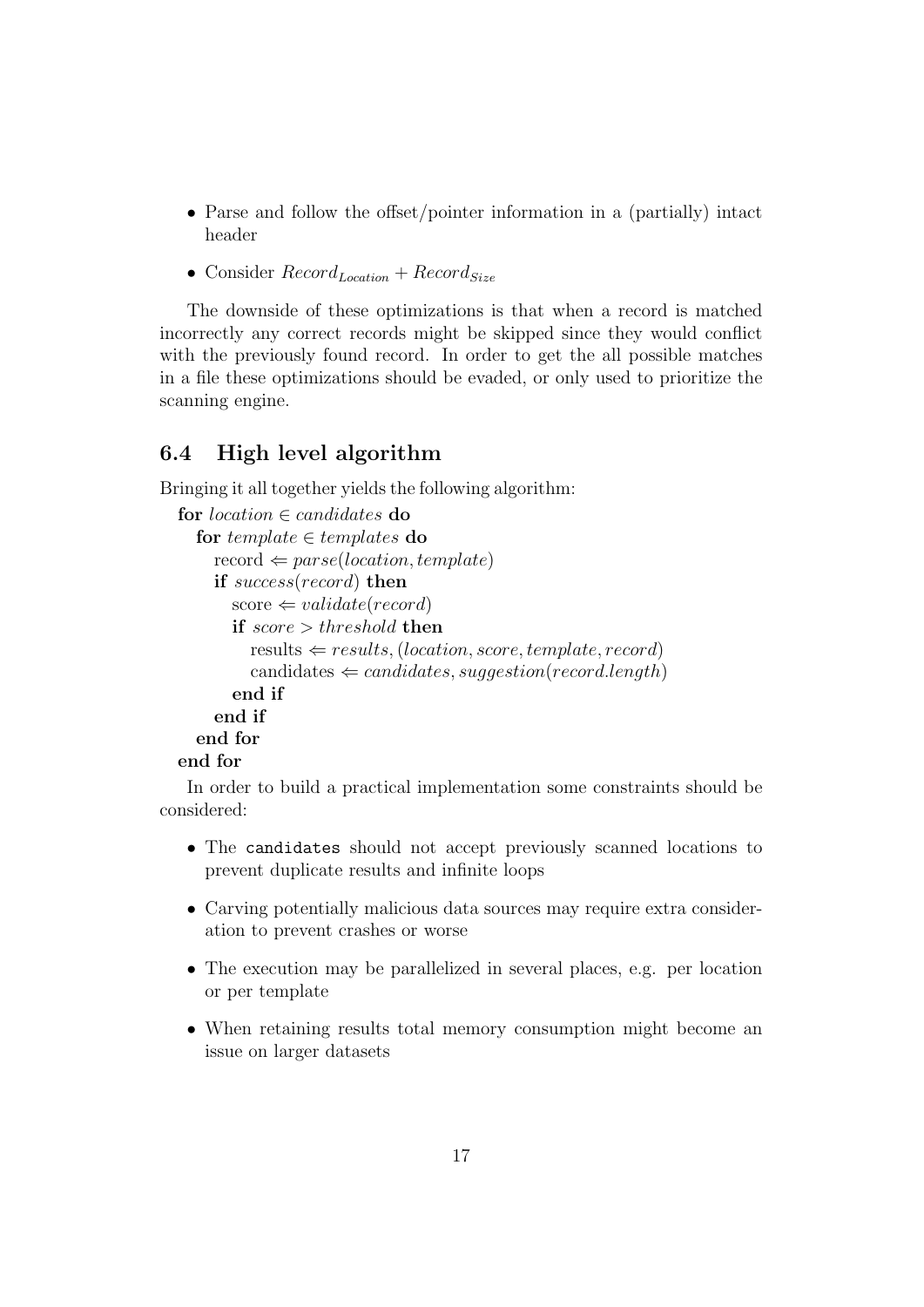# <span id="page-22-0"></span>7 Proof of Concept

Our implementation is written for Python 2.7, its system requirements depend heavily on the configuration used and target file to carve.

- Memory, the entire file to be carved is loaded into memory
- Memory, the more matches are encountered the more memory is actively used
- CPU, Faster is generally better
- IO, the program may generate significant amounts of output
- IO, when running in debug mode a large amount of extra print statements will be executed
- The program is a sequential proof of concept and should be expected to behave as such

# The code

Our implementation will be hosted on Github under the BSD 3 clause license <https://github.com/esanwit/SQLCarve>.

# Usage

For usage and documentation see [A.1.](#page-33-1)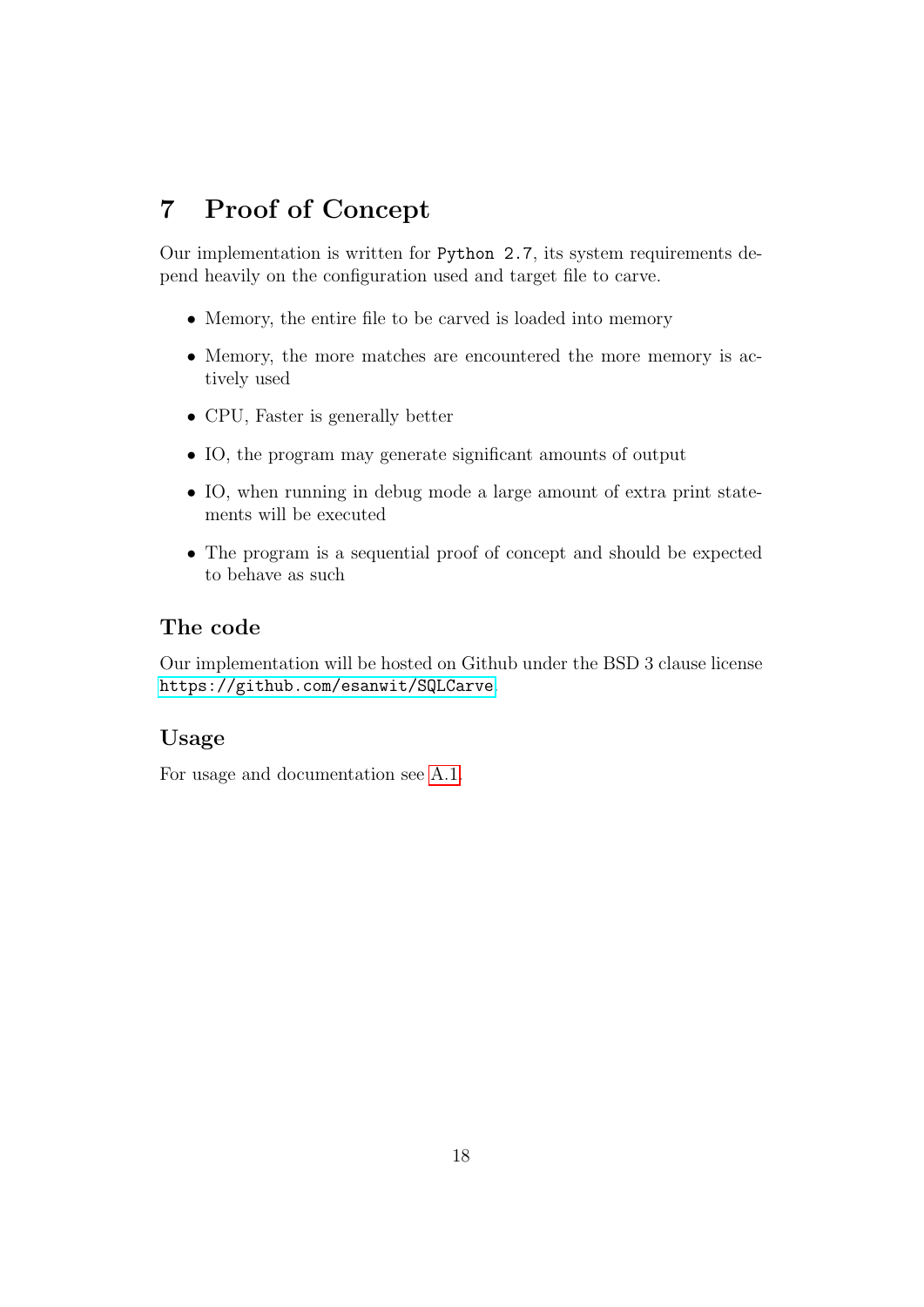# <span id="page-23-0"></span>8 Tests

# <span id="page-23-1"></span>8.1 Small scale, InnoDB Compact with deleted entries

In order to test recovery from an InnoDB table using the compact row format a table was created several test entries, a total of 7 items were inserted and 6 of those were deleted. Running on this small set we expected some false positives however due to the structure containing an enum field we hoped to limit these during testing. For details on the created table see [E.2.](#page-52-1)

For this test the following template was used, full configuration may be found in [E.2:](#page-52-1)

<span id="page-23-2"></span>

|         | Listing 1: Template used for InnoDB testing                        |
|---------|--------------------------------------------------------------------|
|         | structure_inno = scanner_shared.RowFormat("Inno_Compact_SomeNULL", |
|         | { "null": False, "varlen": False,                                  |
|         | "name": "header", "type": inno.InnoCompactHeader},                 |
|         | $\{$ "null": False, "varlen": False,                               |
|         | "name": "id", "type": inno.Int, "signed":True},                    |
|         | { " null": False, " varlen": False,                                |
|         | "name": "TransactionID", "type": inno.InnoTransactionID},          |
|         | { " null": False, " varlen": False,                                |
|         | "name": "RollPointer", "type": inno.InnoRollPointer},              |
|         | $\{$ "null": False, "varlen": True,                                |
|         | "name": "name", "type": inno. SmallVarchar},                       |
|         | $\{$ "null": True, "varlen": True,                                 |
|         | "name": "last", "type": inno. SmallVarchar},                       |
|         | $\{$ "null": True, "varlen": True,                                 |
|         | "name": "email", "type": inno. SmallVarchar},                      |
|         | { "null": False, "varlen": False,                                  |
|         | "name": "gender", "type": inno.SmallEnum,                          |
|         | "enum_map":True, "enum_mapping": $\{1:$ "male", $2:$ "female"}},   |
|         | { "null": False, "varlen": False, "name": "other",                 |
|         | "type": inno.SmallEnum, "enum_map":True,                           |
|         | "enum_mapping": {1:"male", 2:"female", 3:"Wookie", 4:"Anon" } },   |
|         | { "null": True, "varlen": False, "name": "birthdate",              |
|         | "type": inno. Noise, "max_len":4, "min_len":4},                    |
|         | {"name":"ignoreme", "type": scanner_shared.Null},                  |
|         | {"null": True, "varlen": False, "name": "favedate",                |
|         | "type": inno. Noise, "max_len":4, "min_len":4},                    |
|         | {"name":"ignoreme", "type": scanner_shared.Null},                  |
| $\big)$ |                                                                    |
|         |                                                                    |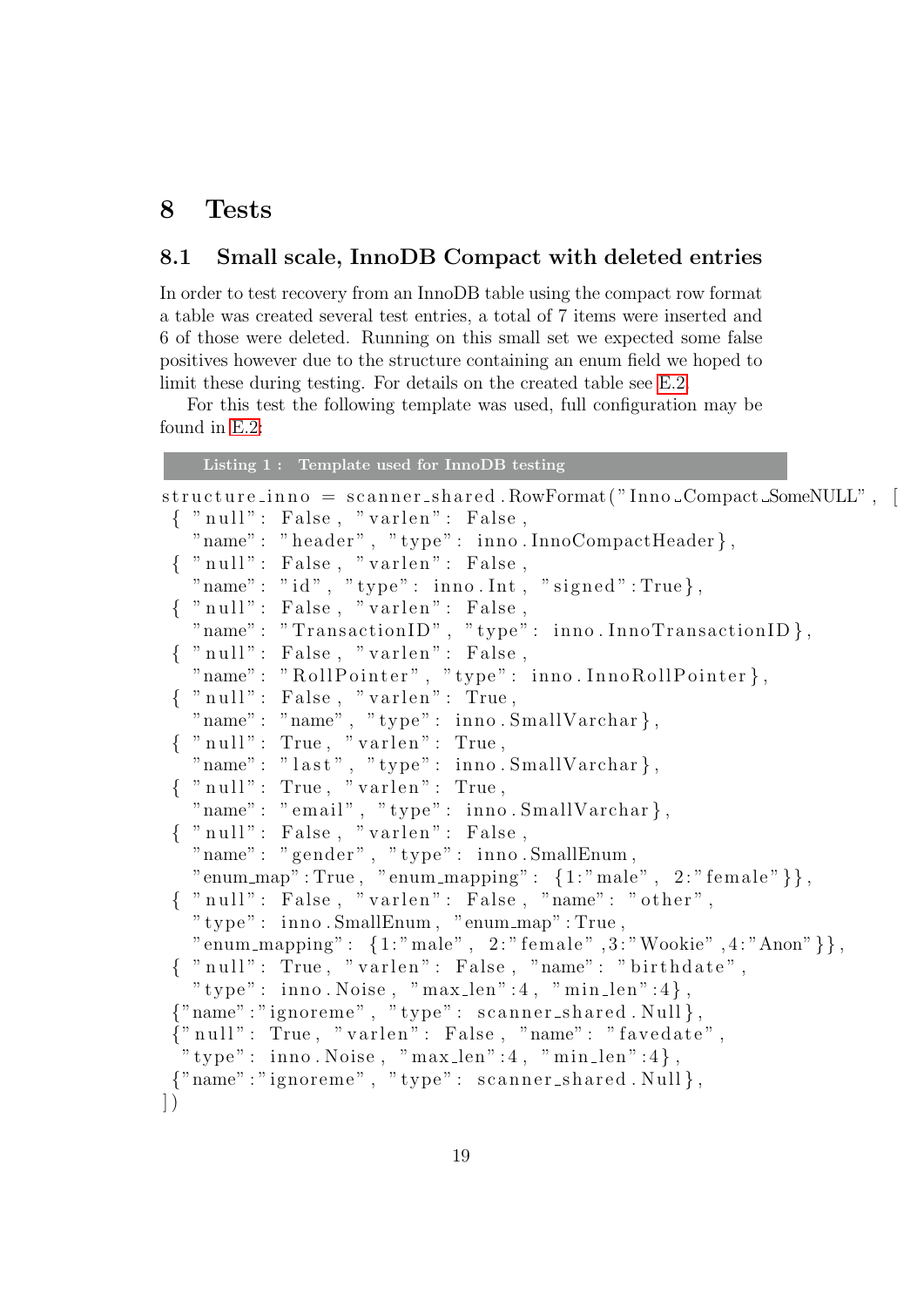The template shown in listing [1](#page-23-2) matches the template as shown in table [1.](#page-24-1) In order to recover the fields Birthdate and Favedate, which were of type timestamp a Noise field (see section [A.2.2\)](#page-36-2) was used.

<span id="page-24-1"></span>

| Header           | Row Header                     |
|------------------|--------------------------------|
| Primary key      | Signed INT                     |
| Internal field   | Transaction ID                 |
| Internal field   | Roll Pointer                   |
| Name             | Varchar                        |
| Lastname         | Varchar (Nullable)             |
| Email            | Varchar (Nullable)             |
| Gender           | Enum                           |
| OtherEnum        | Enum                           |
| <b>Birthdate</b> | Timestamp, not parsed, 4 bytes |
| Favedate         | Timestamp, not parsed, 4 bytes |

Table 1: Structure matched by template specified in listing [1](#page-23-2)

<span id="page-24-2"></span>

|           | Present | Deleted | False | Total |
|-----------|---------|---------|-------|-------|
| Template  |         |         |       | 1 ຕ   |
| Validated |         |         |       |       |
| Expected  |         |         |       |       |

Table 2: Results of template matching on a small test set.

Due to the two enum fields there were early validators which eliminated all but 12 from the matched records. As shown in table [2](#page-24-2) the row validation managed to eliminate 5 matches which did not adhere to the constrains. The row validator used checked whether the primary key was within the range of 1 to 10000 and if the username field contained ASCII characters. Manual inspection showed that all created and deleted records were correctly recovered.

# <span id="page-24-0"></span>8.2 World dataset

In order to expose our system to a larger, more realistic dataset it was tested against the "world" database from MySQL<sup>[5](#page-24-3)</sup>. This dataset was adjusted to create both a MyISAM and an InnoDB table. From these tables 100 records were deleted using the normal SQL delete statement. For the structure of the table used and the records deleted see section [E.3.](#page-53-0)

<span id="page-24-3"></span><sup>5</sup><https://dev.mysql.com/doc/world-setup/en/index.html>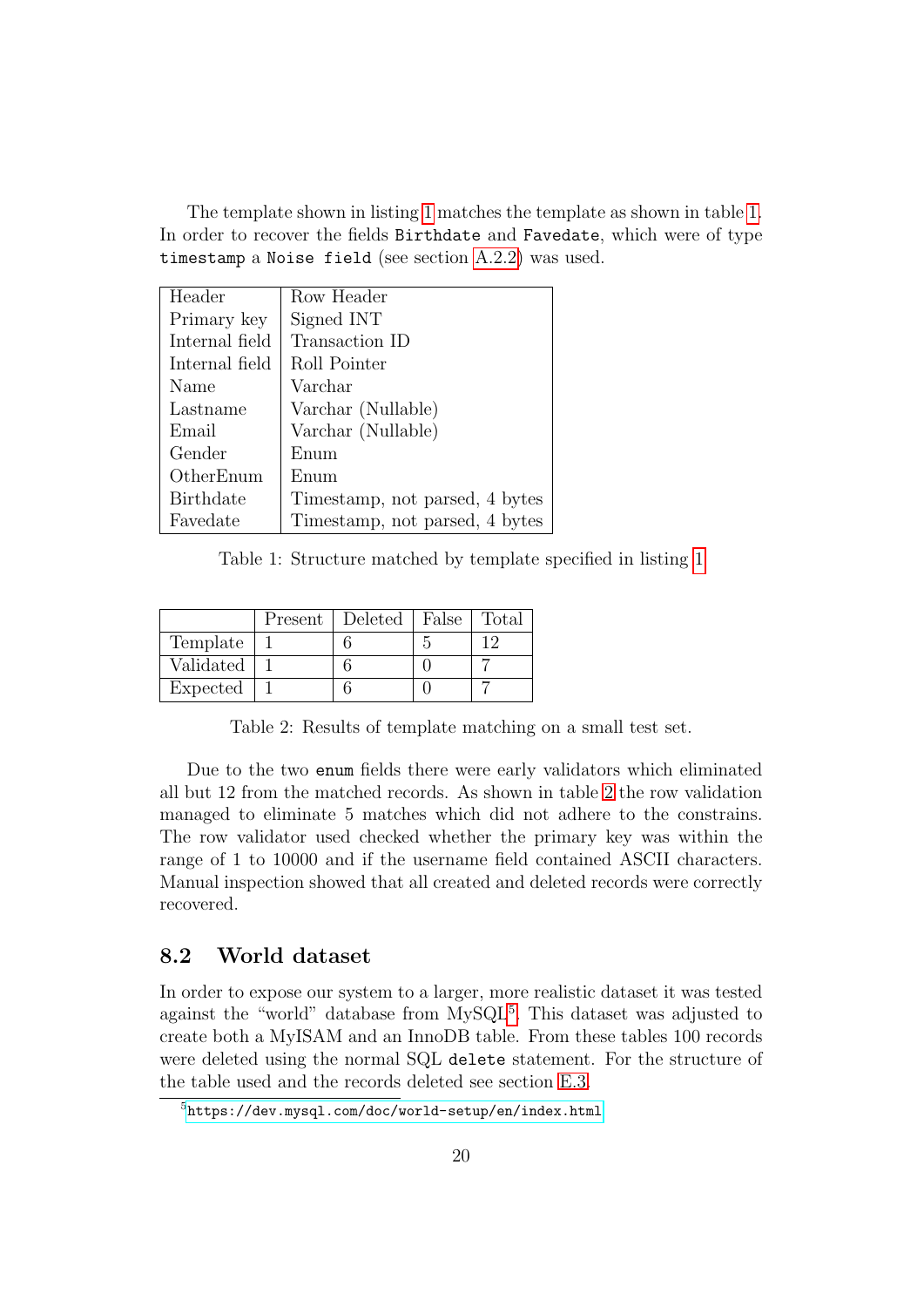## <span id="page-25-0"></span>8.2.1 MyISAM

To run the software on the MyISAM version of the table we used the following template, full configuration may be found in section [E.3.1.](#page-54-0)

```
Listing 2 : Template used for MyISAM version World dataset
scanner\_settings ["row\_format"] = [
     scanner\_shared. RowFormat ("Not_deleted_City", [
        {="name" : "ignore" : "type" : \; scanner\_shared \; Null },
        \tilde{A} "name": "header", "type": inno. Noise,
          "min\_len" : 1, "max\_len" : 1," validator": validate_isamnotdel, "min_validation": 0.5,
        \{ "name": "ID", "type": isam.Int, "signed": True,
          " validator": validate_id, " min_validation": 0.5 },
        \{ "name": "Name", "type": isam. CharFixed, "char_length": 35\},
        { "name" : "CountryCode" , " type " : isam . CharFixed ,
          " char\_length" : 3,
        {\{\quad} "name":\quad \text{``Distric\'t''}\ ,\ "type":\ \text{isam}\ . CharFixed,
          " char_length": 20,
        { "name": "Population", "type": isam.Int, "signed":True},
    \vert),
     scannershared.RowFormat("Deleted_City",[
        { \quad \{ \text{ "name" : "ignore" , \text{ "type" : \text{ scanner\_shared . Null } \},\{ "name": "header", "type": inno. Noise,
          "minlen" : 7, "maxlen" : 7, "validator" : validate.isamdel,"min\_validation" : 0.5\},\{ "name": "ID", "type": scanner_shared. Null \},
        \{ "name": "Name", "type": isam. CharFixed, "char_length": 33\},
        { "name" : "CountryCode" , " type " : isam . CharFixed ,
          " char\_length" : 3,
        \{ "name": "\overline{\text{D}}\text{is}\text{tric}\text{t}", "type": isam.CharFixed,
          " char_length": 20,
        \{ "name": "Population", "type": isam.Int, "signed":True},
    \vert),
]
```
This template is designed to recover two types of record, both deleted and non deleted. Distinction is required because in the deleted record the primary key field and first 2 bytes of the character field are overwritten.

In early validation a deleted record is identified by the 0 byte in its record header, intact records are validated by a range check on the primary key. The template so far will generate quite some false positives as any null byte can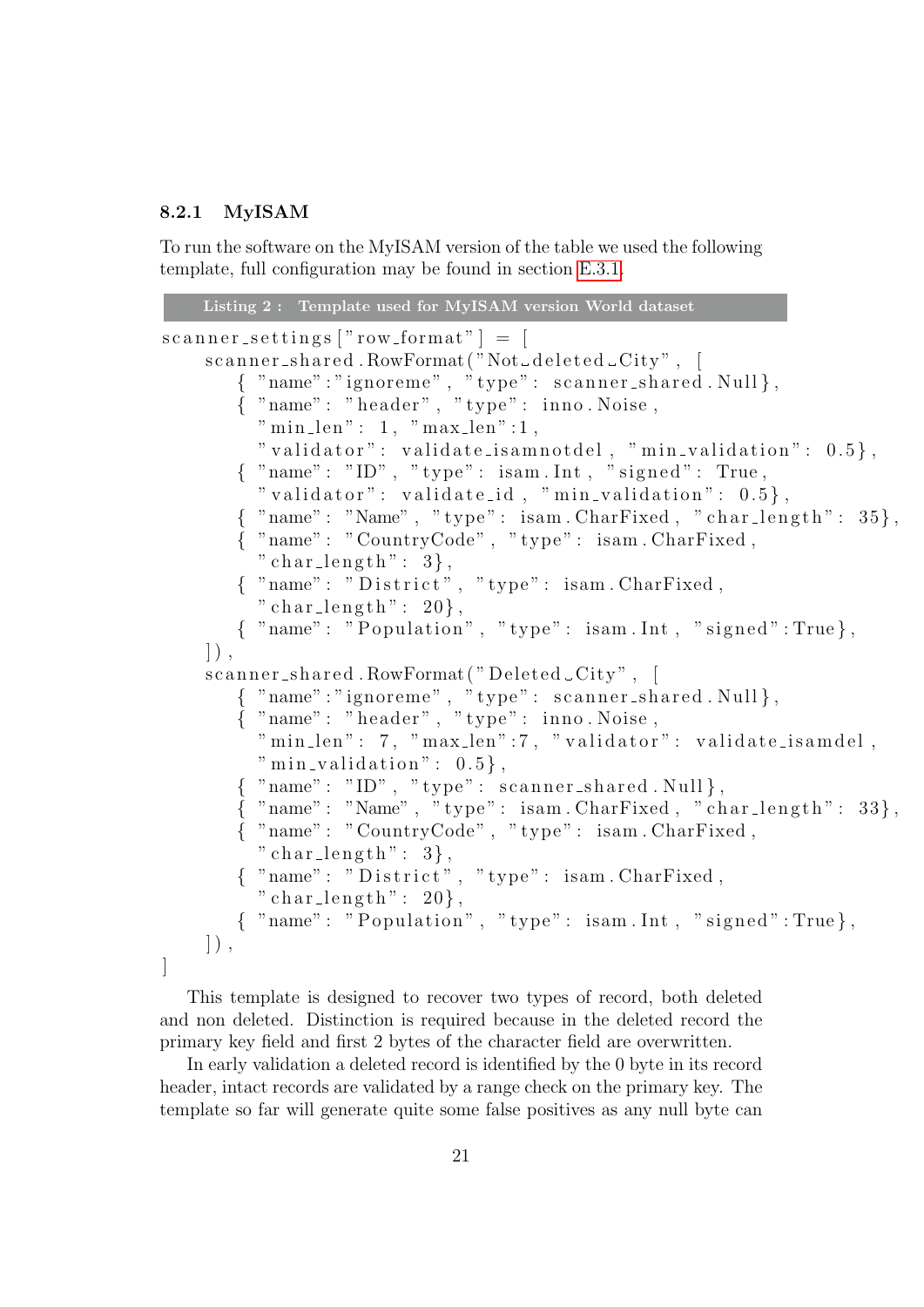be seen as a header, and any 4 byte value as an integer.

In order to reduce false positives the record level validators is composed of several simple validations, in this test for the system to consider a match valid all of these need to match:

- Country code, this field needs to be 3 upper case letters
- Population, this number should be between 1 and a rough billion people
- City name, this field may not contain more than 7 spaces prior to the last non whitespace character

<span id="page-26-1"></span>

| Found              | 17150            |
|--------------------|------------------|
| Validated          | 4079             |
| Validations Failed | $\left( \right)$ |
| Tried              | 273295           |

Table 3: Results of the world dataset for MyISAM table

Test results can be seen in table [3.](#page-26-1) The template itself matched 17150 locations. Only 4079 of those matches also validated against the validators. Manual analysis showed all records were recovered, both deleted and intact with the correct templates. This was expected as no further update or insert statements were executed after deletion.

These results also show that strict validation and template matching can be used to recover data from a MyISAM database even when parts of the data are overwritten due to deletion.

### <span id="page-26-0"></span>8.2.2 InnoDB

In order to run the test on an InnoDB table in compact row format we adjusted the template to match, see [E.3.2](#page-56-0) for the full configuration used.

Listing 3 : Template used for InnoDB version World dataset

 $\text{scanner}$  settings  $\lceil$ " row\_format"  $\rceil = \lceil$  $scanner\_shared$ . RowFormat ("Inno $\text{\_}City$ ", [ { "name": "header", "type": inno. InnoCompactHeader},  $\{$  "name": "ID", "type": inno.Int, "signed": True, " validator": validate\_id, "min\_validation":  $0.5$ },  $\{$  "name": "Transaction ID", "type": inno. InnoTransaction ID  $\}$ ,  ${\rm i}$  "name": "RollPointer", "type": inno.InnoRollPointer},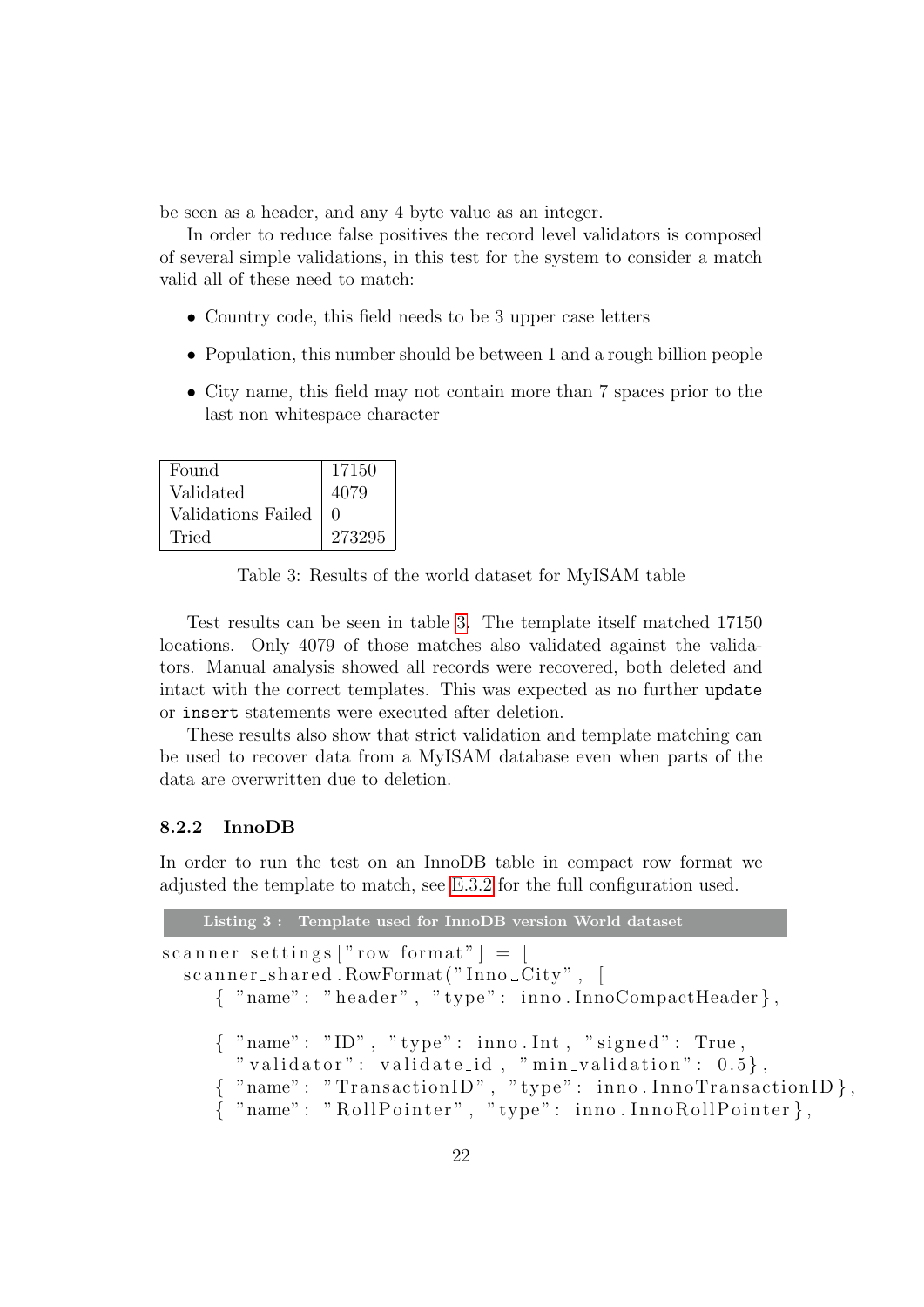```
\{ "name": "Name", "type": inno. CharFixed, "char_length": 35\},
   { "name" : "CountryCode" , " type " : inno . CharFixed ,
     " char\_length" : 3,
   {\{\;\;"name":\;\;"\;Distribt"\;,\;\;"type":\;\;inno\;.CharFixed\,,}" char\_length" : 20,
   \{ "name": "Population", "type": inno. Int, "signed": True},
\big|)
```
With the validators set to match

]

- Primary key, this field needs to be the range 1 to 10000
- Country code, this field needs to be 3 upper case letters
- Population, this number should be between 1 and a rough billion people

Furthermore the fields containing the Name and District are assigned a score based on the ratio of expected characters in the string. In essence where a mundane name scores higher than one with unexpected whitespace or other random characters, e.g.  $Score(Holland) > Score(\0a\0aHolla)$ .

This test shows that using early validation in this template reduces the false positives to a manageable number. It also illustrates that the use of context aware validators can reduce the amount of recovered records even further.

<span id="page-27-0"></span>

| Found              | 9193             |
|--------------------|------------------|
| Validated          | 4142             |
| Validations Failed | $\left( \right)$ |
| Tried              | 507922           |

Table 4: Results of the world dataset for InnoDB table

As can be seen in table [4](#page-27-0) the validation phase brings the number of matches down to 4142. However some false positives were also encountered as can be seen by the fact that more then 4079 entries were validated.

Analysis shows that all our deleted record were recovered and intact, this was expected as only the delete statement was executed.

Some false negatives were encountered due to one of the validators not scoring foreign characters correctly.

The false positives returned by the scanner were duplicate, intact records which can possibly be explained by internal reorganization as InnoDB attempts to retain efficiency. During reorganization records are copied to other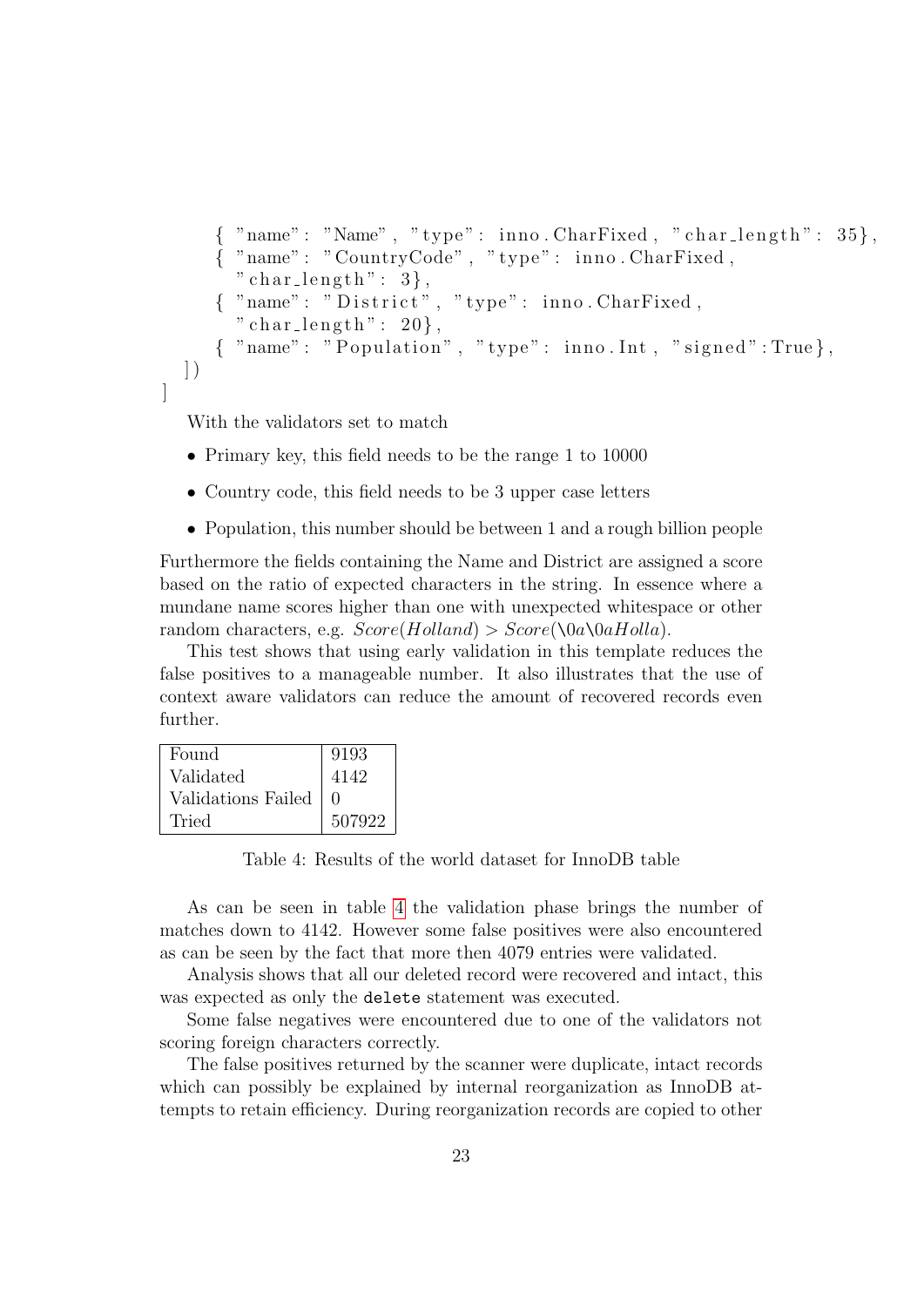pages and the original page is marked as empty although the record remains on the page[\[10\]](#page-32-1).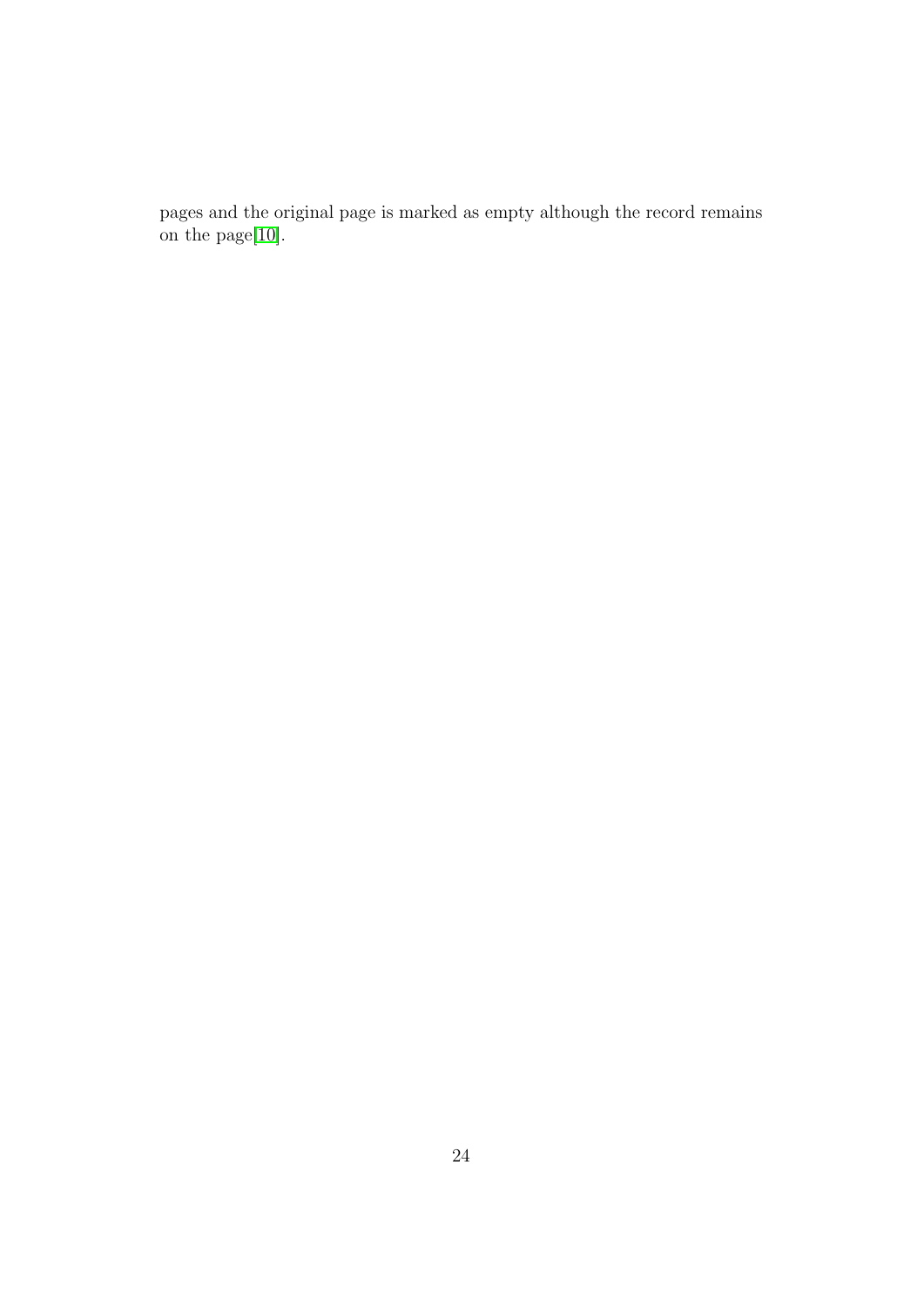# <span id="page-29-0"></span>9 Conclusion

We set out to recover deleted data from two popular storage engines used by MySQL doing so in a manner which can easily be adapted for other databases. By using template matching we could recover deleted records in the data files used by InnoDB and MyISAM, recovering all data until overwritten by subsequent insert or update statements. Because InnoDB does not overwrite data belonging to the fields upon deletion it is capable of fully recovering a deleted InnoDB record. MyISAM records however are only partially recoverable due to the deletion header which may overwrite data.

Though template matching shows it is sensitive to generating large numbers of false positives, more so for smaller and simpler templates, validation on both field and row level can bring these down by introducing context aware checks. Simple checks such as ranges for integers and textual context for strings have already shown their effectiveness.

Because the algorithm works directly on the data files it is possible to recover data from tables which have become corrupted and impossible to read by the database itself. Although the corrupted record itself may be missed by the algorithm all intact records may be extracted.

As shown by the proof of concept both supported engines share the same codebase, diverging only in the implementation of raw storage types and available header data. This allows for easy extension to other database systems which use a layout of record data similar to that of MySQL.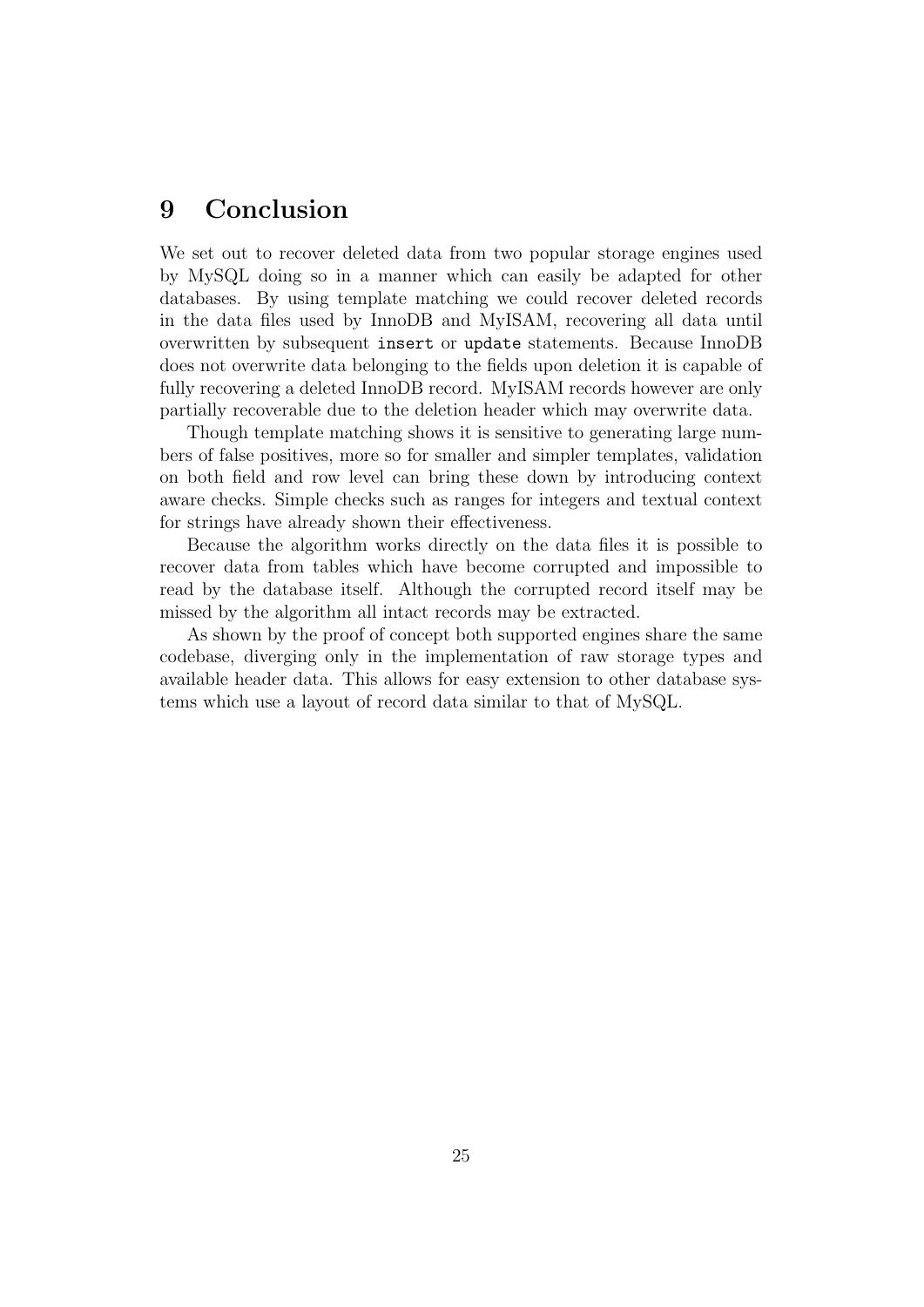# <span id="page-30-0"></span>10 Further research

Though the proof of concept supports a large number of fields the BLOB formats for InnoDB remain unimplemented. This would, combined with support for split records, be a valuable addition to consider.

The generic nature of our solution should allow the extension to other database engines or systems, though many of the storage types are engine specific the recovery method is similar. By separating the implementation from the carving method itself this should allow for easy integration of further fields and structures.

There is a lot of potential for strong and complex validators, with simple validators the number of mismatched entries was reduced by catering to the specific context. If the context is only loosely defined some generic but advanced validators might assign scores based on:

- Text fields containing words, sentences, text
- Username fields obeying typical naming conventions
- Multiple textual fields in a records being the same language
- Numerical fields conforming to statistical properties of known valid records

Also it might be possible to use machine learning to create validators based on data stored in active records. These validators can then be used to validate data thought to belong to deleted records.

One of the most time consuming tasks when using the developed proof of concept is the creation of templates to match the tables. A start was made into using the FRM files created by MySQL to automate part of the process. And although the FRM file contains the necessary information there was insufficient time to implement a proof of concept for parsing these files.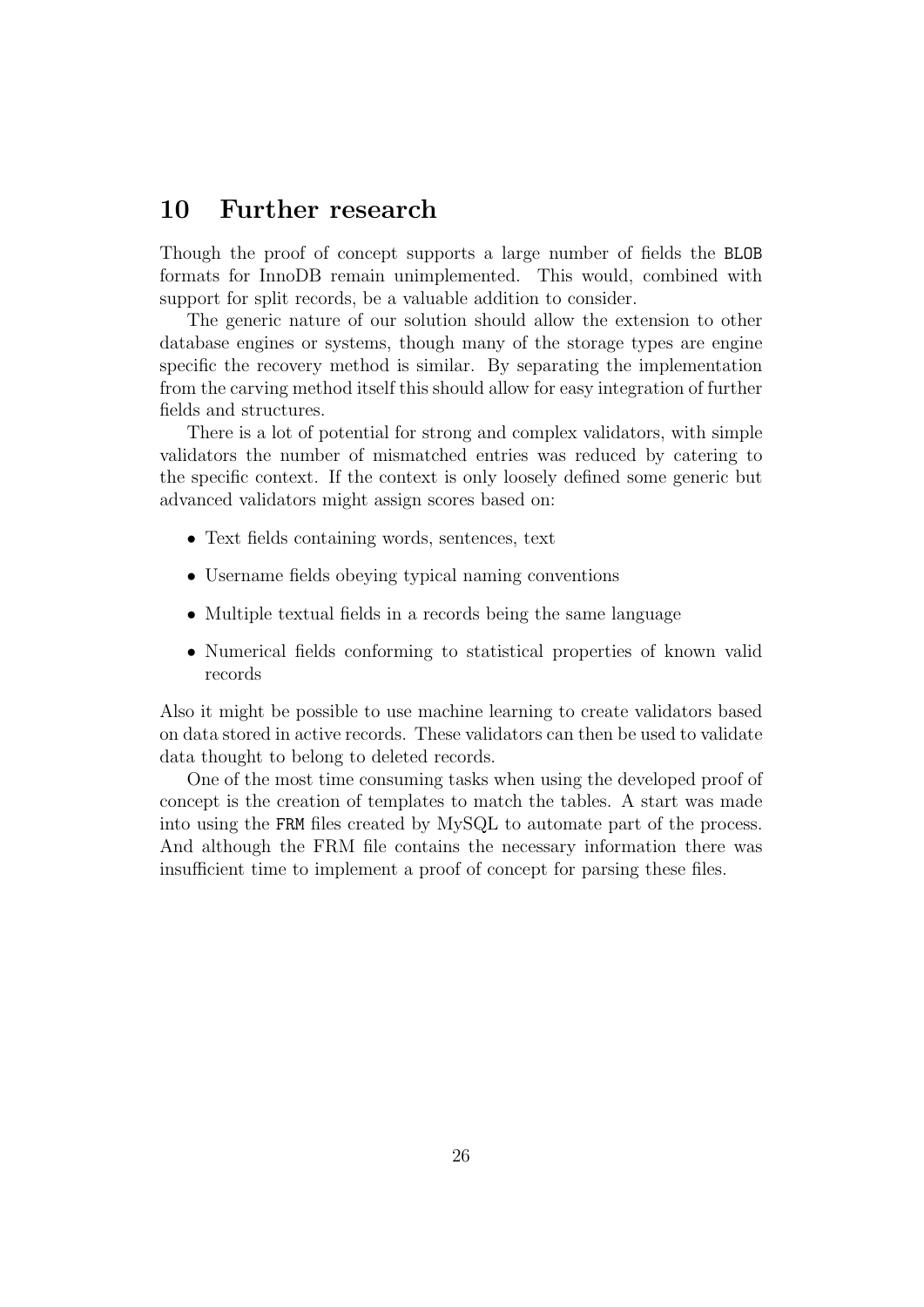# References

- <span id="page-31-0"></span>[1] Patrick Stahlberg, Gerome Miklau, and Brian Neil Levine. Threats to privacy in the forensic analysis of database systems. In Proceedings of the 2007 ACM SIGMOD International Conference on Management of Data, SIGMOD '07, pages 91–102, New York, NY, USA, 2007. ACM. ISBN 978-1-59593-686-8. doi: 10.1145/1247480.1247492. URL [http:](http://doi.acm.org/10.1145/1247480.1247492) [//doi.acm.org/10.1145/1247480.1247492](http://doi.acm.org/10.1145/1247480.1247492).
- <span id="page-31-1"></span>[2] Ivo Pooters, Pascal Arends, and Steffen Moorrees. Extracting sqlite records - carving, parsing and matching. 2011.
- <span id="page-31-2"></span>[3] Percona LLC. Percona data recovery tool for innodb. [http://www.](http://www.percona.com/software/mysql-innodb-data-recovery-tools) [percona.com/software/mysql-innodb-data-recovery-tools](http://www.percona.com/software/mysql-innodb-data-recovery-tools).
- <span id="page-31-3"></span>[4] Martin S. Olivier. On metadata context in database forensics. Digital Investigation,  $5(3-4):115 - 123$ , 2009. ISSN 1742-2876. doi: http://dx. doi.org/10.1016/j.diin.2008.10.001. URL [http://www.sciencedirect.](http://www.sciencedirect.com/science/article/pii/S1742287608000972) [com/science/article/pii/S1742287608000972](http://www.sciencedirect.com/science/article/pii/S1742287608000972).
- <span id="page-31-4"></span>[5] Peter Fr¨uhwirt, Peter Kieseberg, Sebastian Schrittwieser, Markus Huber, and Edgar Weippl. Innodb database forensics: Enhanced reconstruction of data manipulation queries from redo logs. Information Security Technical Report, 17(4):227 – 238, 2013. ISSN 1363-4127. doi: http://dx.doi.org/10.1016/j.istr.2013.02. 003. URL [http://www.sciencedirect.com/science/article/pii/](http://www.sciencedirect.com/science/article/pii/S1363412713000137) [S1363412713000137](http://www.sciencedirect.com/science/article/pii/S1363412713000137). Special Issue: {ARES} 2012 7th International Conference on Availability, Reliability and Security.
- <span id="page-31-5"></span>[6] Murilo Tito Pereira. Forensic analysis of the firefox 3 internet history and recovery of deleted {SQLite} records. Digital Investigation, 5(3- 4):93 – 103, 2009. ISSN 1742-2876. doi: http://dx.doi.org/10.1016/ j.diin.2009.01.003. URL [http://www.sciencedirect.com/science/](http://www.sciencedirect.com/science/article/pii/S1742287609000048) [article/pii/S1742287609000048](http://www.sciencedirect.com/science/article/pii/S1742287609000048).
- <span id="page-31-6"></span>[7] P. Kieseberg, S. Schrittwieser, M. Mulazzani, M. Huber, and E. Weippl. Trees cannot lie: Using data structures for forensics purposes. In Intelligence and Security Informatics Conference (EISIC), 2011 European, pages 282–285, 2011. doi: 10.1109/EISIC.2011.18.
- <span id="page-31-7"></span>[8] Simson L. Garfinkel. Carving contiguous and fragmented files with fast object validation. Digital Investigation, 4, Supplement $(0)$ : 2 – 12, 2007. ISSN 1742-2876. doi: http://dx.doi.org/10.1016/j.diin.2007.06.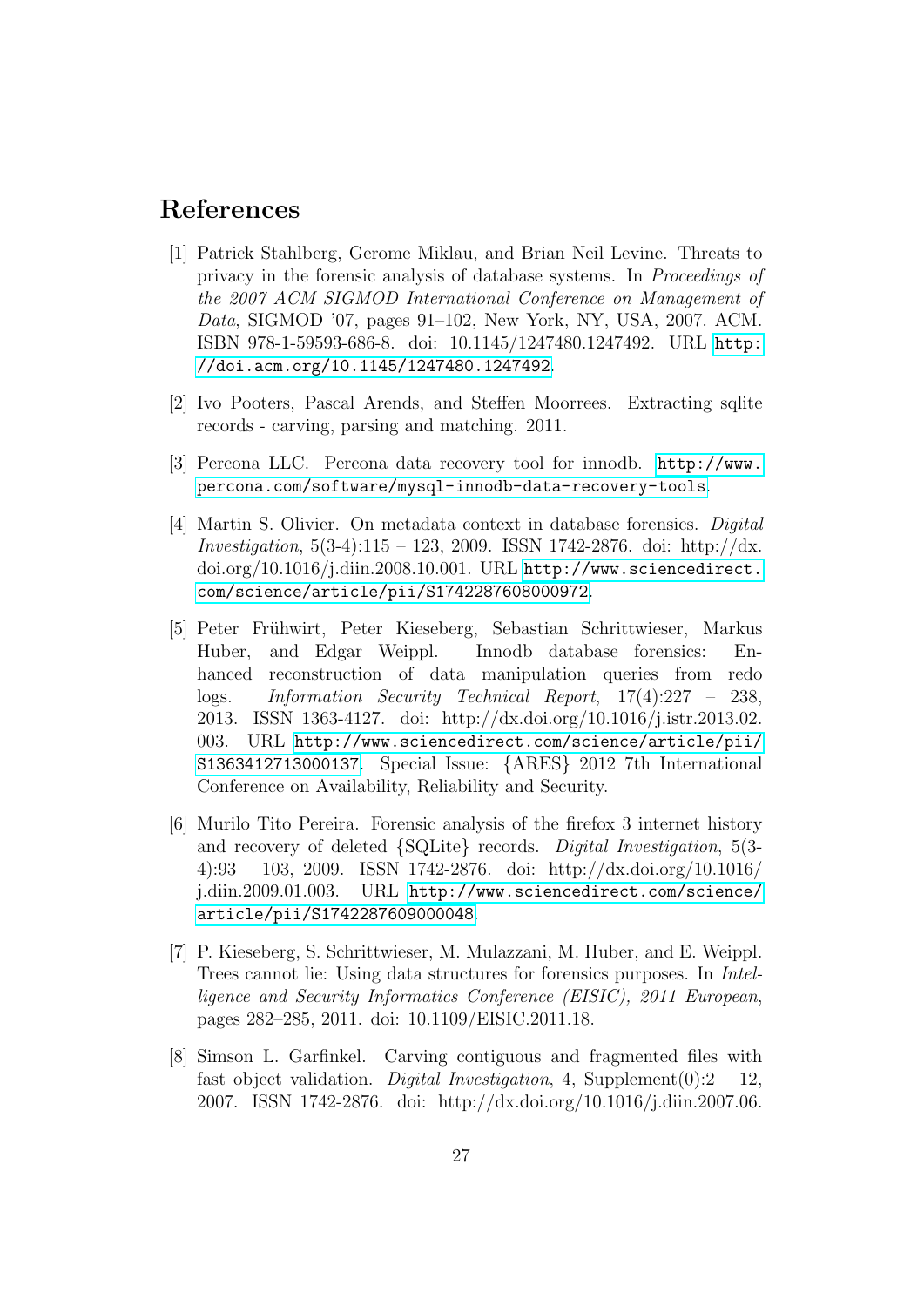017. URL [http://www.sciencedirect.com/science/article/pii/](http://www.sciencedirect.com/science/article/pii/S1742287607000369) [S1742287607000369](http://www.sciencedirect.com/science/article/pii/S1742287607000369).

- <span id="page-32-0"></span>[9] Oracle. Mysql 5.6 reference manual. [https://dev.mysql.com/doc/](https://dev.mysql.com/doc/refman/5.6/en/index.html) [refman/5.6/en/index.html](https://dev.mysql.com/doc/refman/5.6/en/index.html), .
- <span id="page-32-1"></span>[10] Oracle. Mysql 5.6 internals manual. [http://dev.mysql.com/doc/](http://dev.mysql.com/doc/internals/en/index.html) [internals/en/index.html](http://dev.mysql.com/doc/internals/en/index.html), .
- <span id="page-32-2"></span>[11] IEEE Computer Society. Ieee standard for floating-point arithmetic. August 2008. doi: 10.1109/IEEESTD.2008.4610935. URL [http:](http://ieeexplore.ieee.org/servlet/opac?punumber=4610933) [//ieeexplore.ieee.org/servlet/opac?punumber=4610933](http://ieeexplore.ieee.org/servlet/opac?punumber=4610933).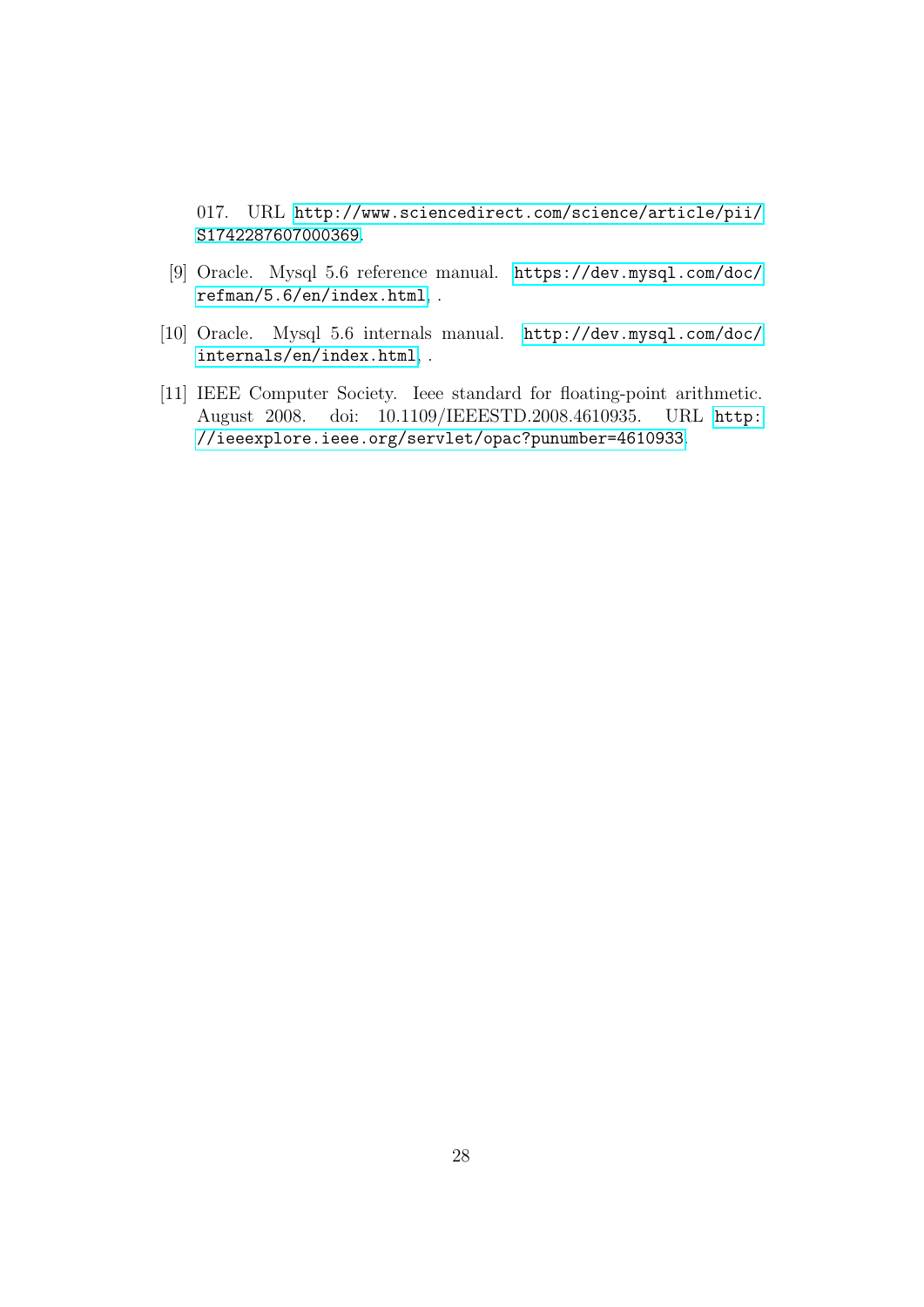# <span id="page-33-0"></span>A Documentation

# <span id="page-33-1"></span>A.1 Scanner usage and configuration

The scanner tool is executed by running python2.7 to execute scanner.py with a configuration file as an argument.

#### python2.7 scanner.py prepared\_config.py

The scanner will start by reading the prepared config.py file for all required parameters.

The configuration files used by the Scanner tool are python code, and will most likely use a header with these entries

Listing 4 : Common config header

```
import config_base
import validators
import field_inno_antelope as inno
import field_isam as isam
import scanner_shared
```
The configuration settings are imported from the file as the variable scanner settings. By importing the default configuration only the relevant settings need to be adjusted.

Listing 5 : Scanner settings

```
scannersettings = config-base.\,\,base\,\,config()format_a = scanner\_shared.RowFormat("Format_a",{"name": "header", "type": inno.InnoCompactHeader},
 { \text{ "name"} : "id", "type": inno. Int", "signed": True } },{'" name": "Transaction ID", "type": inno. InnoTransaction ID},
 {" name" : "RollPointer", "type" : inno. InnoRollPointer{ },
 {"name" : "name" , " type " : inno . SmallVarchar ,
  " varlen" : True
 \},
 {"name" : " email " , " type " : inno . SmallVarchar ,
 "null" : True, "varlen" : True}
```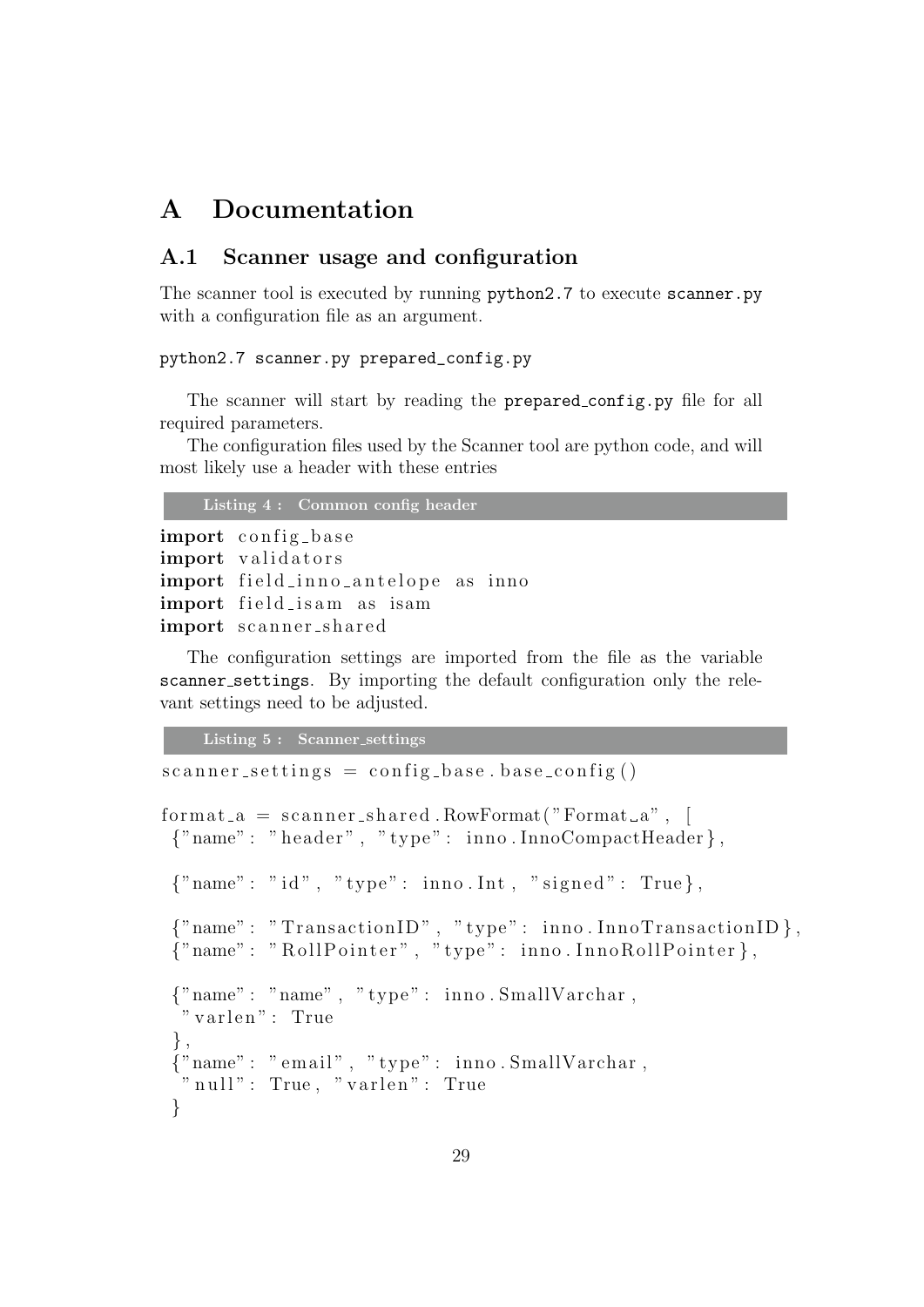$\left| \ \right)$ 

```
scanner_setting s['filename"] = 'test.id'scanner_setting s['row.format"] = [format_a]scanner_setting s ["everybytemode" ] = True
```
# <span id="page-34-0"></span>A.1.1 Settings

The system uses several settings to determine its behavior.

### Required

filename The filename to carve from

row format An array of row formats to use as templates

# Optional

Debug Whether to print a lot of data during execution

everybytemode Whether to add 1 to the to carve offset after each attempt or use matched record length when available

PrintRecords Whether to print the found records when done

PrintStats Whether to print success rate when done

accept score The minimal score to fail a validated record

row\_validator The function to score an entire record

- initial positions An array of offsets to initialize the processing queue used for matching attempts
- skip positions An array of offsets to blacklist from being used for matching attempts

#### <span id="page-34-1"></span>A.1.2 Validators

A row level validator can be used to validate a complete row and assign it a score.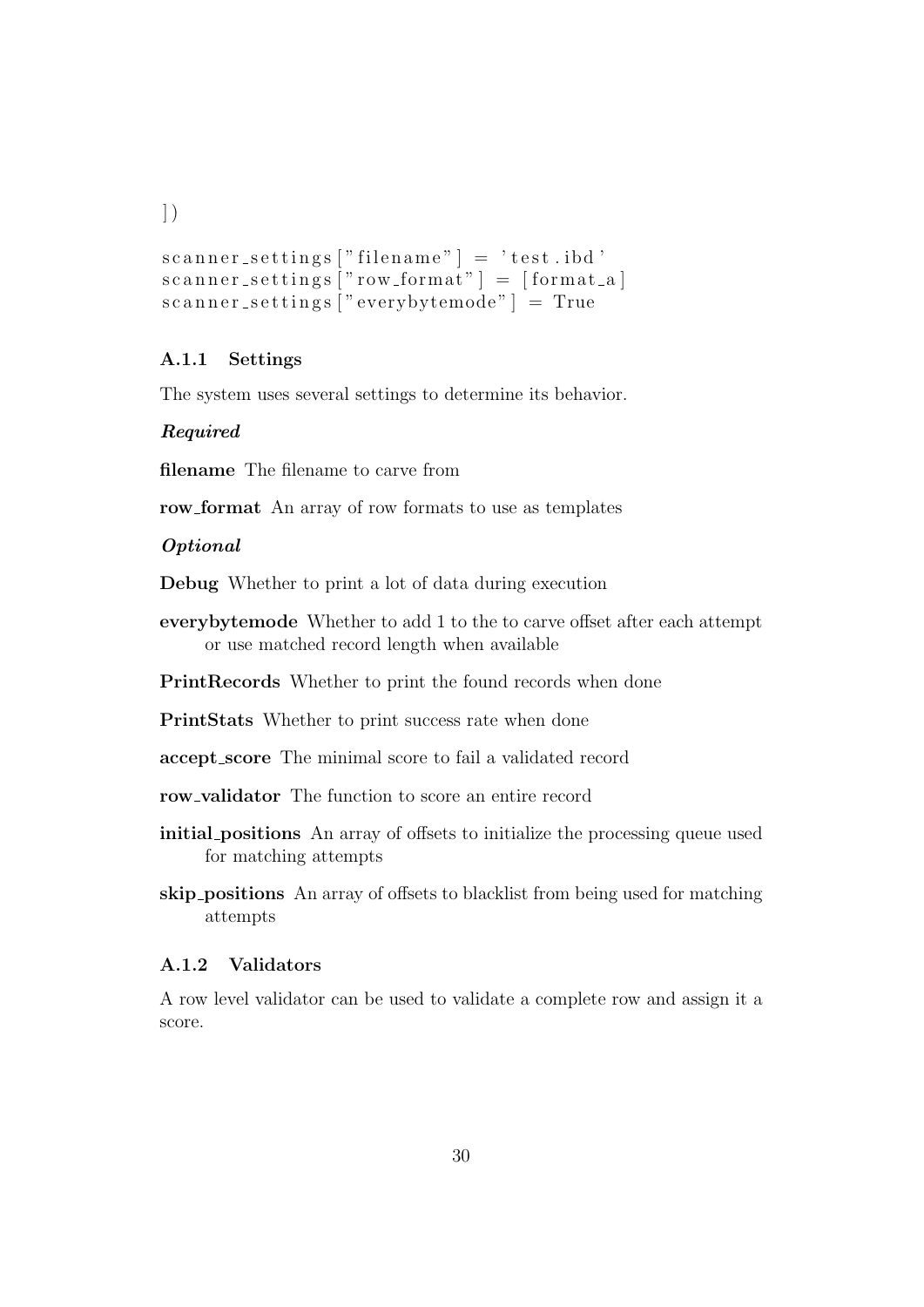Listing 6 : Row level validator

```
import validators
def validator (entry):
    \text{todo} = \{"name" : validators, validates." email" : validators . validate_email_crude
    }
    score = 1.0for k, v in todo . items ():
         s = v(\text{entry} [k])score == sreturn score
scannersettings['row-validation"] = validatorscannersettings<sup>"</sup> accept_score" = lambda x: x > 0.5
```
Row level validators are internally passed the record object, which contains all carved fields and a reference to the row format used.

A field level validator is optionally specified in the row format.

```
Listing 7 : Field level validator
```
#### import validators

```
v alidate ID = validators make validator int range (1, 10000)def validate_id(f, n):
    return value\_ID(f)row format = scanner shared RowFormat ("Something", [
. . .
   \{ "name": "ID",
     "type": isam. Int,
     " signed": True,
     " validator": validate_id,
     " min_validation": 0.5} ,
. . .
\left| \ \right)
```
Field level validators are passed the field and the field format entry, which can optionally be used to hold extra configuration. In the example above the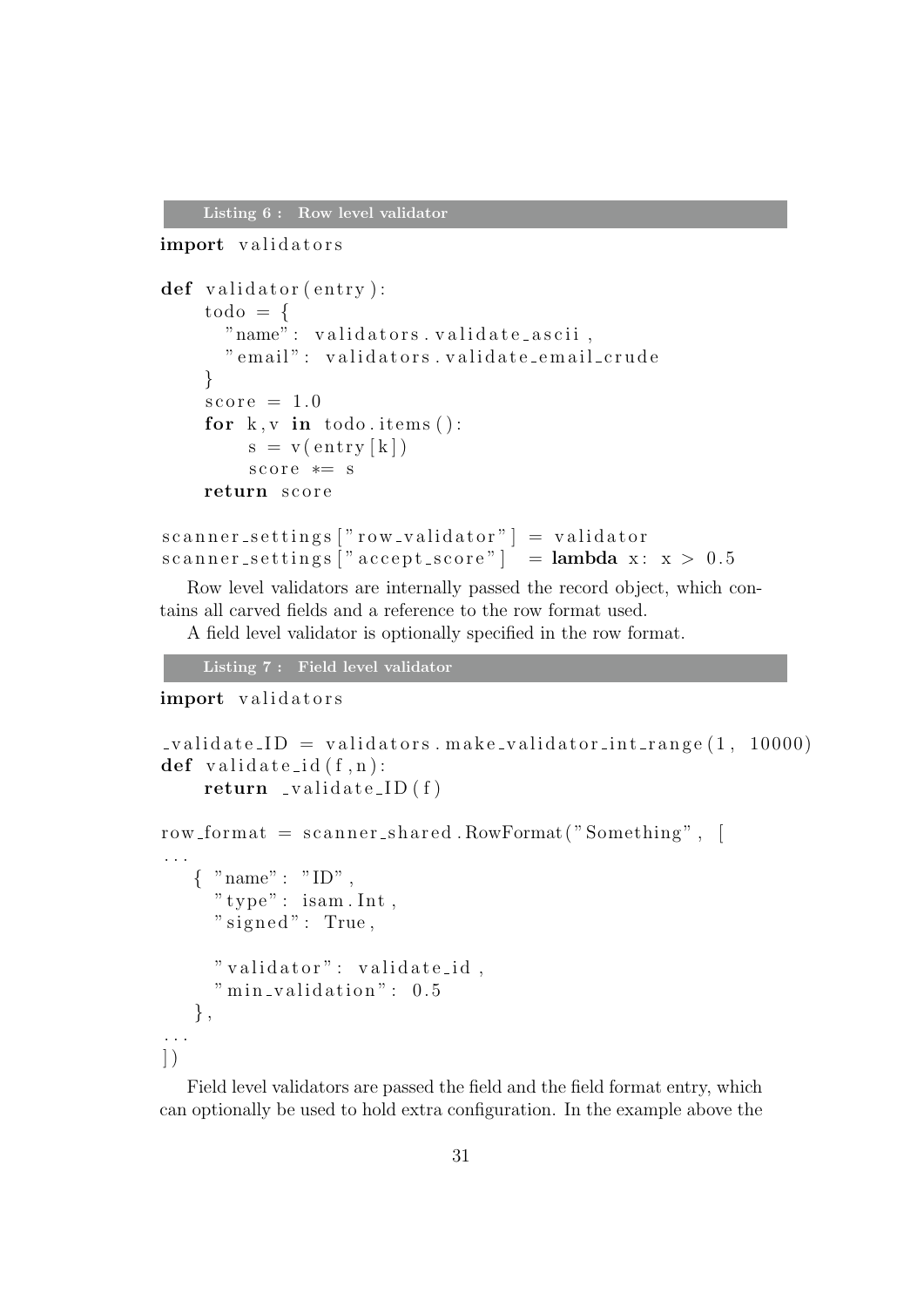later is ignored and a range check is used from the validators file.

# <span id="page-36-0"></span>A.2 Generic field types

### <span id="page-36-1"></span>A.2.1 Null field

The Null field type can be used for fields which have no data, these can be found by carving with normal fields which the header indicates as being NULL, or even manually included in a template. When included in a template the scanner will not consume any data from the carved stream, it will generate an entry in the output using the name.

Use cases for this field type are

- Indicate a carved record is missing data when a template is in development
- Separate Noise fields when no other field separates them
- Give a row validator a consistent record when combining multiple row formats, when some row formats lack fields required for final validation

This type is found in scanner shared.

#### <span id="page-36-2"></span>A.2.2 Non specific field

If a field type is unknown or the field data is expected to be tampered with the Noise field type can be used.

This field type is designed to allow for matching fields which have either a fixed length or a known range of sizes, without having to actually parse or validate the carved data.

Implementation details require a Noise field to be succeeded by a non Noise field, this field is used to decide when to conclude the search over all attempted lengths. If there are no more fields a Null field can be used, see [A.2.1.](#page-36-1)

In order to get the most out of this field type i.e. use the variable length, the next field should have a strict field level validator. By using a fixed size,  $min\_len = max\_len$ , a fixed block of data or fields can be matched or ignored.

# <span id="page-36-3"></span>B Documentation MyISAM engine

The following section describes some of the internal workings of the MyISAM engine and specifically the storage. It lists the currently supported types and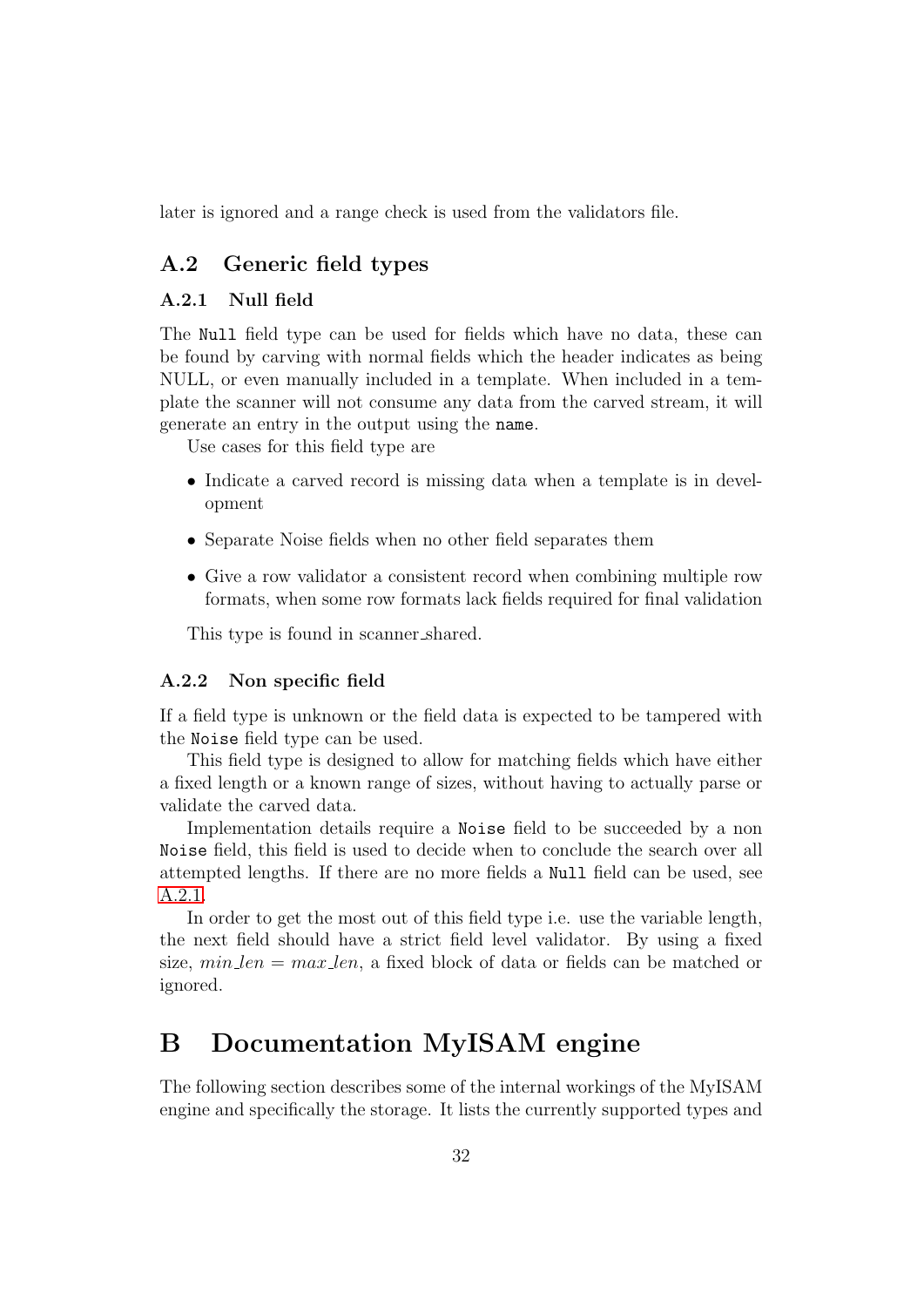how they are stored and may be read.

# <span id="page-37-0"></span>B.1 Headers

As described in section [4.1](#page-8-1) the MyISAM engine uses a sequential file for storing data. This file may contain either the fixed or dynamic row format. Depending on the format used recovery may become more difficult.

## <span id="page-37-1"></span>B.1.1 Dynamic row format

The dynamic row format The MySQL internals documentation<sup>[6](#page-37-2)</sup> lists the available header types. These types are important in determining the templates used for matching. After deletion of a record a 20 byte deleted header is written from the beginning of the record and this overwrites data contained in the first n bytes of the record.  $n$  is determined by the original header size for the record and the size of the NULL map which follows. The header looks like:

Header | NULL map | Field1Field2...FieldN | The size of the header is between 3 and 16 bytes. But most commonly the header size will be less then 5 bytes for insert only records and between 4 and 15 bytes for updated records. Since this record is overwritten the contents don't really matter too much for the template matching but it must be determined how many fields can be omitted from the template. The fields spanning the first 3 to 17 bytes of field data will be overwritten on deletion. As such multiple templates must be made to match each of those possibilities. Also due to the fact that the NULL map is overwritten on deletion (at least for the last 40 nullable fields) this means that permutations must be made of the template to match all possible scenarios.

<span id="page-37-2"></span> $6$ <http://dev.mysql.com/doc/internals/en/layout-record-storage-frame.html>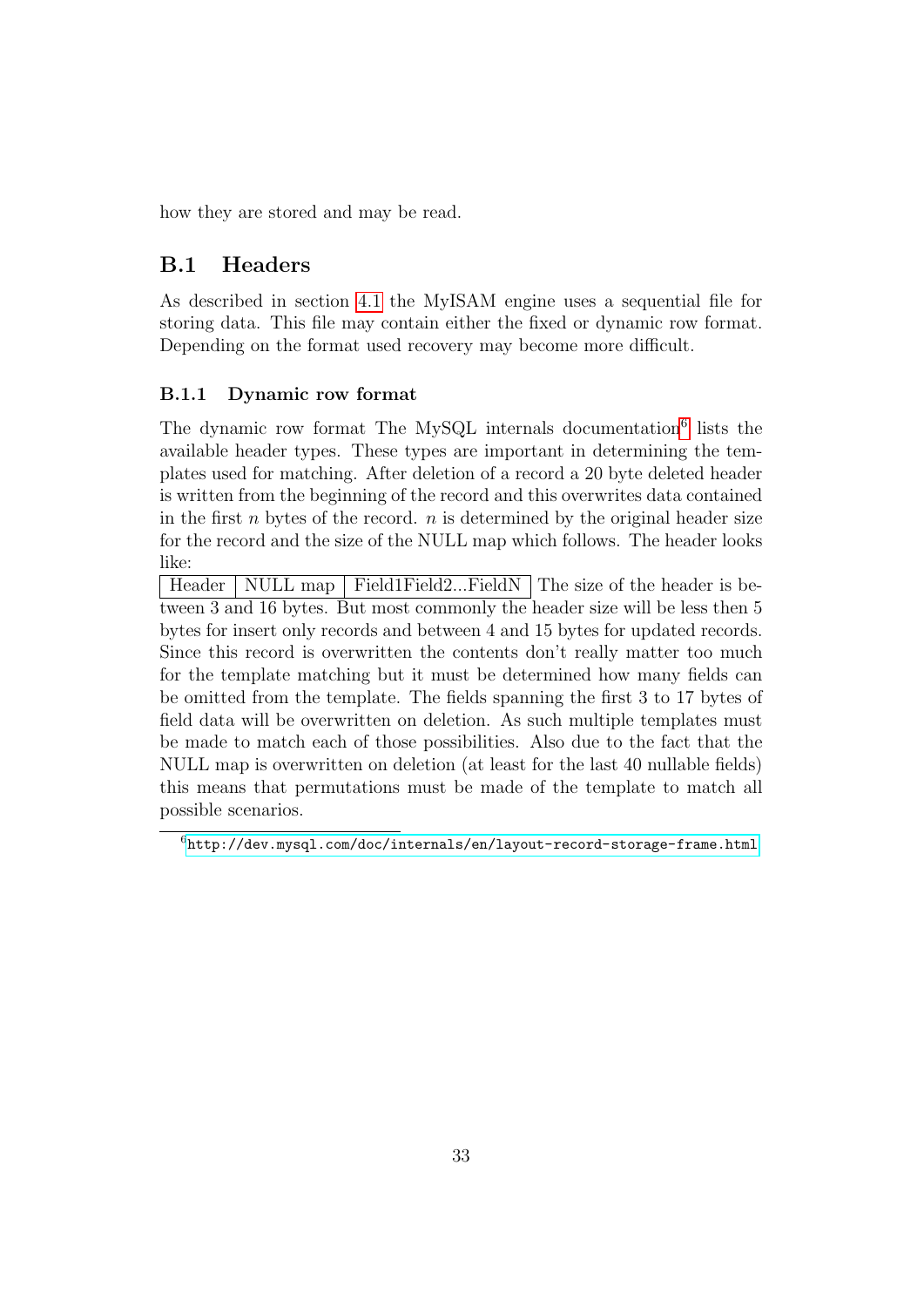| length | data |
|--------|------|
|--------|------|

Figure 8: Layout of blob storage in MyISAM

# <span id="page-38-2"></span><span id="page-38-0"></span>B.2 Scanner supported datatypes

| SQL type          | Scanner type | Configuration required                          |
|-------------------|--------------|-------------------------------------------------|
| <b>TINYBLOB</b>   | TinyBlob     | See $B.2.1$                                     |
| <b>BLOB</b>       | <b>Blob</b>  | See B.2.1                                       |
| <b>MEDIUMBLOB</b> | MediumBlob   | See $B.2.1$                                     |
| <b>LONGBLOB</b>   | LongBlob     | See $B.2.1$                                     |
| <b>VARCHAR</b>    | VarChar      | char length: $\dots$ , see B.2.3                |
| <b>CHAR</b>       | CharFixed    | See $B.2.2$                                     |
| <b>TINYTEXT</b>   | TinyText     | See $B.2.4$                                     |
| <b>TEXT</b>       | Text         | See $B.2.4$                                     |
| <b>MEDIUMTEXT</b> | MediumText   | See $B.2.4$                                     |
| <b>LONGTEXT</b>   | LongText     | See $B.2.4$                                     |
| FLOAT             | Float        | See B.2.5                                       |
| <b>DOUBLE</b>     | Double       | See $B.2.5$                                     |
| <b>REAL</b>       | Real         | ansi: True or False, see B.2.5                  |
| <b>DECIMAL</b>    | Decimal      | precision: $\dots$ , scale: $\dots$ , see B.2.6 |
| <b>NUMERIC</b>    | Numeric      | precision: $\dots$ , scale: $\dots$ , see B.2.6 |
| <b>TINYINT</b>    | TinyInt      | unsigned: True or False, see B.2.7              |
| <b>SMALLINT</b>   | SmallInt     | unsigned: True or False, see B.2.7              |
| <b>MEDIUMINT</b>  | MediumInt    | unsigned: True or False, see B.2.7              |
| <b>INT</b>        | Int          | unsigned: True or False, see B.2.7              |
| <b>BIGINT</b>     | BigInt       | unsigned: True or False, see B.2.7              |
| <b>DATETIME</b>   | DateTime     | is_packed: True or False, see B.2.8             |
| <b>DATE</b>       | Date         | See B.2.9                                       |
| <b>TIME</b>       | Time         | See B.2.10                                      |
| <b>TIMESTAMP</b>  | Timestamp    | See B.2.11                                      |
| <b>YEAR</b>       | Year         | See B.2.12                                      |
| <b>ENUM</b>       | EnumField    | enum_mapping: $["a", "b", \ldots]$ , see B.2.13 |
| <b>SET</b>        | SetField     | set_mapping:["a","b",], see B.2.14              |

# <span id="page-38-1"></span>B.2.1 Blobs

Blobs are stored in MyISAM using the format shown in figure [8.](#page-38-2) The field header is an integer value describing the length of the following segment. Various sizes are supported for blob storage these are shown in table [5](#page-39-3)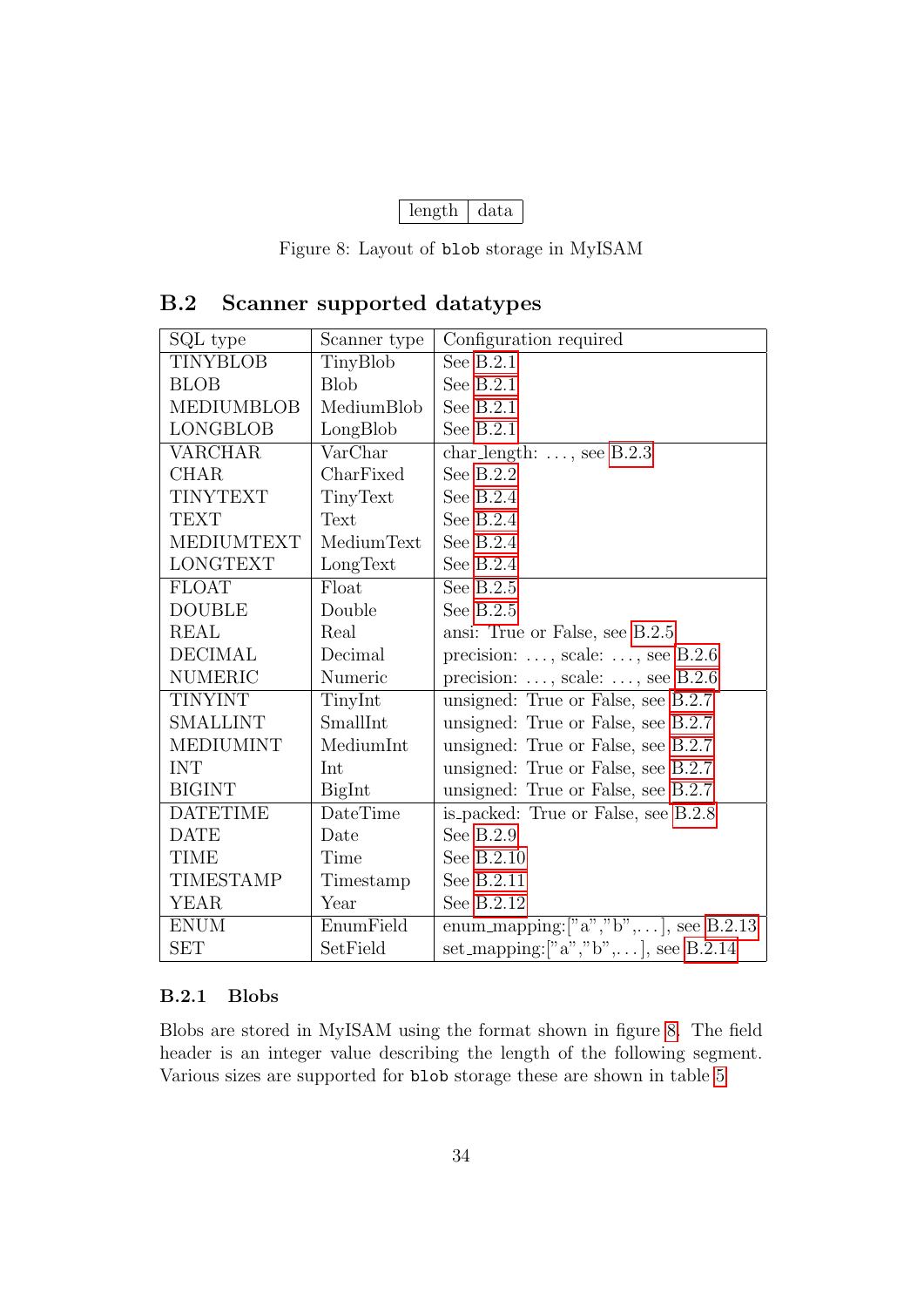<span id="page-39-3"></span>

| Type        | <b>Size</b>              |
|-------------|--------------------------|
| TinyBlob    | max 255 (1 byte)         |
| <b>Blob</b> | max 65535 (2 bytes)      |
| MediumBlob  | max 16777215 (3 bytes)   |
| LongBlob    | max 4294967295 (4 bytes) |

Table 5: blob column sizes

<span id="page-39-4"></span>

| Type       | <b>Size</b>              |
|------------|--------------------------|
| TinyText   | max 255 (1 byte)         |
| Text       | max 65535 (2 bytes)      |
| MediumText | max 16777215 (3 bytes)   |
| LongText   | max 4294967295 (4 bytes) |

Table 6: text column sizes

# <span id="page-39-0"></span>B.2.2 CharFixed

This format requires the char length configuration item, it determines the fixed size of the char field in the database.

# <span id="page-39-1"></span>B.2.3 VarChar

The varchar field requires the varchar length option to describe the maximum length this field may hold. The varchar is stored in MyISAM the same format as blob fields, see figure [8.](#page-38-2) The field may have either 1 or 2 bytes to store the length depending on the varchar length value.

In the MyISAM fixed row format the storage is padded with null bytes till varchar length is reached.

# <span id="page-39-2"></span>B.2.4 Texts

This format requires the charset configuration item, this determines the character set used for the data stored in the database. All text columns are stored using blob storage. The main difference between blob and text columns is the automatic character set conversion which takes place for text columns.

The text columns come in 4 sizes mirroring the blob layout these sizes can be found in table [6.](#page-39-4) Due to the character set conversion taking place a text field can hold no more than  $(2^{3}2) - 1/max_{\text{c}}hara_{\text{c}}$  haracters, where  $max_{c}haracter_{l}ength$  is the maximum length any character in the set requires to be stored on disk.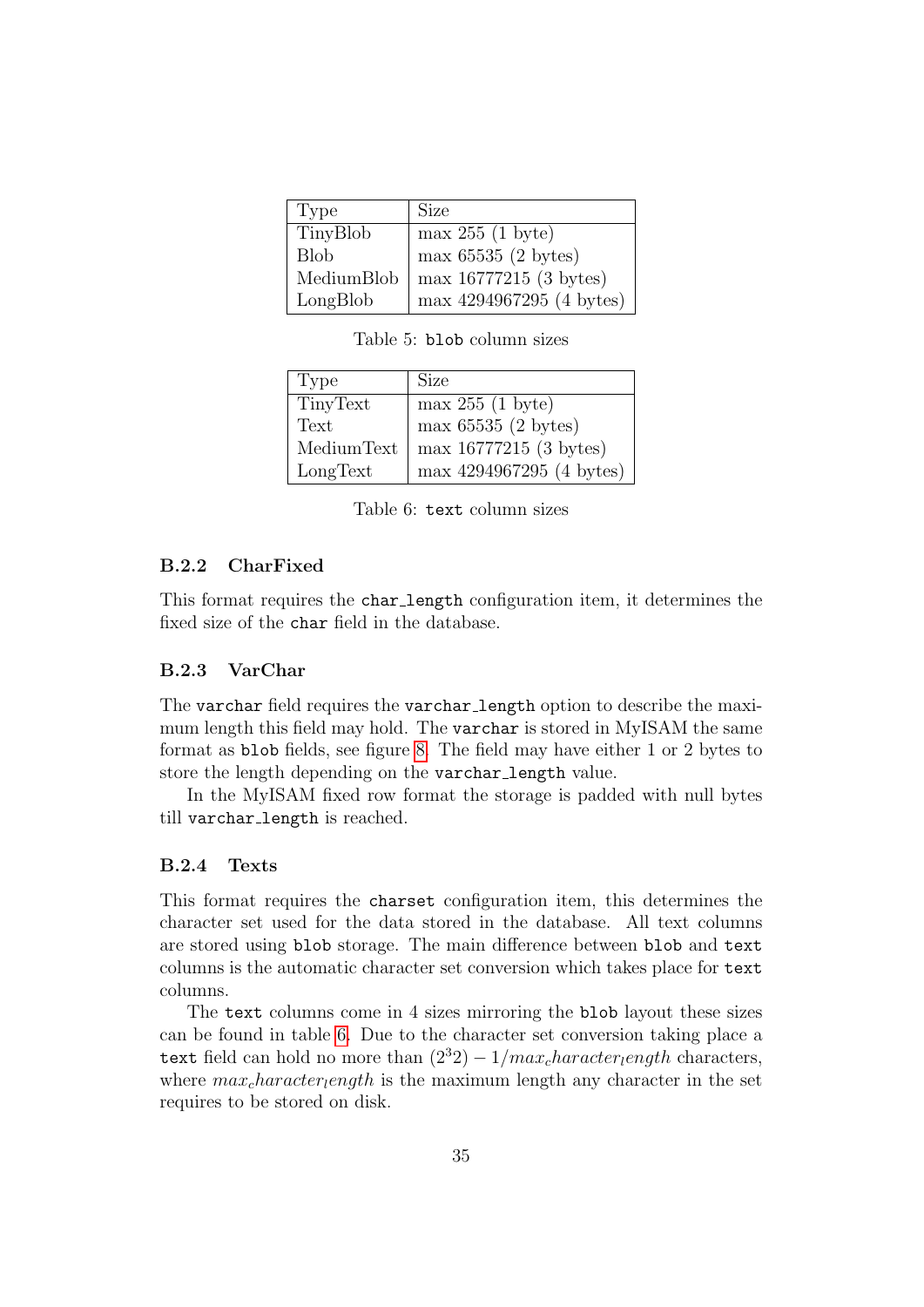| Integer part   Decimal part |  |
|-----------------------------|--|
|-----------------------------|--|

<span id="page-40-3"></span><span id="page-40-2"></span>Figure 9: Layout of decimal storage in MyISAM

| Number of digits        | Required size |
|-------------------------|---------------|
|                         |               |
| $1 - 2$                 |               |
|                         | 2             |
| $3-4$<br>$5-6$<br>$7-9$ | 3             |
|                         |               |

Table 7: Number of bytes used to store left over digits. Source: [\[9,](#page-32-0) section 12.19.2]

### <span id="page-40-0"></span>B.2.5 Float, Double and Real

The float and double fields are stored using the IEEE 754 standard[\[11\]](#page-32-2).

The real field is an alias for either float or double depending on options set during compilation of the engine. As such this requires the ansi configuration to determine which field type to use.

#### <span id="page-40-1"></span>B.2.6 Decimal and Numeric

The decimal and numeric types are stored exactly the same[\[9,](#page-32-0) sections 11.2.2 and 12.19.2]. The parser requires the scale and precision configuration options to read the storage correctly.

Storage is split into two parts: the integer and decimal part. Both parts are stored sequentially, as seen in figure [9.](#page-40-2) Each part is a grouping of digits denoting the numerical value contained in the part.

Each group contains at most 9 digits and is stored in a 4 byte integer, contrary to other integers in MyISAM these are stored in Big Endian format. If a part has less then 9 remaining digits the amount of bytes used for storage is also reduced, see table [7](#page-40-3) for required sizes.

The left most bit of the integer part is used to denote the sign of the decimal value.

Older versions Versions before 5.0.3 stored the decimal format as a string representation of the value.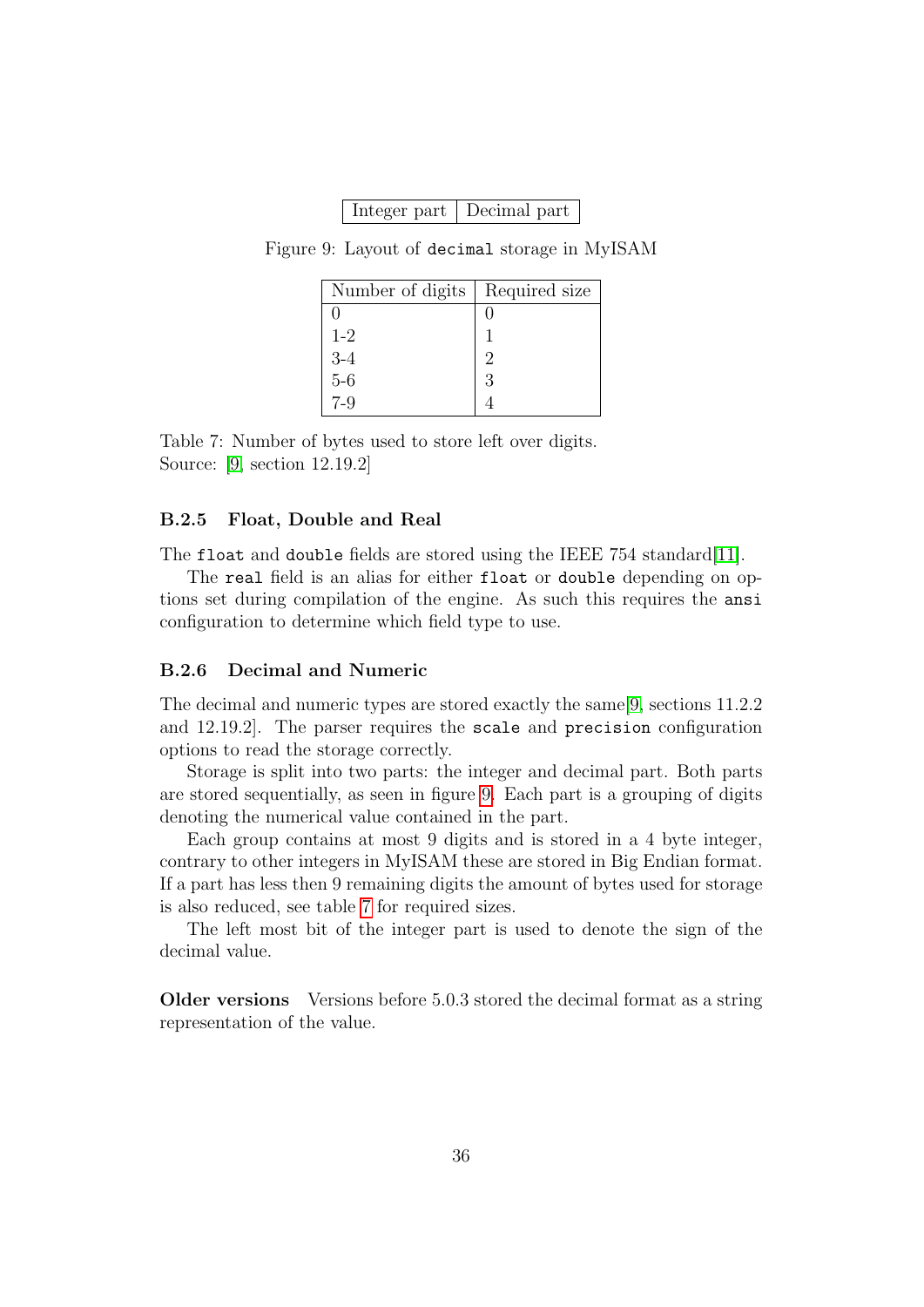<span id="page-41-3"></span>

| Type      | Bytes required   Max value |                      |
|-----------|----------------------------|----------------------|
| TinyInt   |                            | 255                  |
| SmallInt  | റ                          | 65535                |
| MediumInt | 3                          | 16777215             |
| Int       |                            | 4294967295           |
| BigInt    | 8                          | 18446744073709551615 |

Table 8: Sizes of integer fields in MyISAM

<span id="page-41-4"></span>

| <sup>1</sup> 18 bit compressed value   DDDDD   HHHHH   MMMMMM   SSSSSS |  |  |  |  |
|------------------------------------------------------------------------|--|--|--|--|
|------------------------------------------------------------------------|--|--|--|--|

Figure 10: Layout of the compressed datetime format

#### <span id="page-41-0"></span>B.2.7 Integers

All integer fields have the unsigned configuration options which expresses how the value should be interpreted.

All integers are stored in Little Endian format by the MyISAM format. The size and max values of each of the types is shown in table [8.](#page-41-3)

### <span id="page-41-1"></span>B.2.8 Datetime

The datetime field can be stored in two possible formats, a packed and unpacked format.

Packed The packed format stores the data in a 5 byte integer which has the format as shown in figure [10.](#page-41-4)

The 18 bit compressed value contains the month and year as the modulo and division of the value with 13.

```
month = value \% 13year = value / 13
```
Unpacked The unpacked format stores the value as its numerical representation So 2014-02-09 15:30:00 would become 20140209153000. This number is then stored in a BigInt field

#### <span id="page-41-2"></span>B.2.9 Date

The date field is stored in 24 bit. Each part of the date is stored in a section of these 24 bit. The binary layout is shown in figure [11.](#page-42-4)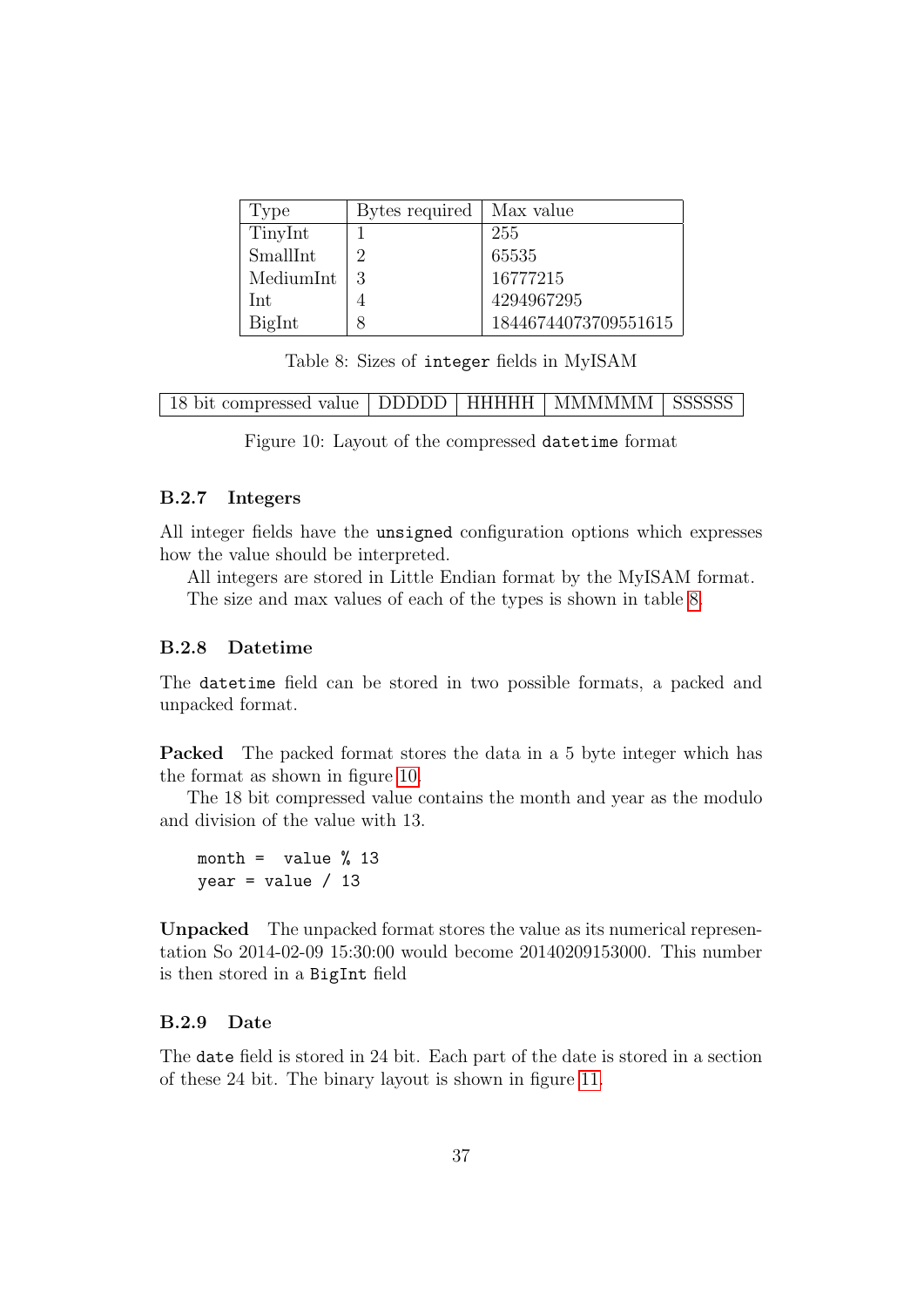# <span id="page-42-4"></span>YYYYYYYYYYYYYYY MMMM DDDDD

Figure 11: Binary layout of a date field in MyISAM

#### <span id="page-42-0"></span>B.2.10 Time

The time field has two possible formats. Both formats use a 24 bit integer for storage.

Packed The first format is a packed representation. The time of 10 days, 11 hours, 12 minutes and 13 seconds would be stored using the value: 10111213.

Unpacked The second format is an unpacked representation. Here each part of the time field is stored in part of a number. This number is created using the following formula:

 $value = seconds + minutes * 60 + hours * 3600 + days * 24 * 3600$ 

The code for reading this value could look something like:

```
value = read(unpacked_time)
days = value / (24 * 3600)value %= 24 * 3600
hours = value / 3600value %= 3600
minutes = value / 60seconds = value % 60
```
### <span id="page-42-1"></span>B.2.11 Timestamp

A timestamp is stored in an unsigned integer field as seconds since epoch.

### <span id="page-42-2"></span>B.2.12 Year

A year is stored in an unsigned tinyint field as years since 1900.

# <span id="page-42-3"></span>B.2.13 Enum

The enum field stores the selected value as an index of the value list. This index is stored in a TinyInt or a SmallInt depending on the number of possible values. The list is stored in the table description and only the index is stored in the record.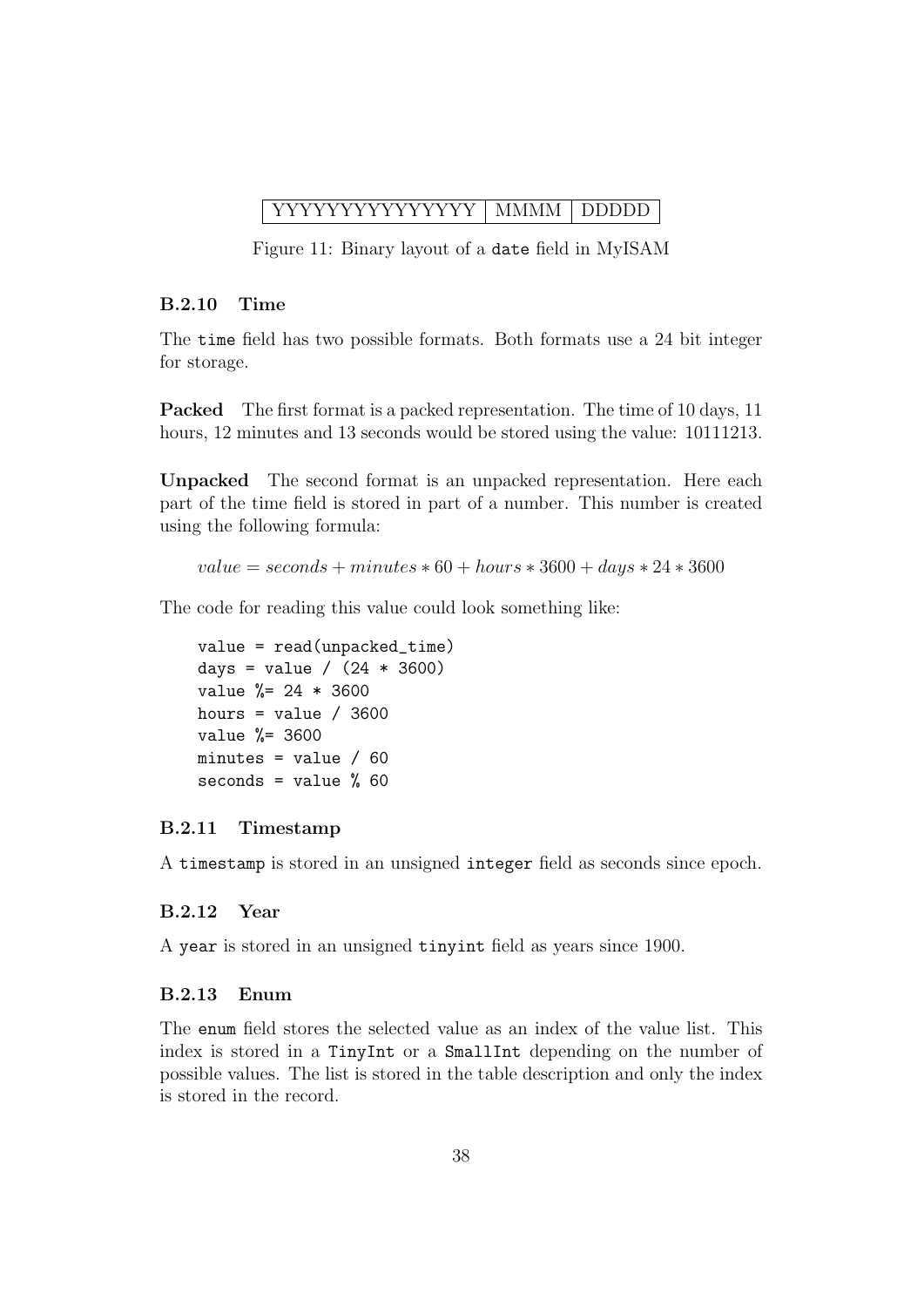|                          |     |     | Compact   Redundant   Dynamic   Compressed |
|--------------------------|-----|-----|--------------------------------------------|
| Antelope $\parallel$ Yes | Yes |     |                                            |
| Baracuda    Yes          | Yes | Yes | Yes                                        |

Figure 12: InnoDB supported row formats per file format

### <span id="page-43-0"></span>B.2.14 Set

A set is stored as a bitmap representation of the possible values. Each possible function is associated with a bit position; the first value is the least significant bit and the last value is the most significant bit. The bitmap reserved is either 1, 2, 3, 4 or 8 bytes long depending on how many items are in the set.

# <span id="page-43-1"></span>C Documentation InnoDB engine

# <span id="page-43-2"></span>C.1 Row format

InnoDB supports several row formats, the default being Compact.

The Compact and Redundant row formats each have a specific row header, where the Compact header has a variable size based on the presence of certain values in the record.

### <span id="page-43-3"></span>C.1.1 Primary key

If an InnoDB table does not specify its own primary key field the engine adds a 6 byte row ID field, a unique identifier which is treated as a numerical value.

The number is stored in Big Endian byte order.

#### <span id="page-43-4"></span>C.1.2 Transaction ID and Roll pointer

The InnoDB system uses two special fields in each record.

|  | $\vert$ Size $\vert$ Purpose                                                                |
|--|---------------------------------------------------------------------------------------------|
|  | Transaction ID $\vert$ 6 Bytes $\vert$ Indicates the latest transaction writing to this row |
|  | Roll Pointer 7 Bytes Points to an undo log record                                           |

These fields are modified by a deletion and not normally visible to a user.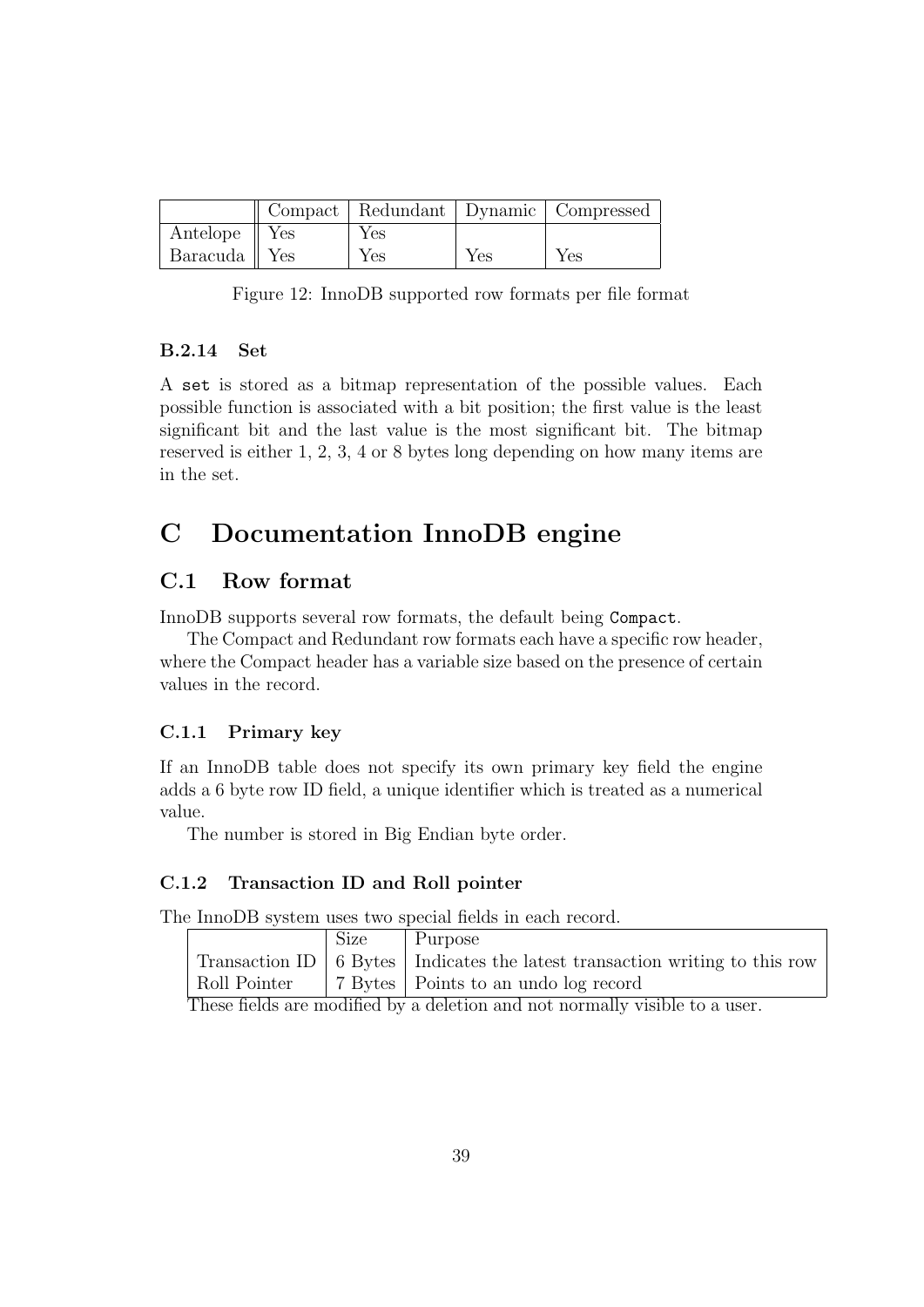#### <span id="page-44-0"></span>C.1.3 Redundant header and Record Directory

The InnoDB Redundant row format uses a record directory to locate fields in a record, it stored as an array of relative pointers<sup>[7](#page-44-2)</sup>. The entry size for these pointers is determined by the size of the entire record where records of  $size < 127$  the pointer is a single byte, larger records using a 2 byte Big endian value.

For each possible field an entry in this directory is present, even if those with value NULL, for which the offset is stored *of f set* $|0x80|$  for a 1byte entry or *of fset* $|0x8000$  for 2byte entries.

To determine the size of a field  $I$  can be determined by calculating  $Offset_{I+1} - Offset_I.$ 

The size of this directory can be calculated:

 $N \equiv$  The number of fields for this table P :=  $(length(record) < 127)$ ?1 : 2

Size in bytes  $:= P^*N$ 

The record directory is followed by a fixed size header of 6 bytes. This header contains accounting information and flags indicating the state of the record.

#### <span id="page-44-1"></span>C.1.4 Compact header and variable length header

The Compact row format has a variable length header containing a NULL bitmap and the sizes of non-NULL fields in a record. It is stored in front of the fixed size header and entries are stored in reverse order. While a deletion does affect the fixed size header of a row it does not damage the variable size header until the record is overwritten. In order to recover a record with VARCHAR field of NULL fields this requires parsing.

The size of the variable length header is determined by the number of NULLable fields and the number of non-NULL variable length field in the record.<br>N

 $:=$  Number of nullable fields

M  $:=$  Number of non-NULL variable length fields with  $0 \leq MaxSize < 127$ 

O := Number of non-NULL variable length fields with  $127 \leq MaxSize$ 

Size in bytes := 
$$
Ceiling(\frac{N}{8}) + M + 2 * O
$$

This variable length header is followed by the fixed size header of 5 bytes, containing accounting information and flags regarding record state.

<span id="page-44-2"></span><sup>7</sup> in reverse order, first field last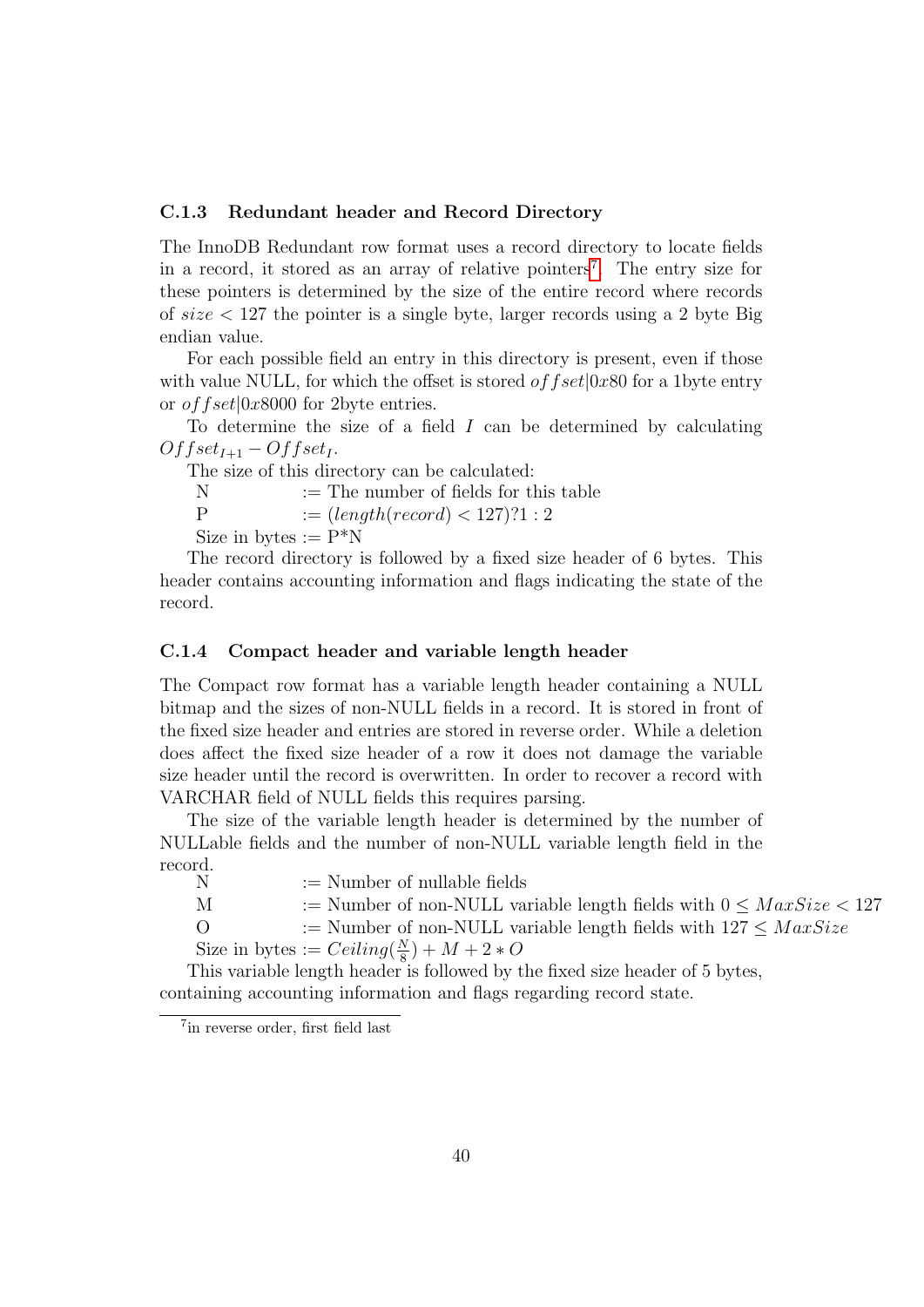# <span id="page-45-0"></span>C.2 Scanner supported types

The following types are supported for InnoDB Compact and Redundant, to use them include

### import field\_inno\_antelope as inno

This will result in the objects to become accessible under inno. for example inno.TinyInt. All fields require a name which must be unique within one row format. Duplicate names may crash the program or discard arbitrary fields from the recovered record.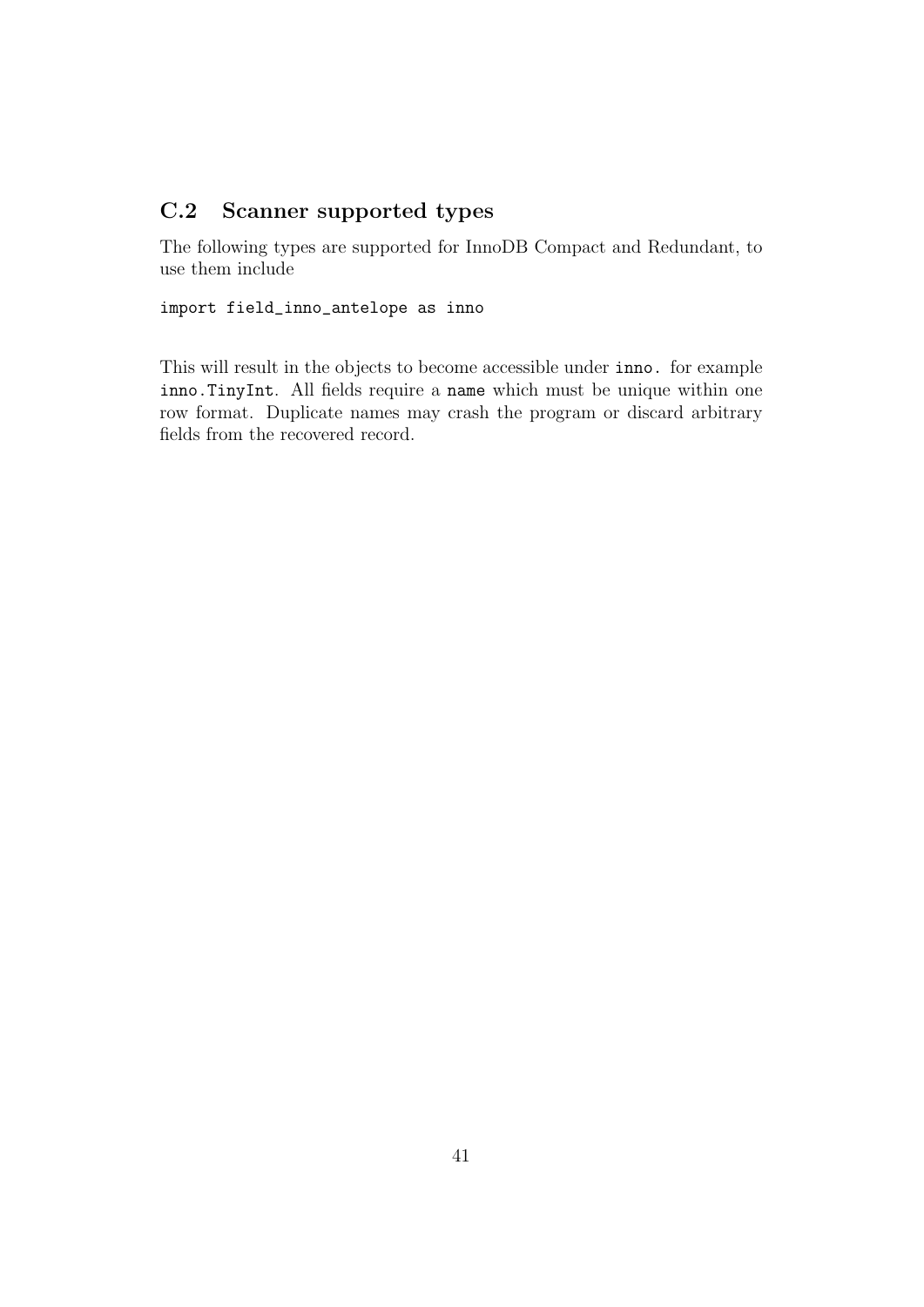| SQL type           | Scanner type                     | Configuration required                                               |  |
|--------------------|----------------------------------|----------------------------------------------------------------------|--|
| Compact Header     | InnoCompactHeader                | Required as first field                                              |  |
| Redundant Header   | InnoRedundantHeader              | Required as first field, psize:                                      |  |
|                    |                                  | 1 or 2                                                               |  |
| $RowI\overline{D}$ | <b>Noise</b>                     | $\min\!\rule{0.3pt}{0.8pt}\hspace{0.25em}\text{inn. 6, max\_len: 6}$ |  |
| rollpointer        | InnoRollpointer                  |                                                                      |  |
| transactionid      | InnoTransactionID                |                                                                      |  |
| <b>TINYINT</b>     | TinyInt                          | signed: True or False, see<br>C.2.4                                  |  |
| <b>SMALLINT</b>    | SmallInt                         | signed: True or False, see<br>C.2.4                                  |  |
| <b>MEDIUMINT</b>   | MediumInt                        | signed: True or False, see<br>C.2.4                                  |  |
| <b>INT</b>         | Int                              | signed: True or False, see<br>C.2.4                                  |  |
| <b>BIGINT</b>      | <b>Bigint</b>                    | signed: True or False, see<br>C.2.4                                  |  |
| <b>ENUM</b>        | SmallEnum<br>$Big-$<br><b>or</b> | enum_map: True or False,                                             |  |
|                    | Enum                             | enum_mapping:[" $a$ "," $b$ ",],                                     |  |
|                    |                                  | see C.2.12                                                           |  |
| <b>CHAR</b>        | CharFixed                        | char_length: $\dots$ , see C.2.2                                     |  |
| <b>VARCHAR</b>     | SmallVarchar or Big-             | See $C.2.2$                                                          |  |
|                    | Varchar                          |                                                                      |  |
| <b>VARCHAR</b>     | VarChar                          | $\text{varchar\_length:} \quad \ldots,$<br>see<br>C.2.2              |  |
| <b>DECIMAL</b>     | Decimal                          | precision: , scale:<br>$\ldots,$                                     |  |
|                    |                                  | see C.2.13                                                           |  |
| <b>NUMERIC</b>     | Numeric                          | precision: $\ldots$ , scale: $\ldots$ ,                              |  |
|                    |                                  | see C.2.13                                                           |  |
| <b>DATETIME</b>    | DateTime                         | is_packed: True or False, see                                        |  |
|                    |                                  | C.2.14                                                               |  |
| <b>DATE</b>        | Date                             | See $C.2.8$                                                          |  |
| <b>TIME</b>        | Time                             | See $C.2.9$                                                          |  |
| <b>TIMESTAMP</b>   | Timestamp                        | See $C.2.10$                                                         |  |
| <b>YEAR</b>        | Year                             | See C.2.11                                                           |  |
| <b>FLOAT</b>       | Float                            | See $C.2.7$                                                          |  |
| <b>DOUBLE</b>      | Double                           | See $C.2.7$                                                          |  |
| <b>REAL</b>        | Real                             | ansi:<br>True or False, see                                          |  |
|                    |                                  | C.2.7                                                                |  |
| <b>BIT</b>         | Bit                              | length: $\dots$ , see C.2.5                                          |  |
| <b>SET</b>         | Set                              | set_mapping: $['a", "b", \ldots],$                                   |  |
|                    |                                  | see $C.2.6$                                                          |  |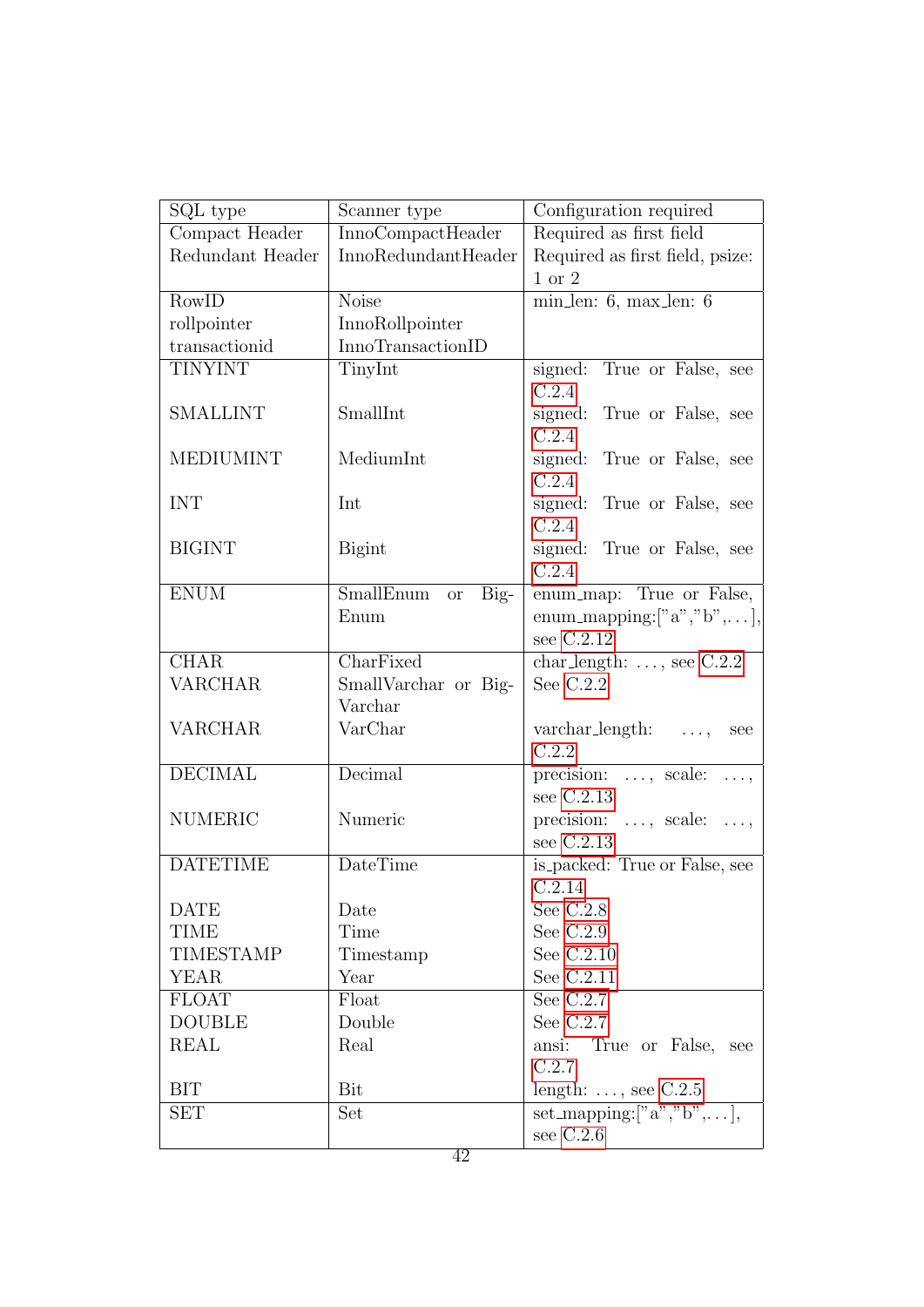## <span id="page-47-0"></span>C.2.1 Nullable fields

If a field is marked as NULL in the InnoDB header it may be omitted from the datafile including any length bytes for the Compact row format. Under Redundant the length byte is used to mark the value as being NULL, where Compact uses a dedicated bitmap in the variable length header.

## <span id="page-47-1"></span>C.2.2 CharFixed

This format requires the char\_length configuration item, it determines the fixed size of the char field in the database.

### <span id="page-47-2"></span>C.2.3 VarChar

The varchar field requires the varchar length option to describe the maximum length this field may hold. The header for a record contains the length of the field, in 1 or 2 bytes depending on the varchar length value.

The VarChar type tries to determine the size of this length byte automatically.

#### <span id="page-47-3"></span>C.2.4 Integers

The tinyint smallint mediumint int bigint are stored in Big-Endian format, using 1 2 3 4 8 Bytes respectively. This format requires the signed configuration item. If the number is of a signed type it will be stored with the first byte Xor 0x80.

# <span id="page-47-4"></span>C.2.5 Bit

The bit field is stores in a bitmap which contains up to 8 entries per byte. The length configuration field determines the number of bit entries.

# <span id="page-47-5"></span>C.2.6 Set

The set field is stored as a bit field and for each set bit membership of the set is set.

set mapping configuration field determines the names to display.

### <span id="page-47-6"></span>C.2.7 Float Double and Real

See [B.2.5](#page-40-0)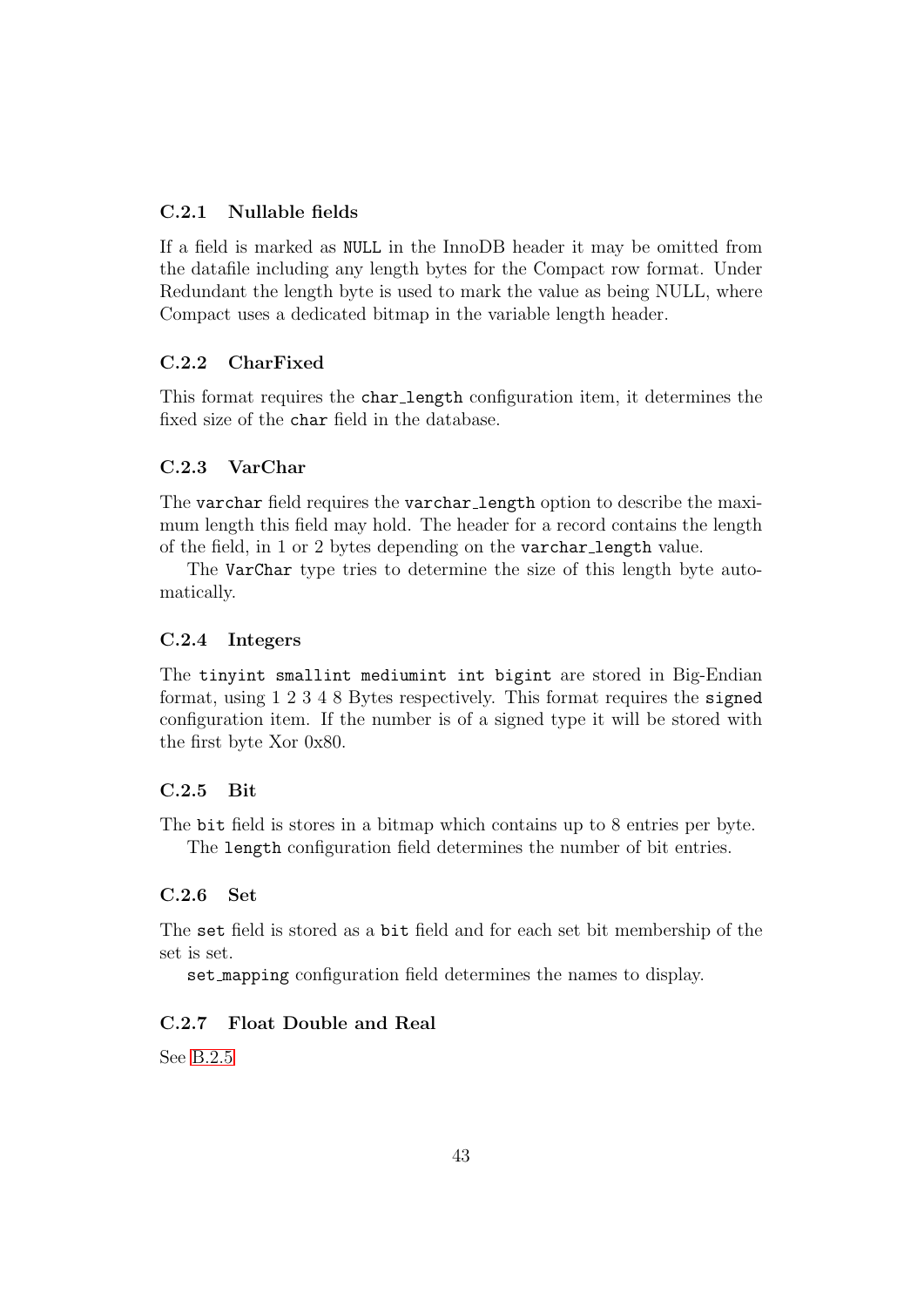# <span id="page-48-0"></span>C.2.8 Date

The date field is stored in a MediumInt.

### <span id="page-48-1"></span>C.2.9 Time

The time field is stored in a MediumInt.

# <span id="page-48-2"></span>C.2.10 Timestamp

The timestamp field is stored in an Int.

# <span id="page-48-3"></span>C.2.11 Year

The year field is stored in an TinyInt.

# <span id="page-48-4"></span>C.2.12 Enum

See [B.2.13](#page-42-3)

# <span id="page-48-5"></span>C.2.13 Decimal and Numeric

See [B.2.6](#page-40-1)

# <span id="page-48-6"></span>C.2.14 Datetime

See [B.2.8](#page-41-1)

# <span id="page-48-7"></span>D Configuration examples

# Non validating simple InnoDB record

```
import config_base
import validators
import field_inno_antelope_compact as inno
import scanner_shared
scanner_settings = config_base.base_config()
def validator_a(entry):
    todo = f"name": validators.validate_ascii,
      "email": validators.validate_email_crude,
```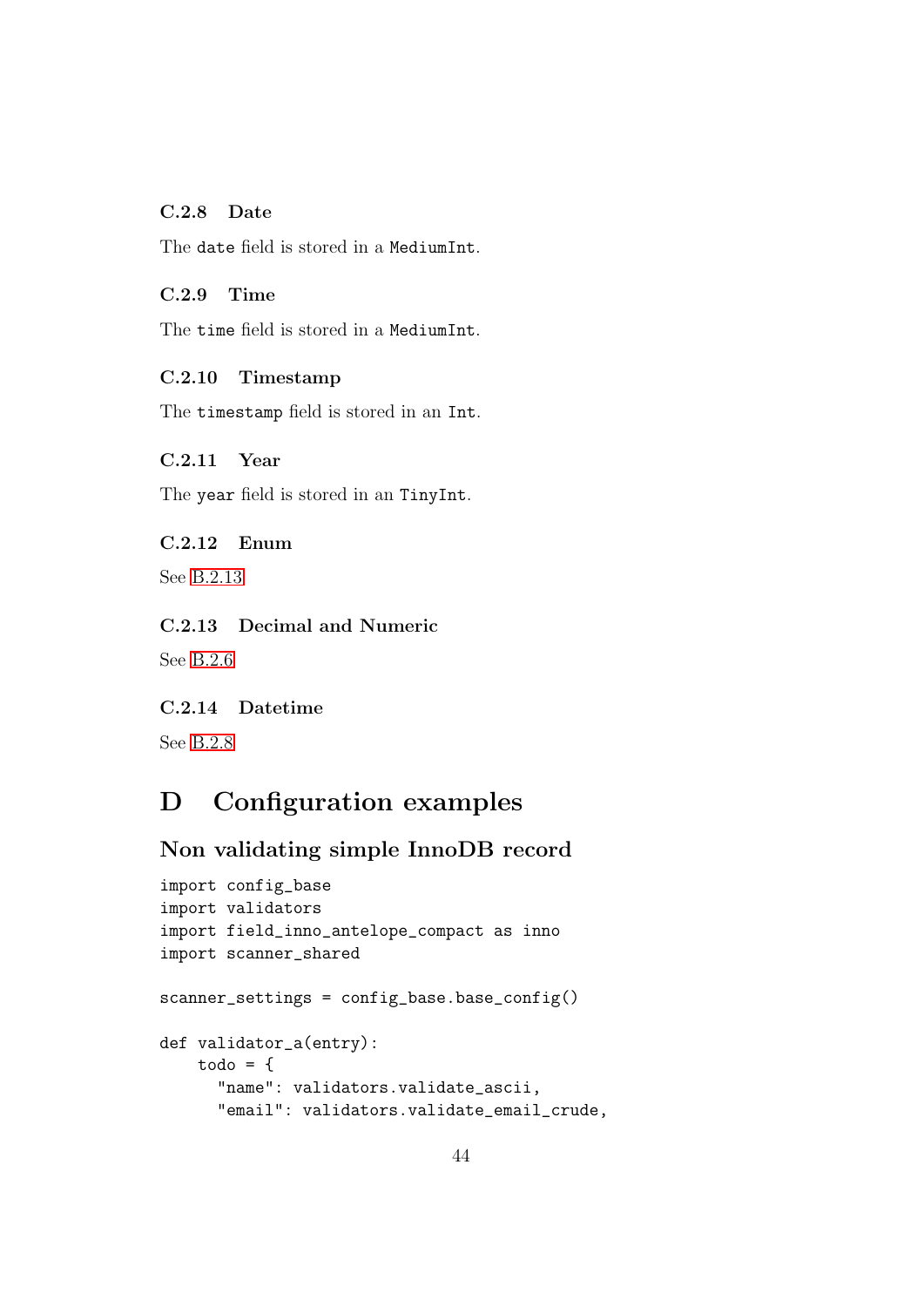```
"id": validators.validate_int4_x80,
    }
    \text{sco} = 0.0for k,v in todo.items():
        s = v(entry[k])print("Sco<%s> %s"%(k,str(s)))
        sco += sreturn sco
structure_inno_a = scanner_shared.RowFormat("Inno simple", [
 { "name": "header", "type": inno.InnoFixedHeader},
 { "name": "id", "type": inno.InnoInt},
 { "name": "TransactionID", "type": inno.InnoTransactionID},
 { "name": "RollPointer", "type": inno.InnoRollPointer},
 { "varlen": True, "name": "name", "type": inno.InnoSmallVarchar},
 { "null": True, "varlen": True,
   "name": "email", "type": inno.InnoSmallVarchar
 },
 {
   "null": False, "varlen": False,
   "name": "gender", "type": inno. InnoSmallEnum,
   "enum_map":True, "enum_mapping": {1:"male", 2:"female"}
 },
{ "name": "birthdate", "type": inno.InnoInt},
])
scanner_settings["filename"] = 'test.i'
scanner_settings["row_validator"] = validator_a
scanner_settings["accept_score"] = lambda x: x > 2.5scanner_settings["row_format"] = [structure_inno_a]
scanner_settings["everybytemode"] = True
scanner_settings["remember_done"] = False
```
The configuration above will look for InnoDB rows with the following structure:

Reading from the file test.i, looking at the file byte by byte.

It attempts to validate each possible result using validator a and discard any rows which fail any of the following tests:

• The name field is proper ASCII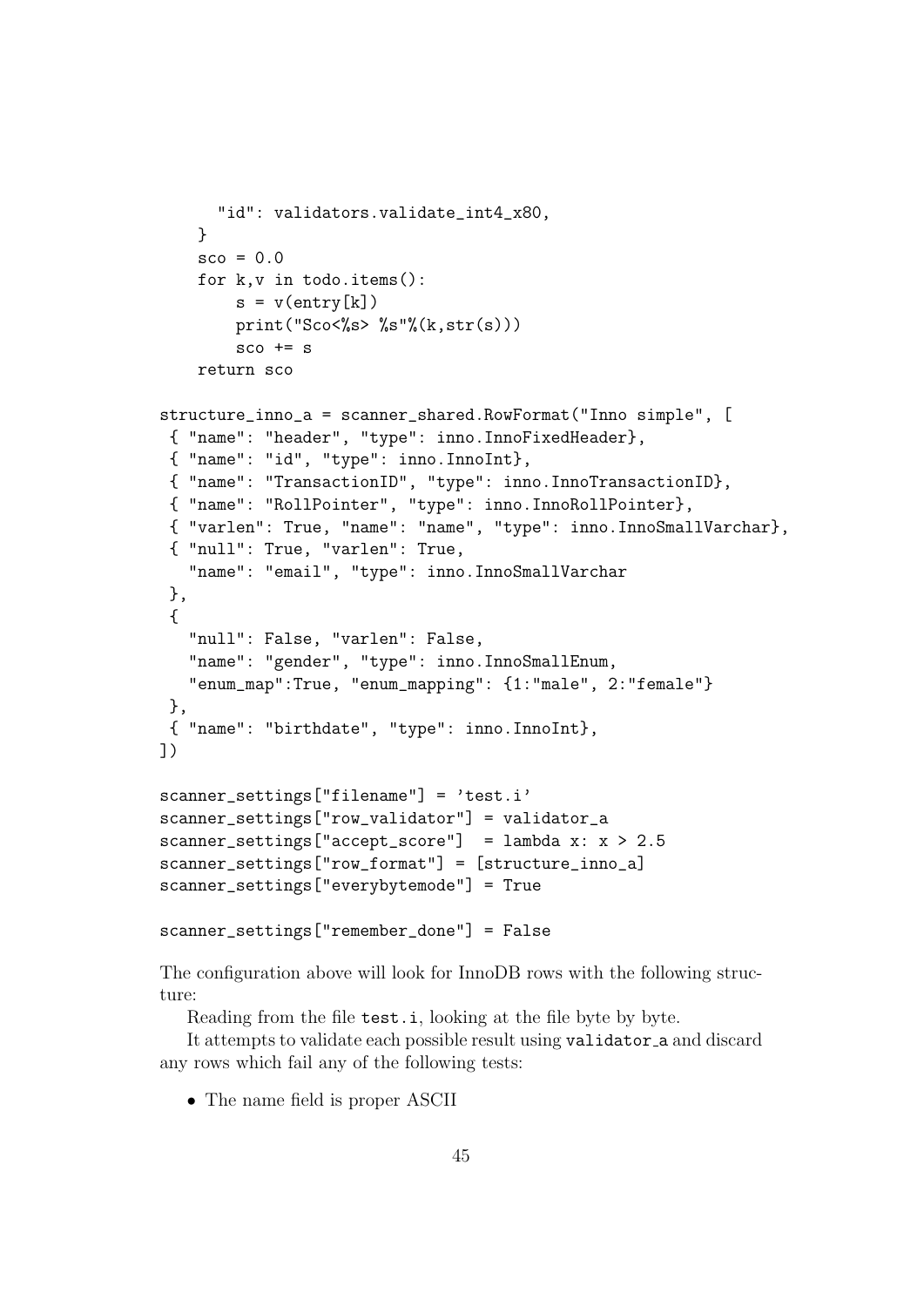- The email address could be valid
- The primary key has  $0x80$  $0x80$  $0x80$  as its most significant byte<sup>8</sup>

# <span id="page-50-0"></span>E Data used in tests

# <span id="page-50-1"></span>E.1 Deletion and header structure

The following tables were used to test what the binary representation does on deletion. After we created the entries in a clean table we made a full copy of the data files, we then deleted one entry from each table and made an other full copy of the data files.

Listing 8 : InnoDB Compact User schema

```
drop table if exists inno_com_user_example;
CREATE TABLE IF NOT EXISTS inno_com_user_example (
    id INT UNSIGNED NOT NULL AUTO INCREMENT UNIQUE,
    username VARCHAR(20) NOT NULL,
    email VARCHAR(50) NOT NULL,
    password VARCHAR(50) NOT NULL,
    registration_date TIMESTAMP NOT NULL DEFAULT CURRENT TIMESTAMP,
    last_login TIMESTAMP,
    is_admin BOOLEAN default FALSE
```

```
) ENGINE=InnoDB ;
```

```
INSERT INTO inno-com-user-example (username, email, password) VALUES
  ('Esan_Wit', 'Esan_Wit@os3.nl', SHA1('Password')),
```

```
('Leendert_van_Duijn', 'Leendert.vanDuijn@os3.nl', SHA1('password')),
```

```
(' Kevin.Jonkers', 'jonkers@fox-it.nl', SHA(''1234567'));
```
Listing 9 : InnoDB Redundant User schema

```
drop table if exists inno_red_user_example;
CREATE TABLE IF NOT EXISTS inno_red_user_example (
    id INT UNSIGNED NOT NULL AUTO INCREMENT UNIQUE,
    username VARCHAR(20) NOT NULL,
    email VARCHAR(50) NOT NULL,
    password VARCHAR(50) NOT NULL,
    registration_date TIMESTAMP NOT NULL DEFAULT CURRENT TIMESTAMP,
    last_login TIMESTAMP,
    is_admin BOOLEAN default FALSE
```
<span id="page-50-2"></span><sup>8</sup> this property was encountered during early carving attempts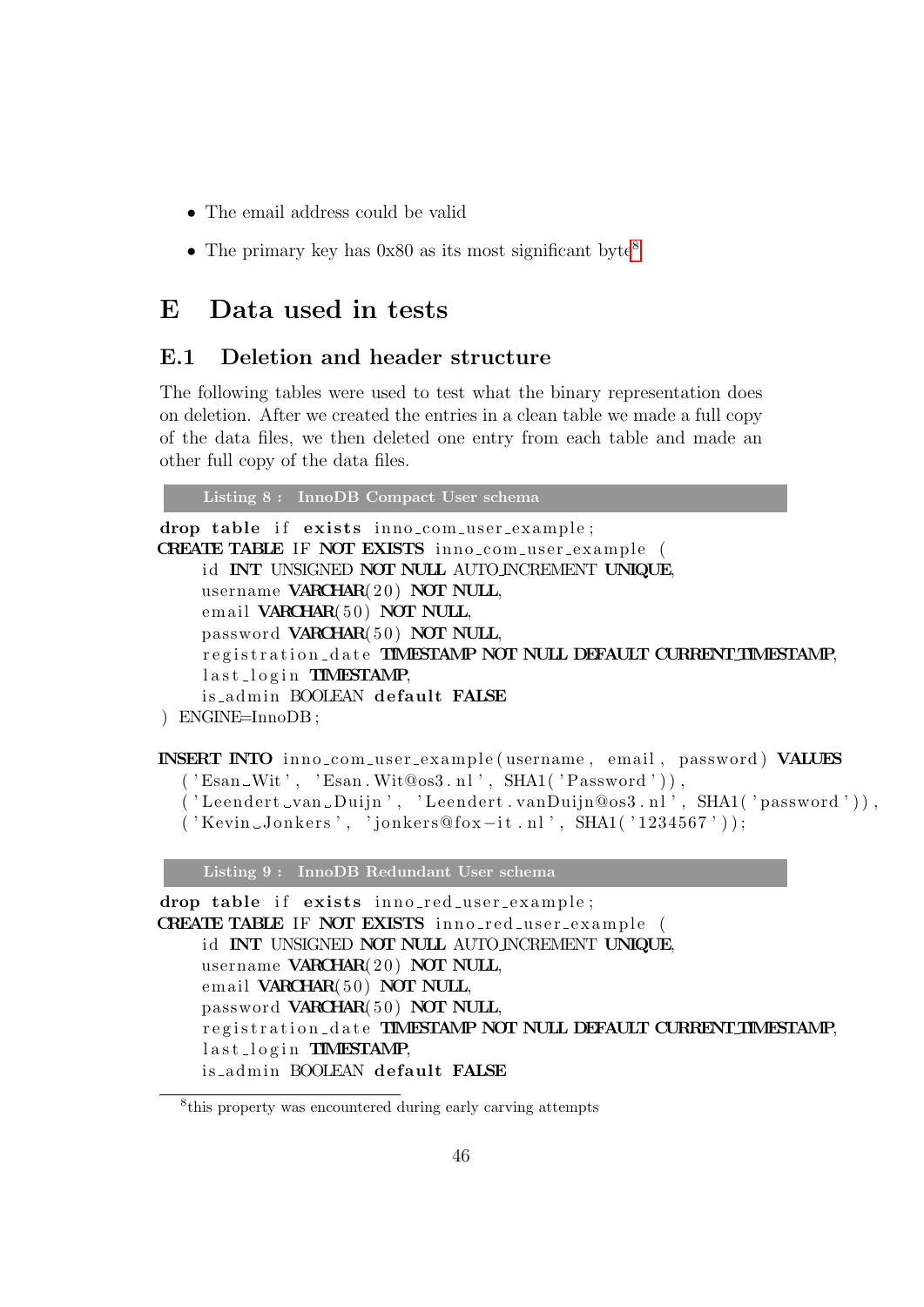) ENGINE=InnoDB ROWFORMAT=redundant ;

INSERT INTO innored\_user\_example(username, email, password) VALUES  $('Esan_Wit', 'Esan_Wit@os3.nl', SHA1('Password'))$ ,

- $('Element \dots van \text{.} Duijn', 'Leendert \dots van Duijn@os3 \dots l', SHA1('password ')),$
- $($  'Kevin Jonkers', 'jonkers@fox-it .nl', SHA1('1234567'));

Listing 10 : MyISAM Fixed User schema

drop table if exists isam\_stat\_user\_example;

CREATE TABLE IF NOT EXISTS isam\_stat\_user\_example ( id INT UNSIGNED NOT NULL AUTO INCREMENT UNIQUE, username VARCHAR(20) NOT NULL, email VARCHAR(50) NOT NULL, password VARCHAR(50) NOT NULL, registration\_date TIMESTAMP NOT NULL DEFAULT CURRENT TIMESTAMP,  $last_log in$  TIMESTAMP, is admin BOOLEAN default FALSE ) ENGINE=MYISAM ROWFORMAT=FIXED;

#### INSERT INTO isam\_stat\_user\_example(username, email, password) VALUES

- $('Esan_Wit', 'Esan_Wit@os3.nl', SHA1('Password'))$ ,
- ('Leendert\_van\_Duijn', 'Leendert.vanDuijn@os3.nl', SHA1('password')),
- $(' Kevin_Jonkers', 'jonkers@fox-it.nl', SHA1('1234567'))$ ;

Listing 11 : MyISAM Dynamic User schema

drop table if exists isam\_dyn\_user\_example;

CREATE TABLE IF NOT EXISTS isam\_dyn\_user\_example ( id INT UNSIGNED NOT NULL AUTO INCREMENT UNIQUE, username VARCHAR(20) NOT NULL, email VARCHAR(50) NOT NULL, password VARCHAR(50) NOT NULL, registration\_date TIMESTAMP NOT NULL DEFAULT CURRENT TIMESTAMP,  $last_log in$  TIMESTAMP, is\_admin BOOLEAN default FALSE

) ENGINE=MYISAM;

INSERT INTO isam\_dyn\_user\_example(username, email, password) VALUES  $('Esan_Wit', 'Esan_Wit@os3.nl', SHA1('Password'))$ ,

- ('Leendert\_van\_Duijn', 'Leendert.vanDuijn@os3.nl', SHA1('password')),
- $('$  Kevin Jonkers', 'jonkers@fox-it.nl', SHA1(' $1234567$ '));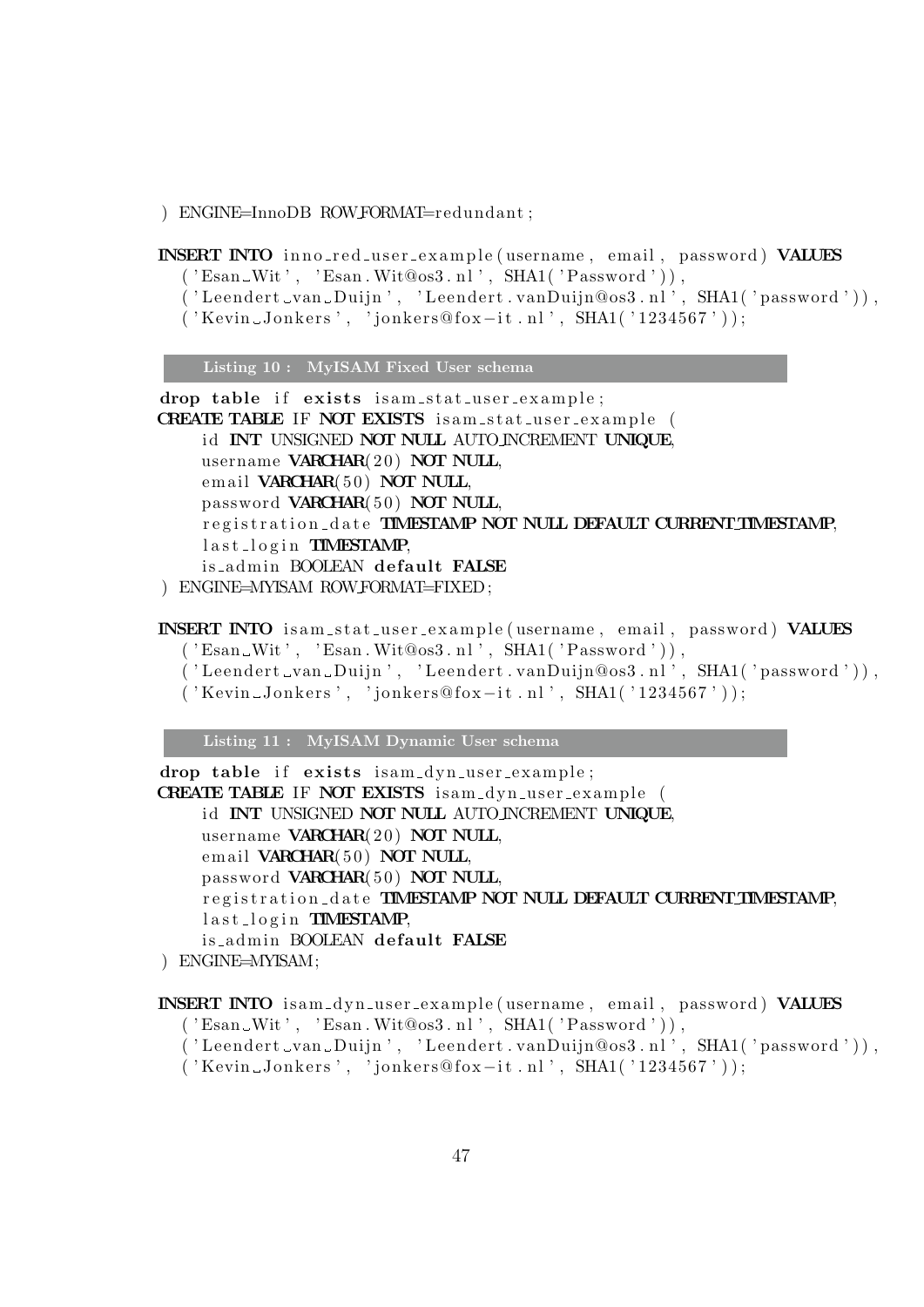# <span id="page-52-0"></span>E.2 Simple InnoDB compact test

For initial testing on InnoDB compact rows the following table was used:

```
Listing 12 : InnoDB Compact Row Schema
```

```
CREATE TABLE IF NOT EXISTS innodb compact2 (
    id INT AUTO INCREMENT PRIMARY KEY,
    username VARCHAR(100) NOT NULL,
    userlastname VARCHAR(77),
    email VARCHAR(100),
    sex ENUM('Male', 'Female') NOT NULL,
    tinder ENUM('Male', 'Female','Wookie','Noneofyourbusiness') NOT NULL,
    birthdate TIMESTAMP,
    favedate TIMESTAMP
```

```
) ENGINE=InnoDB ;
```
The following configuration was used to detect the simple InnoDB table as described in [8.1.](#page-23-1)

```
Listing 13 : Configuration for InnoDB compact test
```

```
import config_base
import validators
import field_inno_antelope as inno
import scanner_shared
structure\_inno = scanner\_shared. RowFormat ("Inno \mathcal{L}Compact \mathcal{L}SomeNULL", [
 \{ " null": False, "varlen": False,
   "name": "header", "type": inno.InnoCompactHeader},
 \{ "null": False , "varlen": False ,
   "name" : "id", "type" : inno. Int", "signed": True},{\scriptsize \{\begin{array}{l} \text{num:} \end{array}} : False, "varlen": False,
   "name": "TransactionID", "type": inno.InnoTransactionID},
 \{ " null": False, "varlen": False,
   "name": "RollPointer", "type": inno.InnoRollPointer},
 \{ " null": False, " varlen": True,
   "name": "name", "type": inno.SmallVarchar},
 \{ " null": True, " varlen": True,
   "name": "\vertlast", "type": inno. SmallVarchar },
 \{ " null": True, " varlen": True,
   "name": "email", "type": inno. SmallVarchar },
 \{ " null": False, "varlen": False,
   "name" : "gender", "type" : inno.SmallEnum,"enum_map" : True, "enum_mapping" :
   {1: "male", 2: " female" },
```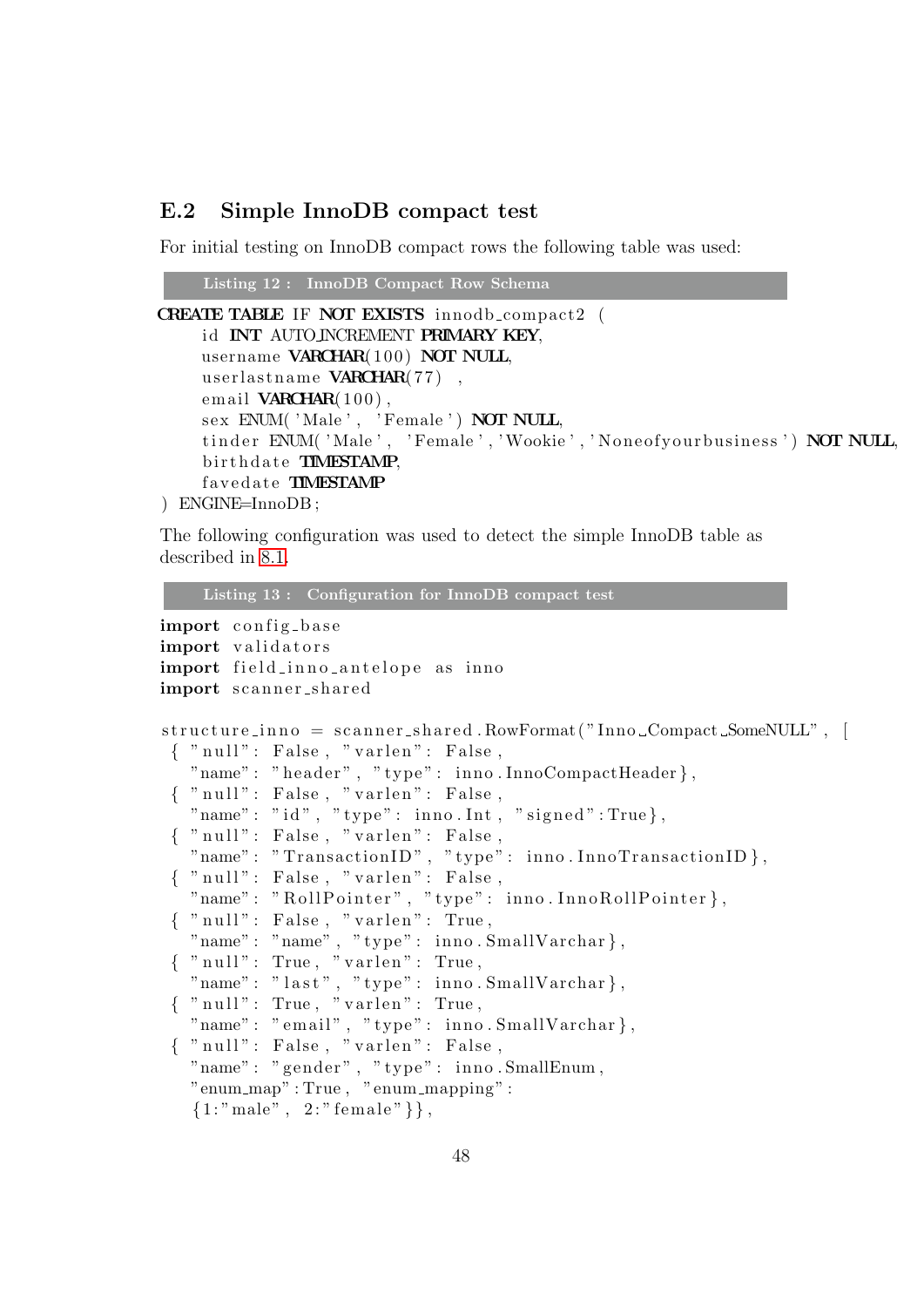```
\{ " null": False, " varlen": False,
   "name" : "other", "type" : inno.SmallEnum,"enum_map": True, "enum_mapping":
   {1: "male", 2: "female", 3: "Wookie", 4: "Anon" },
 \{ " null": True, " varlen": False,
   "name" : "birthdate"," type" : inno. Noise, \sqrt{ }" max_len" :4, " min_len" :4 },
 {"name" : " ignoreme " , " type " : s c a n n e r s h a r e d . Null } ,
 {"\n" null": True, "varlen": False,"\text{name" : "favedate",}" type" : inno. Noise, "max_len" : 4, "min_len" : 4 },
 { \text{ "name": "ignore": " type": s canner-shared . Null } },\left| \ \right)val_id = validators.macals = validator.int_range(1,10000)val_name = validators. validate_asciidef validator (entry):
    return valid ( entry [" id" ] ) + valiname ( entry [" name" ])
scanner\_setting = config\_base \cdot base\_config()scanner.settings['filename"] = 'innodb.compile2.butonedel'scanner\_settings ["row_validator"] = validator
scanner\_settings ["accept\_score"] = lambda x: x > 1.5scanner\_settings ["row\_format"] = [structure\_inno]
scanner\_setting s ["everybytemode"] = True
```
# <span id="page-53-0"></span>E.3 World dataset

The world dataset table provided by MySQL has the following structure:

```
Listing 14 : MySQL World dataset
CREATE TABLE ' City ' (
  'ID' int (11) NOT NULL AUTO INCREMENT.
  'Name' char (35) NOT NULL DEFAULT '',
  ' CountryCode ' char (3) NOT NULL DEFAULT '',
  ' District ' char (20) NOT NULL DEFAULT '',
  ' Population ' int(11) NOT NULL DEFAULT '0',
  PRIMARY KEY ('ID')
);
```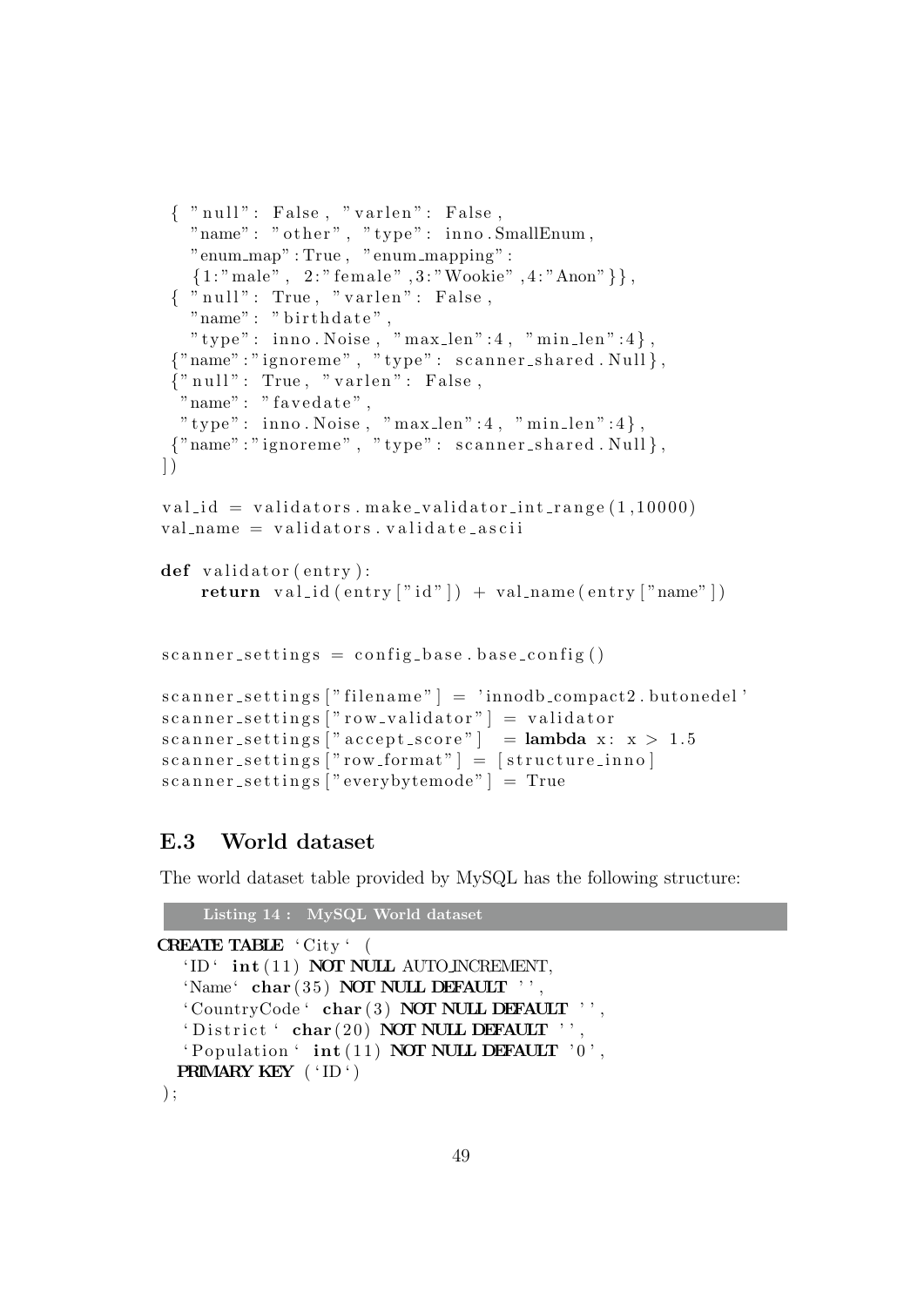From this dataset 100 records were deleted, these records were on indices: 2338, 2156, 2996, 1666, 286, 2647, 1298, 2574, 1821, 866, 3400, 3499, 1694, 962, 3905, 176, 867, 543, 2963, 180, 623, 2891, 428, 3466, 293, 2127, 3616, 743, 2353, 1408, 3584, 3748, 1790, 2971, 3874, 1833, 440, 678, 2329, 1963, 1828, 957, 1872, 664, 1118, 3801, 3096, 3117, 1621, 1497, 2343, 2463, 146, 2865, 3341, 1085, 3897, 1788, 790, 2001, 1998, 2633, 1557, 1565, 246, 3146, 600, 2663, 3225, 2396, 944, 2721, 3989, 2668, 3459, 2348, 3237, 3235, 510, 340, 3398, 3619, 476, 3960, 2671, 1117, 1610, 1210, 2167, 2200, 4, 2082, 1950, 1150, 2982, 386, 485, 931, 2456, 1016

#### <span id="page-54-0"></span>E.3.1 MyISAM configuration

The following configuration was used for the MyISAM run on the world dataset.

```
Listing 15 : Configuration for World dataset MyISAM
import config_base
import field is am as isam
import field_inno_antelope as inno
import scanner_shared
import validators
validate pop = validators . make validator int range (1,10001000*1000)def validate_cc(f):
    if \text{ validations} \cdot \text{validate} = null(f):
         return 0. 0
    s = f. s
    if \text{ all } (map(\text{str.} is upper, s)):
         return 1. 0
    return 0. 0
def validate_isamdel(f, n):
    d = map( ord, f.get_{raw_data}())if d[0] = 0:
         return 1. 0
    return 0.0def validate_isamnotdel(f, n):
    return 1.0 - \text{validate} is a mdel (f, n)v = \text{validators}. make_validator_int_range (1, 10000)def validate_id(f, n):
    return \_value\_ID(f)
```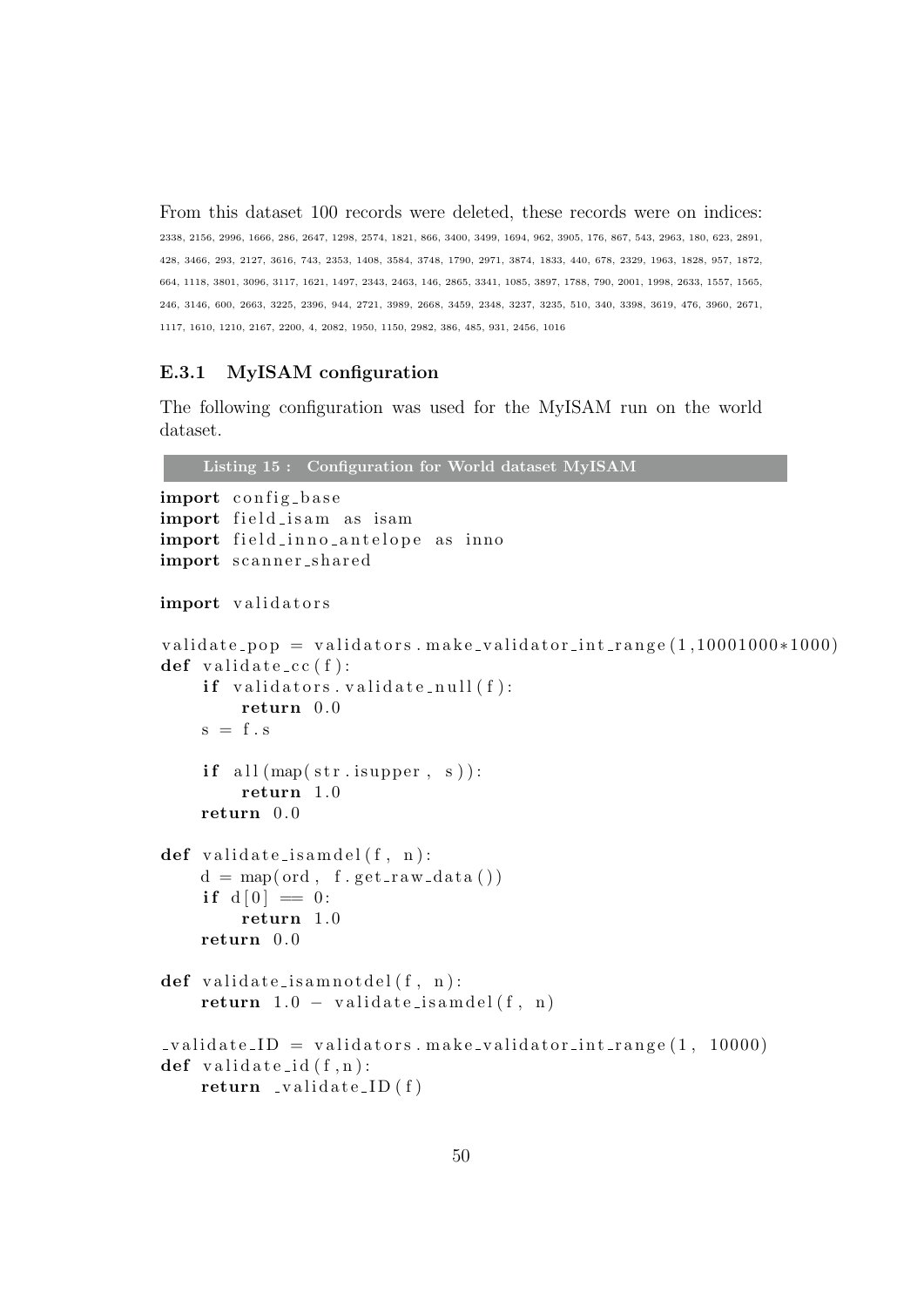```
def validate_city(f):
    s = f \cdot sif s. rstrip (). count ( ' ' ' ) > 7:
       return 0. 0
    return 1. 0
def validator (entry):
     score = validate\_cc(entry['CountryCode"])score + validate_city (entry ["Name"])
     score \neq validate\_pop(entry['Population"])return score
scanner\_setting = config\_base \cdot base\_config()scanner\_setting s ["row_format"] = [
scanner_shared.RowFormat("Not_deleted_City", [
   { "name":"ignoreme", "type": scanner_shared.Null},
   { "name": "header", "type": inno. Noise,
     "\min\text{len}" : 1, "max\text{len}" : 1," validator": validate_isamnotdel, "min_validation": 0.5,
   \{ "name": "ID", "type": isam.Int, "signed": True,
      " validator": validate_id, " min_validation": 0.5,
   { \quad \text{``name''}: \text{``Name''}, \text{``type''}: \text{~isam}. \text{CharFixed}, \text{''} \text{char\_length''}: \text{~35} }{ "name" : "CountryCode " , " type " : isam . CharFixed ,
      " char\_length" : 3,
   \{ "name" : " \mathtt{D}\mathtt{istrict} ", " \mathtt{type} " : \mathtt{isam} . \mathtt{CharFixed} ,
      " char\_length" : 20,
   \{ "name": "Population", "type": isam.Int, "signed":True},
\vert),
  scanner\_shared. RowFormat ("Deleted _City", [
      \{ "name":"ignoreme", "type": scanner_shared.Null},
      { "name": "header", "type": inno.Noise,
        \text{"min\_len"} : 7, \text{"max\_len"} : 7," v a l i d a t o r " : v ali d a t e i s am d el , " mi n v ali d a ti o n " : 0. 5 } ,
      \{ "name": "ID", "type": scanner_shared. Null \},\{ "name": "Name", "type": isam.CharFixed, "char_length": 33\},
      \mathcal{L} "name": "CountryCode", "type": isam.CharFixed,
        " char\_length" : 3,
      { "name": "District", "type": isam. CharFixed,
```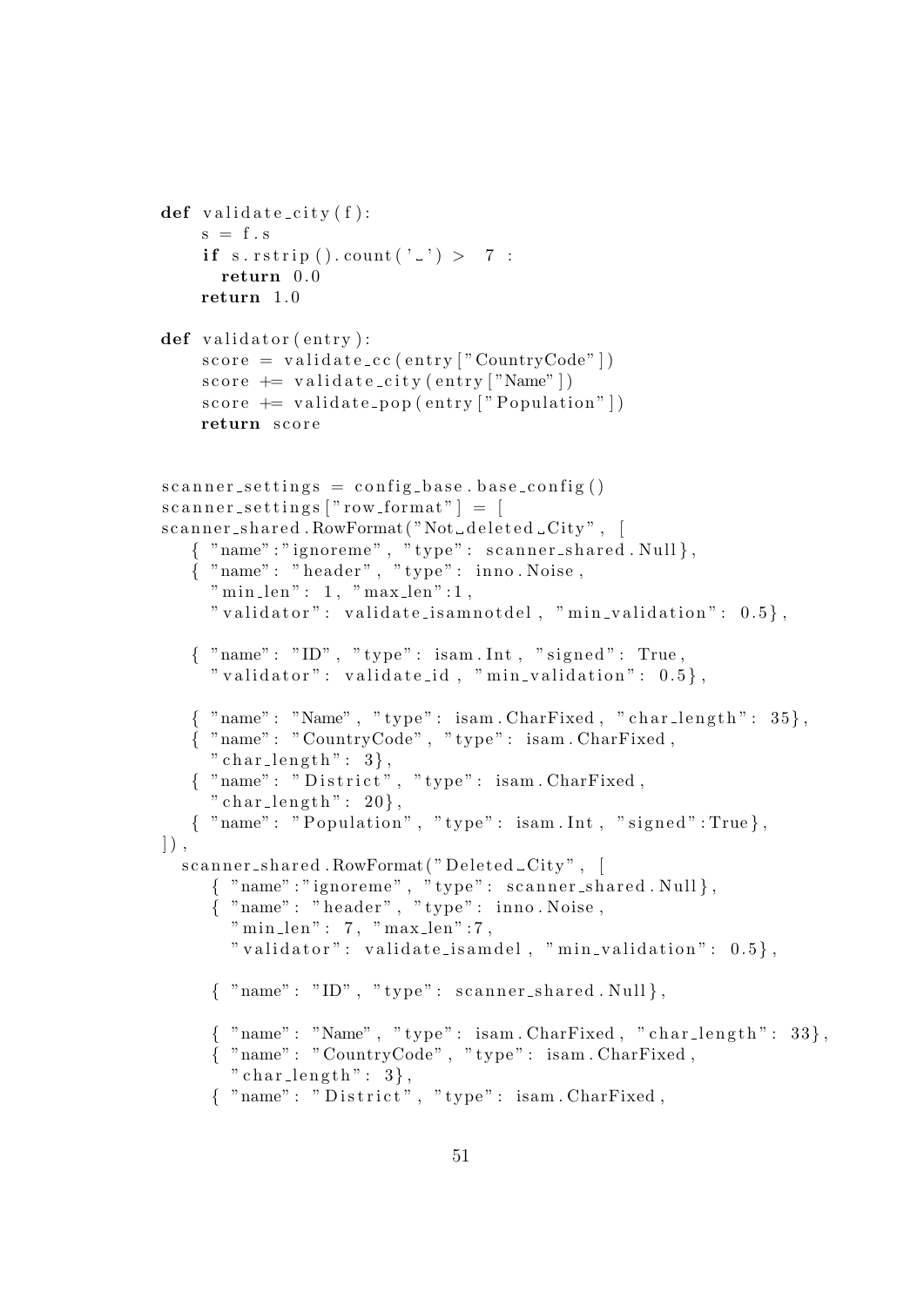```
" char\_length" : 20,
      \{ "name": "\overline{P} opulation", "type": isam.Int, "signed":True},
  \vert),
]
scannersettings<sup>"</sup> filename" | = 'City.isam.MD'scanner_{settings} | "everybytemode" | = True
scanner\_settings ["row_validator"] = validator
scanner_{\text{settings}} |"accept_{\text{score}}" | = lambda x: x > 2.9
```
# <span id="page-56-0"></span>E.3.2 InnoDB configuration

The following configuration was used for the InnoDB run on the world dataset.

Listing 16 : Configuration for World dataset InnoDB

```
import config_base
import field_inno_antelope as inno
import scanner_shared
import validators
validate pop = validators . make validator int range (1, 10001000*1000)def validate_cc(f):
     if \text{ validations} \cdot \text{validate} \cdot \text{null} (f):
         return 0. 0
    s = f \cdot sif all (\text{map}(\text{str.} \text{is upper, s})):return 1. 0
     return 0. 0
v_{\text{u}} validate ID = validators . make validator int range (1, 10000)def validate_id(f, n):
    return \_value\_ID(f)def validate_city(f):
    s = f \cdot sif s. rstrip (). count ('') > 7:
       return 0. 0
```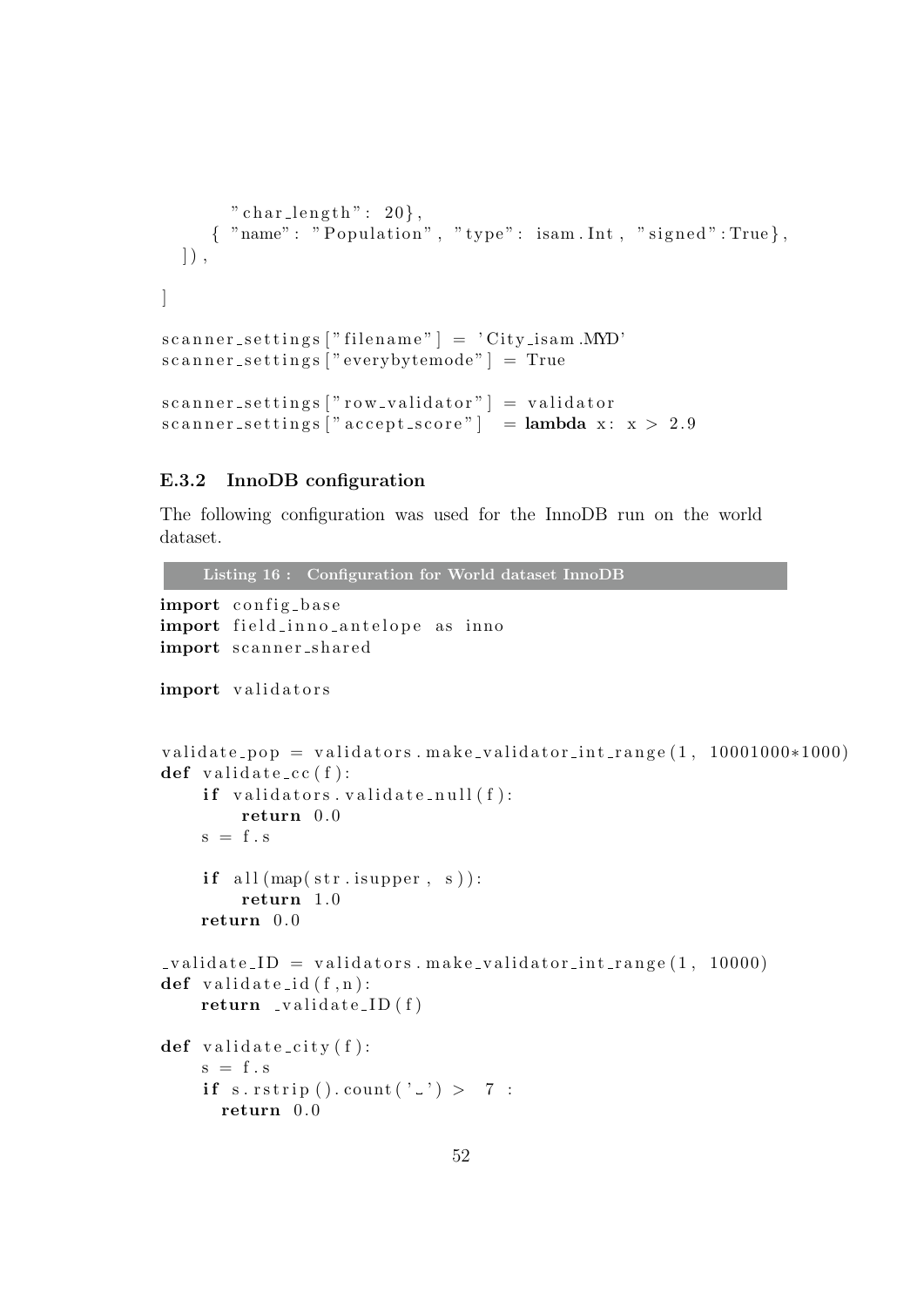```
return 1. 0
def plain_ascii(f):
    s = f.s.rstrip()if len(s) < 1:
        return 0. 0
    c = len(filter (lambda x: x.isalnum () or x in " --,", s)
         )/(1.0*len(s))return c
def validator (entry):
    score = validate\_cc(entry['CountryCode"])score + plain_ascii (entry ["Name"])
    score \neq plain_associi(entry['District"]score \text{ } \leftarrow \text{ } validate\_pop \text{ } (entry \text{ } | "Population" \text{ } | )return score
scanner\_setting = config\_base \cdot base\_config()scanner\_settings ["row_format"] = [
  scanner\_shared. RowFormat(''Inno\_City', [
     \{ "name": "header", "type": inno.InnoCompactHeader\},
     \{ "name": "ID", "type": inno.Int, "signed": True,
       " validator": validate_id, "min_validation": 0.5},
     \{ "name": "TransactionID", "type": inno.InnoTransactionID},
     { "name": "RollPointer", "type": inno.InnoRollPointer},
     \{ "name": "Name", "type": inno. CharFixed, "char_length": 35\},
     \{ "name": "CountryCode", "type": inno . CharFixed,
       " char\_length" : 3,
     { "name": "District", "type": inno. CharFixed,
       " char\_length" : 20,
     \{ "name": "Population", "type": inno.Int, "signed":True},
  ] )
]
scanner_settings['filename"] = 'City.inno.id'scanner_setting s ["everybytemode" ] = Truescanner\_settings ["initial_positions"] = [81904]
scanner\_settings ["row_validator"] = validator
```